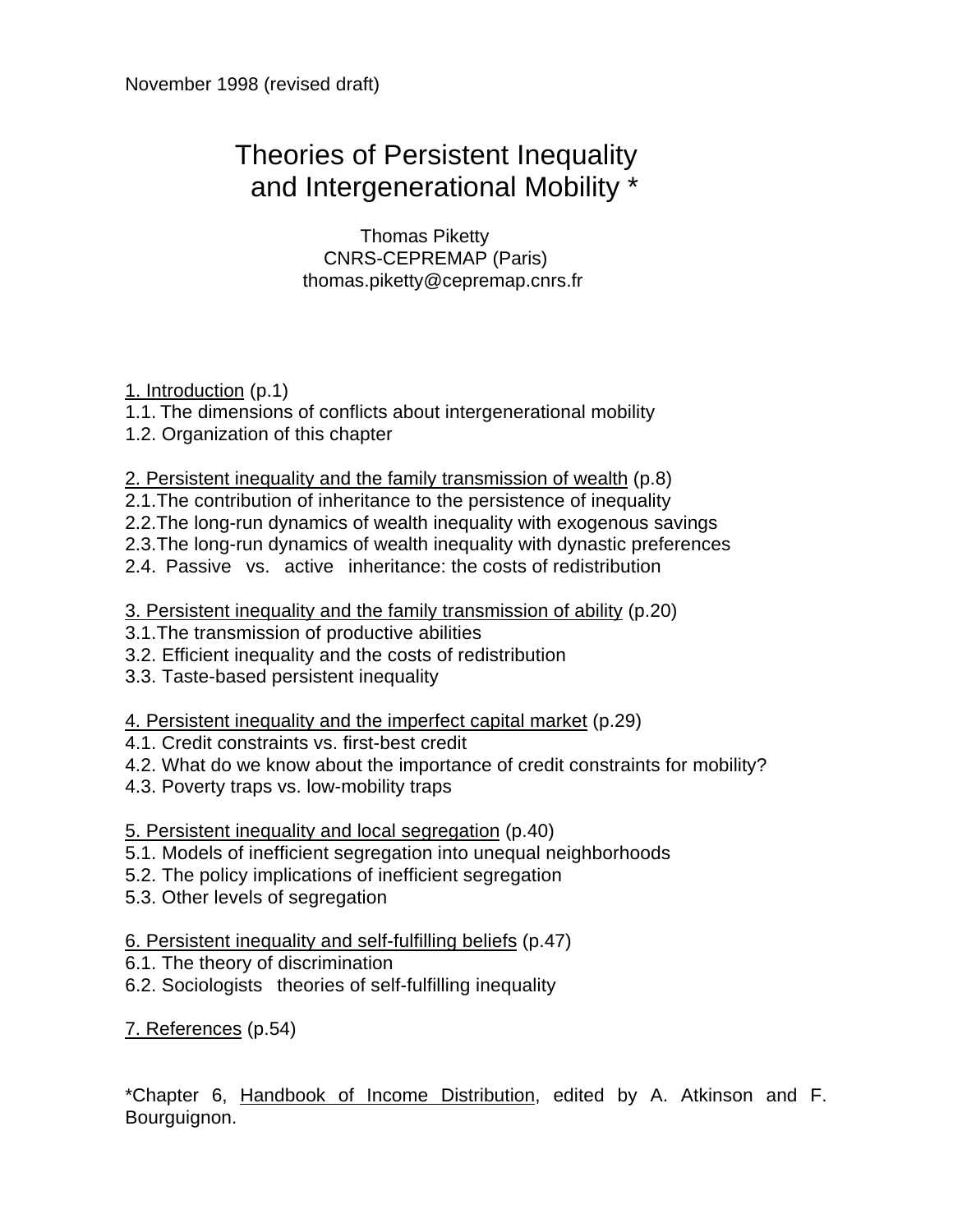# 1. Introduction

 This chapter aims to survey existing theories of persistent inequality across generations. That is, unlike other theory-oriented chapters in this Handbook, we are concerned with total economic inequality, both in wealth and in earnings, and we concentrate upon the intergenerational mobility dimension of total inequality. The questions we ask in this chapter are the following: what determines the degree of transmission and persistence of inequality across generations? What are the policy implications of the various existing theories?

 Although the scope of this chapter is primarily theoretical, we will also offer a nonexhaustive, non-technical survey of existing empirical work about intergenerational mobility and persistent inequality between dynasties. Instead of presenting this body of empirical evidence in a separate section, we will refer to empirical studies when needed in order to confirm, contradict or illustrate the different theoretical models. Although existing evidence is scarce, we believe that such a straightforward confrontation between theories and empirical evidence is particularly needed in this field. The question of intergenerational mobility has always been one of the most controversial issues indeed, both in actual political conflicts and in academic writings by social scientists, and conflicting theories in this area have very often been motivated by conflicting qualitative perceptions of the extent of mobility (and conversely...). Before we describe the organization of the chapter and the main theoretical models of intergenerational mobility, it is useful to briefly recall some basic background about the controversies which characterize the history of this field.

#### 1.1.The dimensions of conflict about intergenerational mobility

 As a first approximation, one can say that controversies about intergenerational mobility have been dominated during most of the 19th and 20th century by a violent conflict between what Erikson and Goldthorpe (1992) call the "liberal theory of industrialization on the one hand, and the Marxist theory (and various socialist theories) on the other hand."<sup>1</sup> According to the "liberal theory," the industrial society is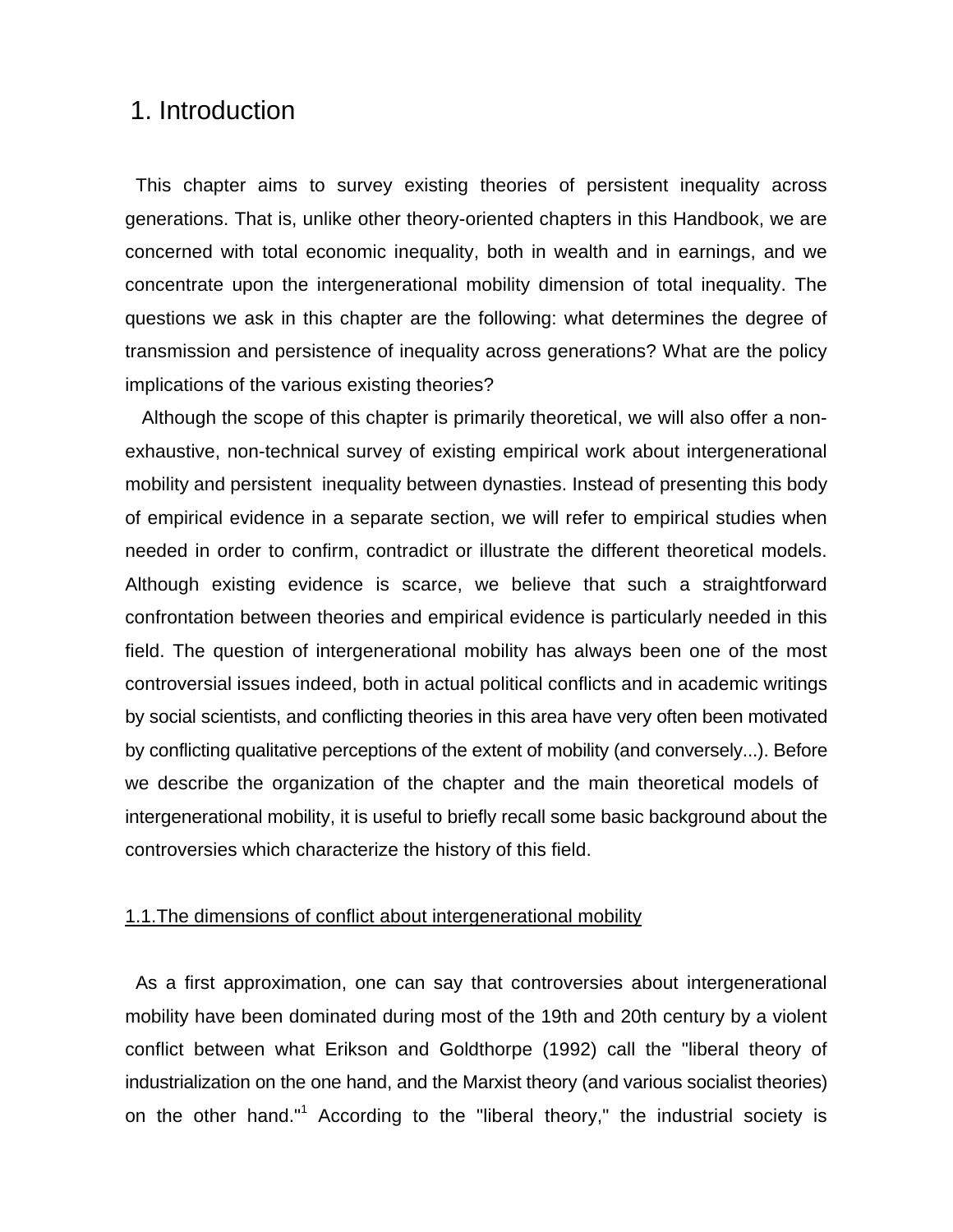characterized by an irreversible commitment to technical and economic rationality, and therefore by high and rising rates of social mobility and equality of opportunity, as procedures of social selection become more and more rational. The Marxist theory basically says the opposite: capitalist societies are characterized by class reproduction, whereby a small number of capitalist dynasties reproduce themselves from generation to generation and a large and growing number of working-class dynasties is being exploited by capitalist dynasties from generation to generation.<sup>2</sup>

 What is striking about these two conflicting viewpoints is that they combine conflicting empirical claims about mobility (is actual mobility low or high in industrial societies?) with conflicting theoretical claims about the working of the market system: are market economies characterized by rationality, efficiency and openness, or do they just perpetuate initial inequalities? Note also that the basic premise of both theories is that mobility should be high. In particular, the liberal theory implicitly assumes that allocative efficiency requires a high level of social mobility, presumably because the intergenerational correlation of ability and other efficiency-relevant individual characteristics is assumed to be low. Marxist and socialist theories obviously make this assumption as well, but they claim that the market system is unable to allocate individual talents as they should be and to achieve this high and efficient mobility level.

 In its most extreme form, this conflict between liberal and Marxist theories of intergenerational mobility is by now well behind us. On the one hand, following the spectacular improvement of living standards in capitalist countries and the tragic failure of communist systems, nobody seems to support any longer the Marxist theory of mass proletarianization and class reproduction under capitalism. On the other hand, the optimist view of high and perpetually increasing mobility rates in market societies has proven to be excessively naive. During the past decades, sociologists in many countries have collected a large body of survey evidence about occupations and social status of parents and children, allowing them to compute mobility matrices and various other mobility measures. This type of data does not generally allow for easy and reliable comparisons of mobility measures over time and across countries, given the substantial variability of occupational categories and social status scales. It is remarkable however that all comparative empirical studies of social mobility rates,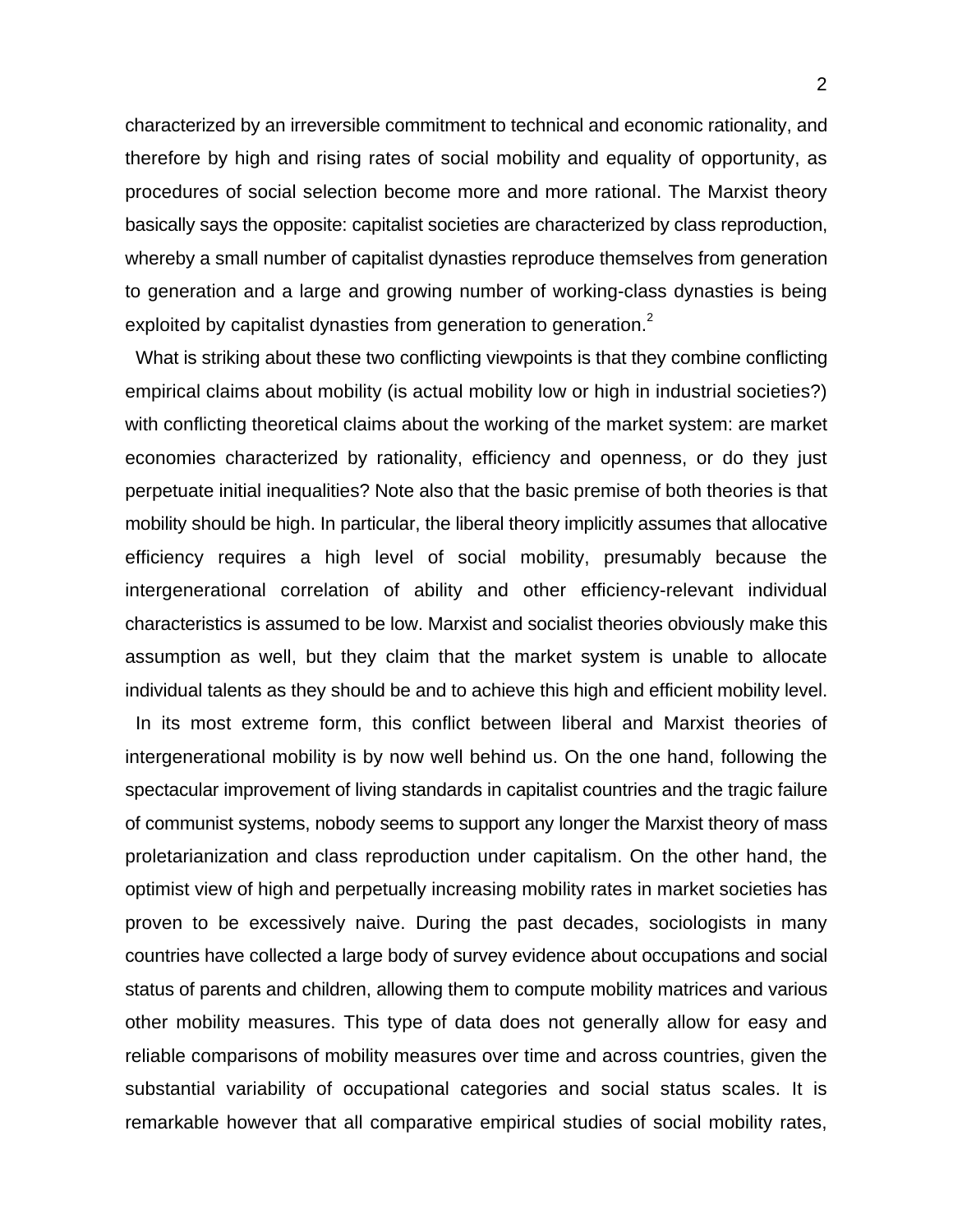based upon different data sets collected at different points in time, have found very similar mobility matrices across industrial nations, and in particular no significant difference between Europe and the United States.<sup>3</sup> This comparison between the United States and various European countries has always played a central role in controversies about social mobility. At least since the time of Tocqueville, the "liberal theory" would seem to predict that a more open and market-oriented society such as the United States should lead to significantly higher mobility rates. These empirical studies by sociologists also seem to show that there has been no significant change in mobility rates over time, at least since World War II. $<sup>4</sup>$  Comparative studies of</sup> educational mobility also suggest a high level of commonality and inertia of mobility rates, both over time and across countries.<sup>5</sup>

 More recently, following the development of large panel data sets with economic variables spanning across several generations, economists have started to measure intergenerational mobility. These economic measures of intergenerational mobility should in principle offer more reliable cross-country and time-series comparisons. Preliminary results seem to confirm the sociologists finding about the absence of any distinctive U.S. pattern: intergenerational correlation coefficients for both total income and labor earnings seem to be very similar across developed countries (see the recent survey of Bjorklund and Jantti (1998)). Overall, the relative consensus at the end of the 20th century seems to be that commonality and inertia are the main characteristics of intergenerational mobility: mobility rates just do not seem to vary very much.

 This relative consensus obviously does not imply that the issue of intergenerational mobility is no longer controversial. First, there are still some disagreements about whether the extent of mobility is that similar across countries. For example, Bjorklund and Jantti (1998) note that when discussing with their U.S. colleagues, they were struck by the strong belief that the United States is a more open society with higher intergenerational mobility than Western European ones . Although there does not seem to exist any strong scientific evidence to confirm this "U.S. exceptionalism" thesis, it is fair to say that there is sufficient uncertainty about these cross-country comparisons to explain how such disagreements can persist. Careful cross-country comparisons of mobility patterns are still in their infancy. Although we can be relatively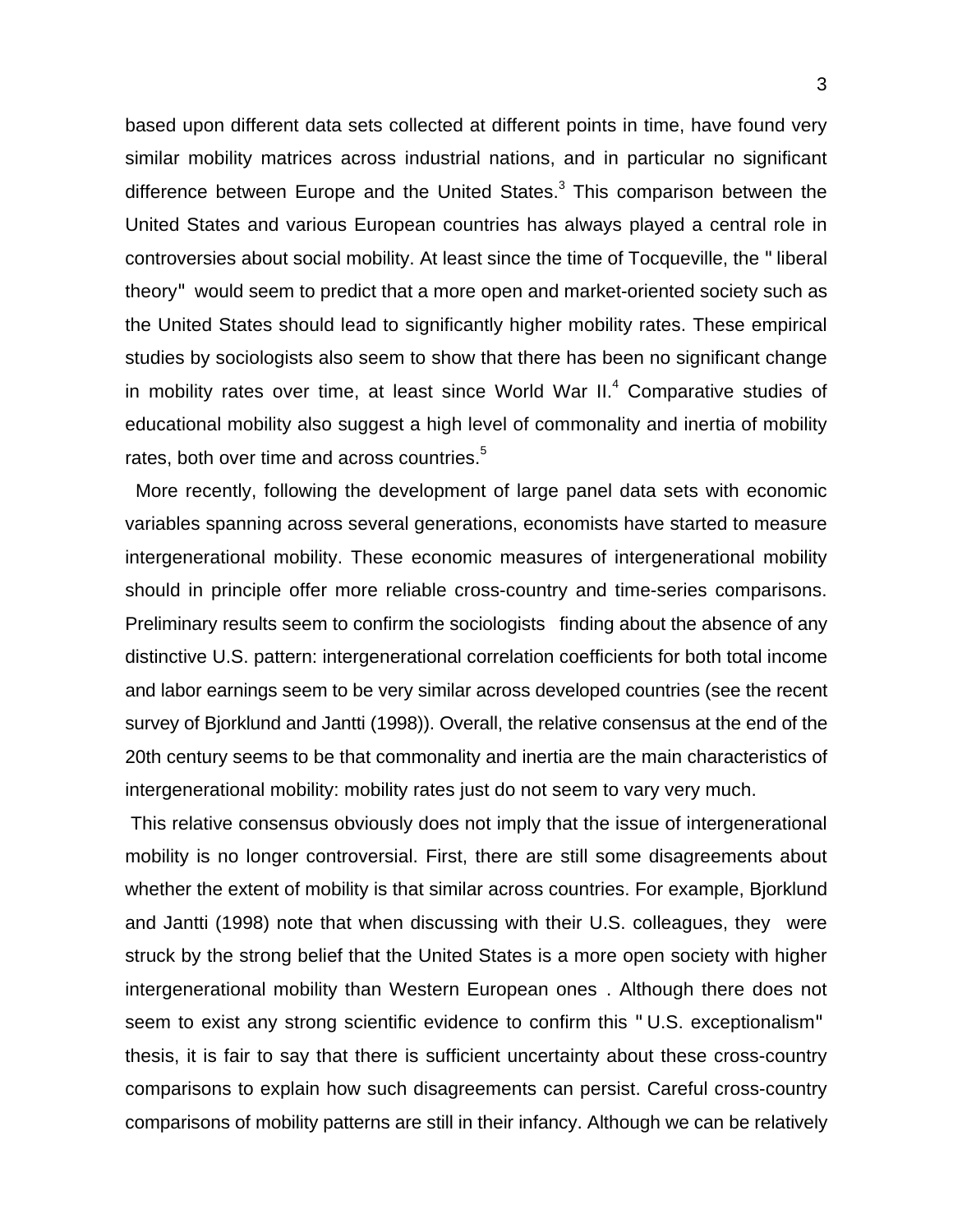confident that mobility rates do not differ enormously across comparable countries, it is by no means impossible that, as better data sets become available and more detailed comparative studies develop, we become able to identify interesting cross-country variations. For instance, a recent comparative study has found higher intergenerational educational and occupational mobility in the US than in Italy, which can viewed as consistent with the liberal theory of mobility in industrial societies.<sup>6</sup>

 Next, and most importantly, a relative consensus about the level of mobility in industrial societies obviously does not provide us with a consensus about a theory of intergenerational mobility. Many different theoretical models are consistent with a given level of mobility, and the kind of empirical evidence that would be needed in order to discriminate between these different models is even more uncertain and scarce than evidence about mobility levels. In particular, a relative consensus about actual mobility rates would not tell us very much about whether actual mobility is high or low and whether we should (and could) do something about it. This chapter will try to demonstrate that the issue of intergenerational mobility is still very controversial, but that disagreements between various existing theories span over many different dimensions, as opposed to the simple, one-dimensional conflict between liberal and Marxist theories referred to above. In the extreme form of the "liberal vs. marxist" conflict, things were indeed very simple: everybody agreed that mobility should and could be high, but the "right-wing" (i.e. pro-laissez-faire) view claimed that a mixture of free market and laissez-faire policies was sufficient to generate such an outcome, while the "left-wing" (i.e. pro-interventionist) view claimed that markets were so grossly imperfect that only a radical destruction of the free market system could make it happen. In practice, things can be more complicated.

 First, there is no reason to believe that the socially-optimal level of intergenerational mobility should be high. If one believes that low intergenerational mobility is due to the high heritability of ability, and that the distortionary costs of welfare redistribution are very high, then it is perfectly reasonable to argue that public intervention should not try to interfere too much with the efficient functioning of the private choices and contractual arrangements made by families and markets, even though this laissez-faire process leads to little intergenerational mobility. Historically, this "conservative" type of right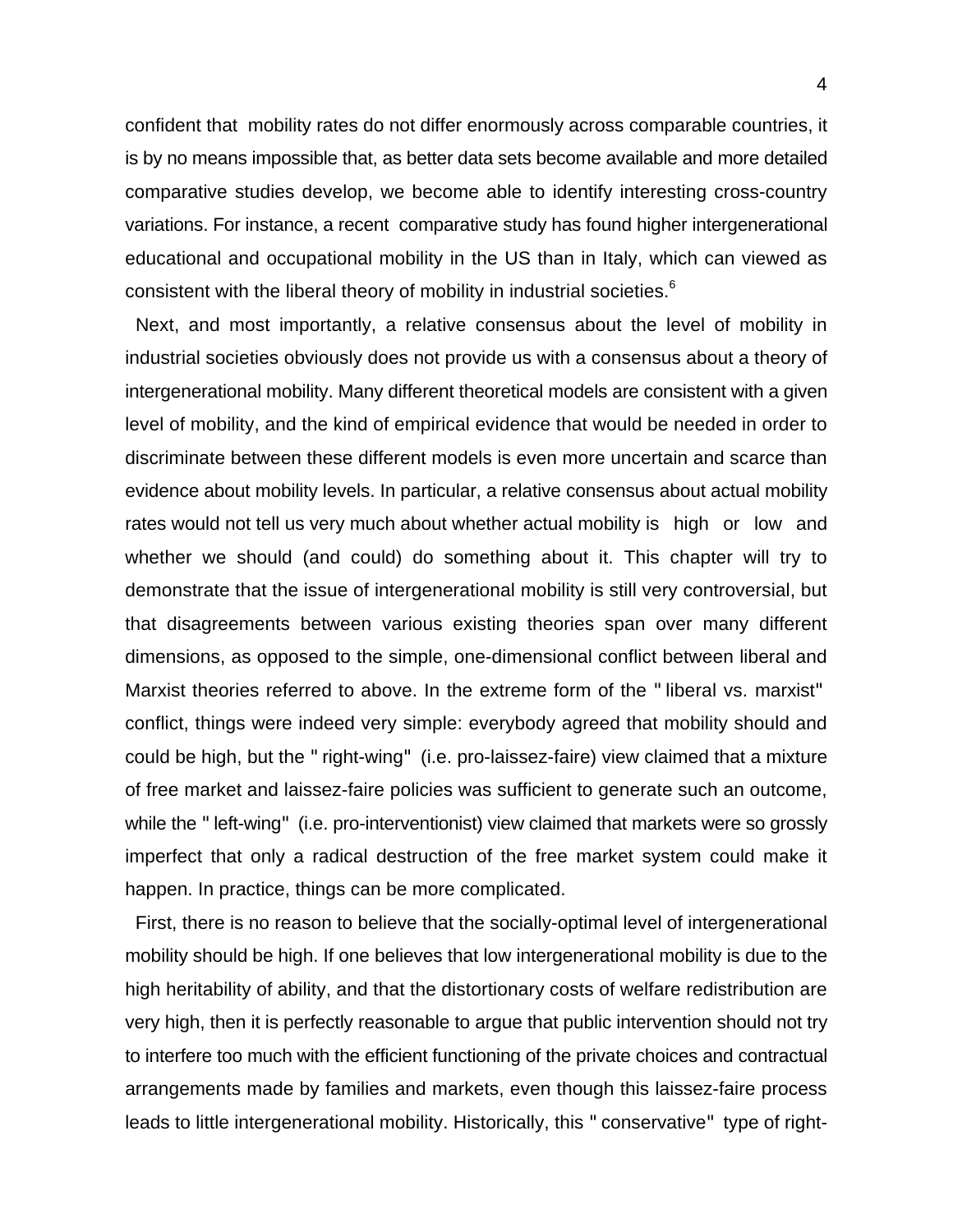wing view has been at least as widespread as the "liberal" type referred to above. Conservative right-wing views about mobility have been very influential not only in traditional societies, but also in advanced liberal societies such as the U.S., where there is long tradition of academic writing about the social efficiency of an "hereditary meritocracy" and the evils of egalitarian beliefs about individual abilities (see Herrnstein and Murray (1994) for the latest episode of this tradition). Although economists rarely use these terms to describe their theories, it is interesting to note that both types of laissez-faire theories are also present in the very important writings of Chicago economists about intergenerational mobility. On the one hand, Becker and Tomes (1986) interpret the high level of mobility that they observe in the US primarily in the liberal right-wing way (ability is moderately heritable and markets are highly efficient). On the other hand, Mulligan (1997) interprets the low level of mobility that he observes in the US primarily in the conservative right-wing way (persistent inequality derives from efficient parental and market choices, and there is not much one can do about it). $<sup>7</sup>$ </sup>

 Left-wing views are in a sense more homogenous: unlike right-wing views, they all share the basic premise that intergenerational mobility in the ideal society should be high. However they strongly disagree about what should be done in order to achieve this high and efficient mobility. Left-wing theories traditionally emphasize market imperfections and their inefficient, negative impact on intergenerational mobility. But there are different ways to analyze market imperfections: one can believe that markets have some imperfections that make inequality more persistent than it ought to be, without inferring from this claim that the only possible remedy is the abolition of private property and the market system altogether. At the very least, one needs to distinguish between radical left-wing views, of which Marxist and socialist theories of social mobility are the primary example, and liberal left-wing views, according to which market imperfections need to be corrected in a market-friendly manner.<sup>8</sup> In fact, leftwing, pro-interventionist theories of intergenerational mobility do not necessarily rely on any market imperfection at all. It is logically consistent to believe that observed mobility is the outcome of a market process that is basically efficient (in the Pareto sense), but that the distortionary costs of pure redistribution are relatively low, and that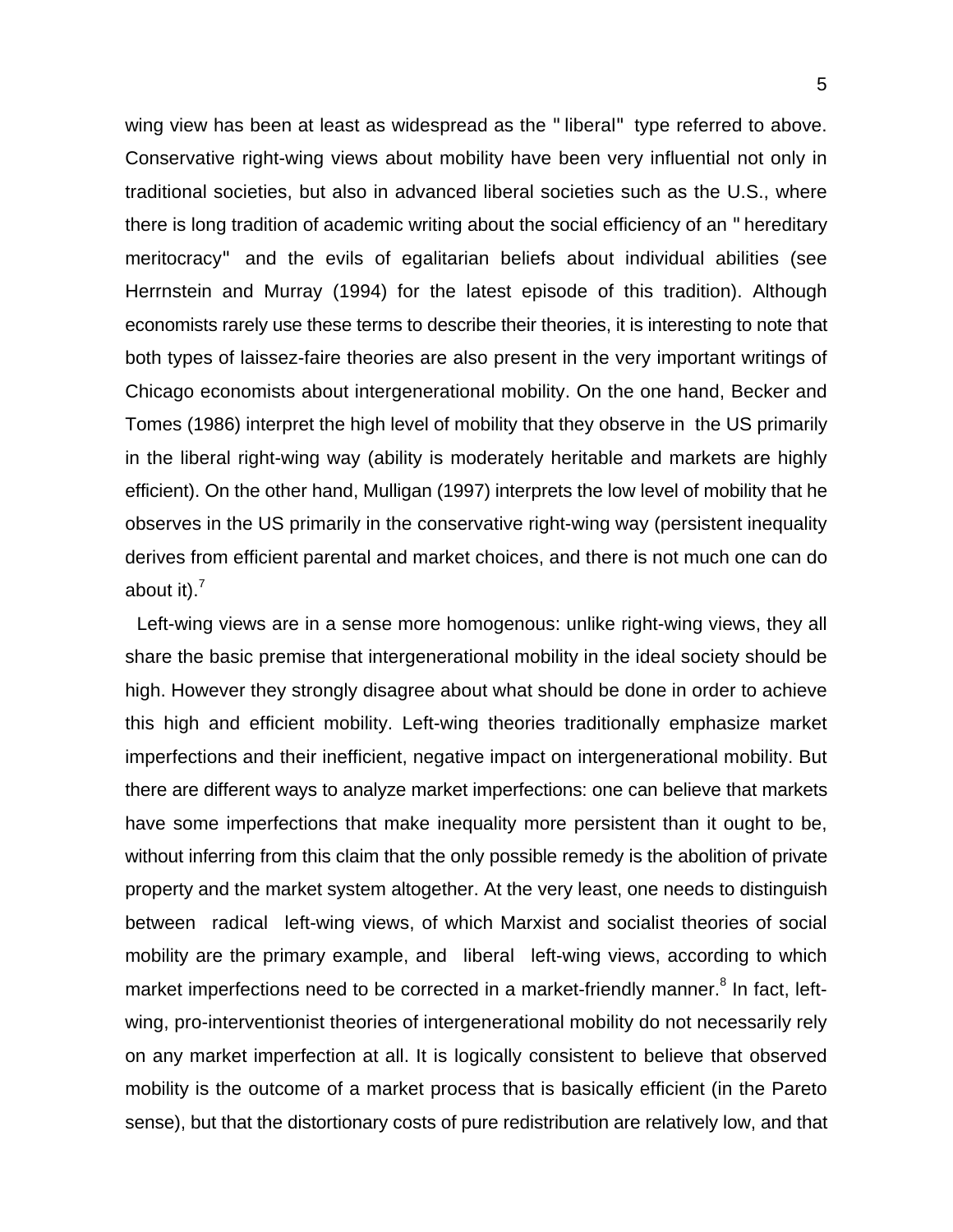opportunities for consumption and welfare should be equalized between dynasties to a substantial extent.<sup>9</sup>

 The very fact of locating the various views on a one-dimensional left vs. right scale can be in itself very misleading. For instance, it is not obvious how one would locate on such a one-dimensional axis the theory of social mobility developed in Plato s Republic.<sup>10</sup> On the one hand, Plato obviously does not believe that decentralized choices and the price system can set social priorities in the appropriate way. He recommends for instance that smart kids be taken away from their lower-class families, because the latter may not know how to raise them properly. This very activist view of mobility-enhancing policies would first seem to be very close to radical left-wing views, who have often advocated the need to socialize the education of children in order to counteract the family transmission and reproduction process. But on the other hand, Plato insists that bright lower-class kids are the exception rather than the rule, and that the ideal society should merely be characterized by a high degree of hereditary reproduction of rulers, warriors and producers. This makes Plato much closer to the conservative right-wing view of the hereditary meritocracy than to most left-wing views.

 What this Plato example shows is not only that our modern concepts of right vs. left may not be very appropriate to classify the theories of the past. It also shows that there are deep reasons why the radical left and the conservative right are often much closer than what a one-dimensional classification would suggest. If we push it to the extreme (as historical experiments often did...), the radical left s strong emphasis on market imperfections requires strong beliefs about the inequality of abilities between individuals: without the help of some enlightened elite, disadvantaged individuals are unable to interact in society and can easily be exploited, so that social justice and high mobility may require a very authoritarian hierarchical structure. Conversely, the conservative right s strong emphasis on the inequality of ability between dynasties can easily lead to question the capability of low-ability individuals to interact in society and on the market place, which explains why the conservative right often advocates authoritarian, anti-market policies in some domains. $^{11}$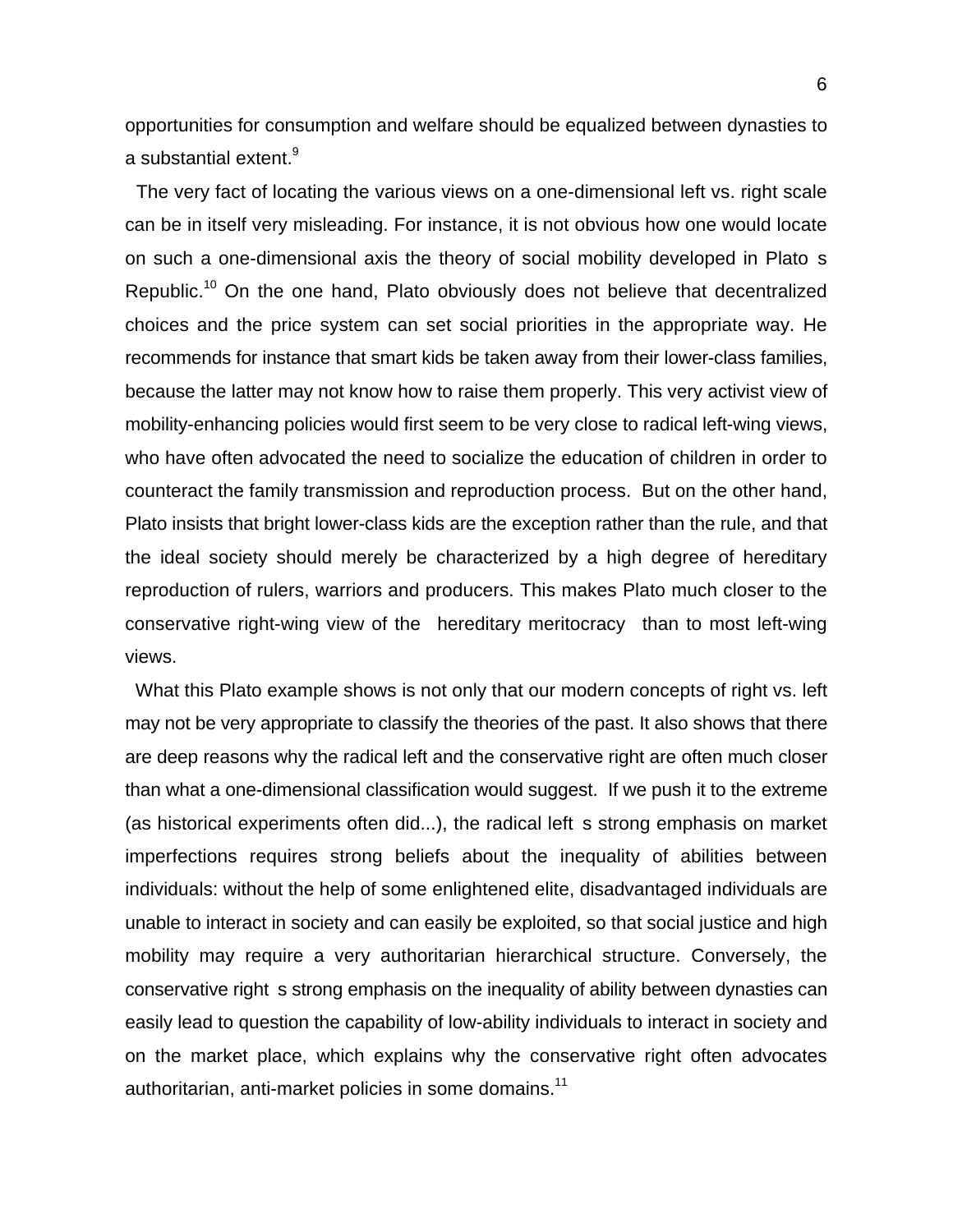#### 1.2. Organization of this chapter

 In order to distinguish as clearly as possible between the different dimensions of conflicts about persistent inequality and intergenerational mobility, the rest of this chapter will be organized as follows.

 We will first deal with theoretical models of intergenerational mobility based upon Pareto-efficient markets (sections 2 and 3). Section 2 concentrates on the process of (non-human) wealth transmission from parents to children, while section 3 concentrates on the process of ability transmission. The assumption of efficient markets imply that policy intervention in these theoretical models is motivated solely by distributive justice considerations. That is, the only policy question is whether we should have a large redistributive tax on inheritance and/or labor earnings, so as to make consumption and welfare inequality less persistent than it would otherwise be. We will see that different theoretical models of the family transmission have different implications regarding the distortionary costs of such redistributive policies, and that existing evidence does not allow to discriminate very sharply between them.

 We will then review the main existing theories of persistent inequality based upon market inefficiencies (sections 4, 5 and 6). Section 4 deals with the intergenerational mobility consequences of imperfect credit markets. Section 5 discusses theories of persistent inequality based upon local segregation into unequal communities. Section 6 reviews theories of persistent inequality based upon self-fulfilling beliefs, and in particular the theory of discrimination. All of these theories imply that inequality is more persistent than what the simple family transmission of wealth and ability would imply if markets were perfect. Moreover, the extra persistence is inefficient, in the sense that appropriate corrective policies can raise intergenerational mobility and output at the same time. This attractive possibility obviously depends on the empirical relevance of these transmission mechanisms: if they do not account for a large fraction of persistent inequality, then we are back to the inequality/efficiency trade-off. As we will see, more empirical evidence is needed before we can give a precise estimate of how much these mechanisms contribute to the intergenerational transmission of inequality.

Finally, note that many other mechanisms of inefficient inequality have been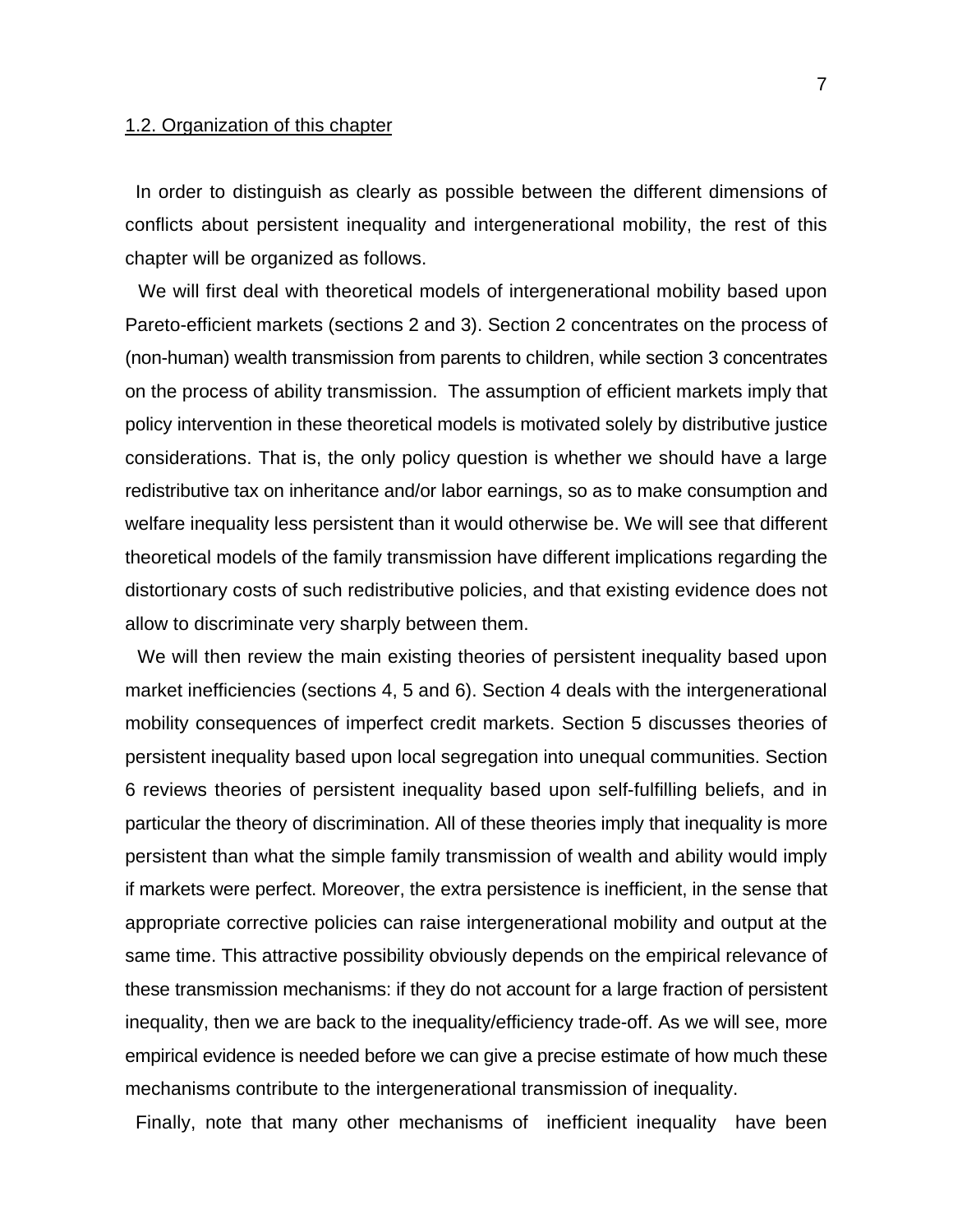explored by economists, although they are not covered in this chapter. For instance, the theory of employer monopsony implies that firms will pay wages below marginal products, even though this reduces labor supply, so that minimum-wage redistribution would be efficiency-improving.<sup>12</sup> More generally, the existence of mobility costs or firmspecific human capital can lead to hold-up problems and allow employers to pay wages below marginal products (or employees to charge wages above marginal products...), in which case salary scales and centralized constraints on wages can have positive distributive and efficiency effects at the same time.<sup>13</sup> Another important example is the keynesian theory, one popular version of which claims that redistributing purchasing power towards wage-earners can generate both a fairer distribution of income and positive expansionary effects for everybody.<sup>14</sup> All these theories play an important role in the way many people think about inequality and redistribution (rightly or wrongly), but they will be neglected in this chapter, because they do not deal explicitly with the issue of intergenerational mobility and persistent inequality across generations. In particular, we will assume throughout the chapter that wages are equal to marginal products, just as in the textbook model of competitive labor markets, so that fiscal redistribution is the only form of redistribution that can possibly be justified.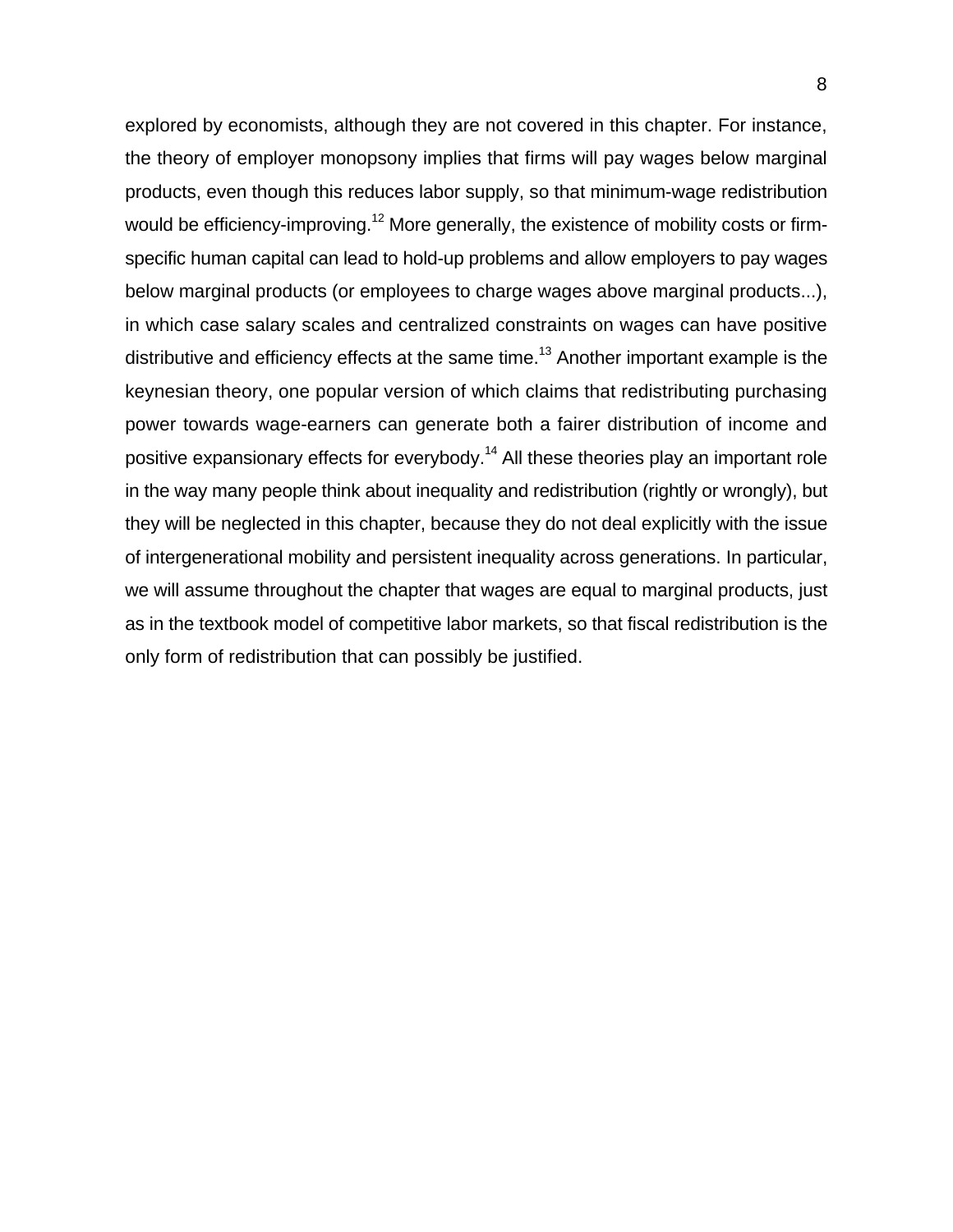# 2. Persistent inequality and the family transmission of wealth

 The most obvious channel explaining why inequality can persist across generations is the transmission of wealth from parents to children through inheritance. We first describe how inheritance contributes to raise inequality and to make it more persistent across generations (section 2.1). We then show that most theoretical models of inheritance and inequality dynamics predict that wealth inequality and its effects on intergenerational mobility should indeed persist in the long-run (sections 2.2 and 2.3). Finally, we use these theoretical models to analyze the prospects for raising welfare mobility through progressive inheritance taxation (section 2.4).

#### 2.1. Inheritance and the persistence of inequality.

 Consider a simple infinite-horizon model where each dynasty i lives during one period and has exactly one offspring.<sup>15</sup> Total income of dynasty i at period t can be written as the sum of two terms:

$$
y_{it} = v_t a_{it} + r_t w_{it} \qquad (2-1)
$$

The first term,  $v_t a_{it}$ , is the labor income of dynasty i at period t: it is the product of the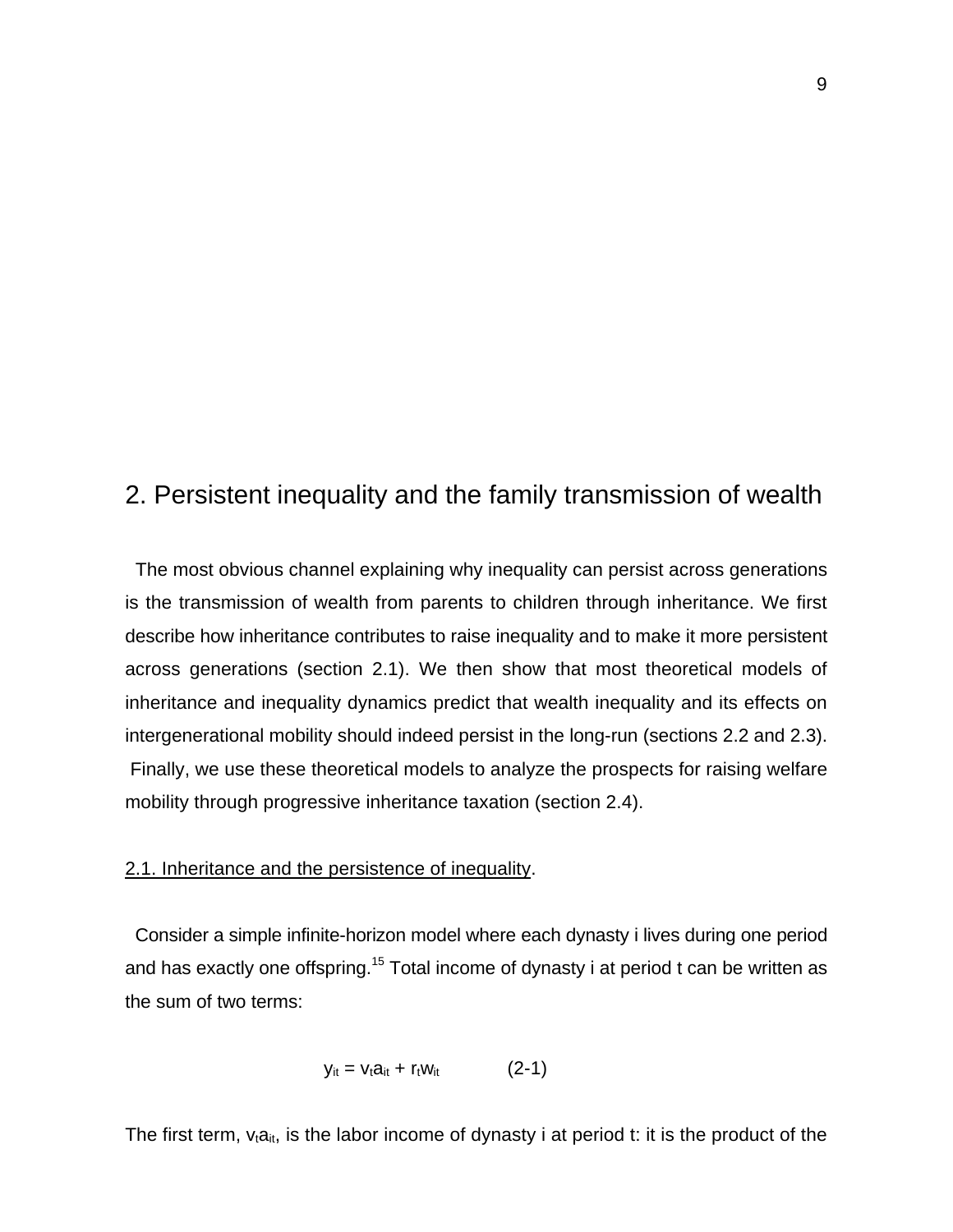wage rate  $v_t$  and of its productive ability parameter  $a_{it}$  (measured in efficiency labor units). The second term,  $r_t w_{it}$ , is the capital income of dynasty i at period t: it is the product of the interest rate  $r_t$  and of the wealth  $w_{it}$  transmitted by dynasty i from generation t-1 to generation t. We note  $G<sub>t</sub>(w)$  the distribution of wealth inherited by generation t. This section concentrates on the process of (non-human) wealth transmission. The process of ability transmission, and in particular the possible impact of wealth inequalities on ability transmission (e.g., because of imperfect credit), will be analyzed in sections 3-6 below. At this stage, we take as given some exogenous law of motion for abilities. Although most results of section 2 can easily be generalized, for simplicity we will mainly consider the following cases: uniform labor earnings  $(\forall i, t, \forall j)$  $a_{it}=1$ ); random labor earnings with zero intergenerational transmission ( $\forall i, t, a_{it}=1+\varepsilon_{it}$ , where  $\varepsilon_{it}$  is an error term with zero mean, variance  $\sigma_{\varepsilon}^2$  and zero serial correlation); random labor earnings with first-order serial correlation ( $\forall i, t, a_{it} = 1-p+pa_{it-1}+\varepsilon_{it}$ , where  $\rho$ is the intergenerational correlation of ability).

The first obvious implication of equation (2-1) is that as long as  $a_{it}$  and  $w_{it}$  are not negatively correlated, the inequality of total income will tend to be larger than the inequality of labor earnings inequality. The standard deviation of total income is simply equal to the sum of the standard deviation of labor earnings and the standard deviation of capital income in case ability and wealth are uncorrelated, and it is even larger if the correlation is positive.<sup>16</sup> In practice, one does indeed observe that total income inequality is always larger than the inequality of labor earnings.<sup>17</sup>

If one further assumes the inheritance  $w_{it+1}$  left by dynasty i to generation t+1 to be an increasing function  $S(y_{it})$  of income  $y_{it}$ , then one obtain the following transition equation for total income:

$$
y_{it+1} = v_{it+1} + r_{t+1}S(y_{it})
$$
 (2-2)

 Equation (2-2) shows that the second obvious implication of inheritance is that it tends to perpetuate the inequality of living standards across generations. For instance, equation (2-2) implies that even if the intergenerational correlation of labor earnings is assumed to be zero, the intergenerational correlation of total income is positive. More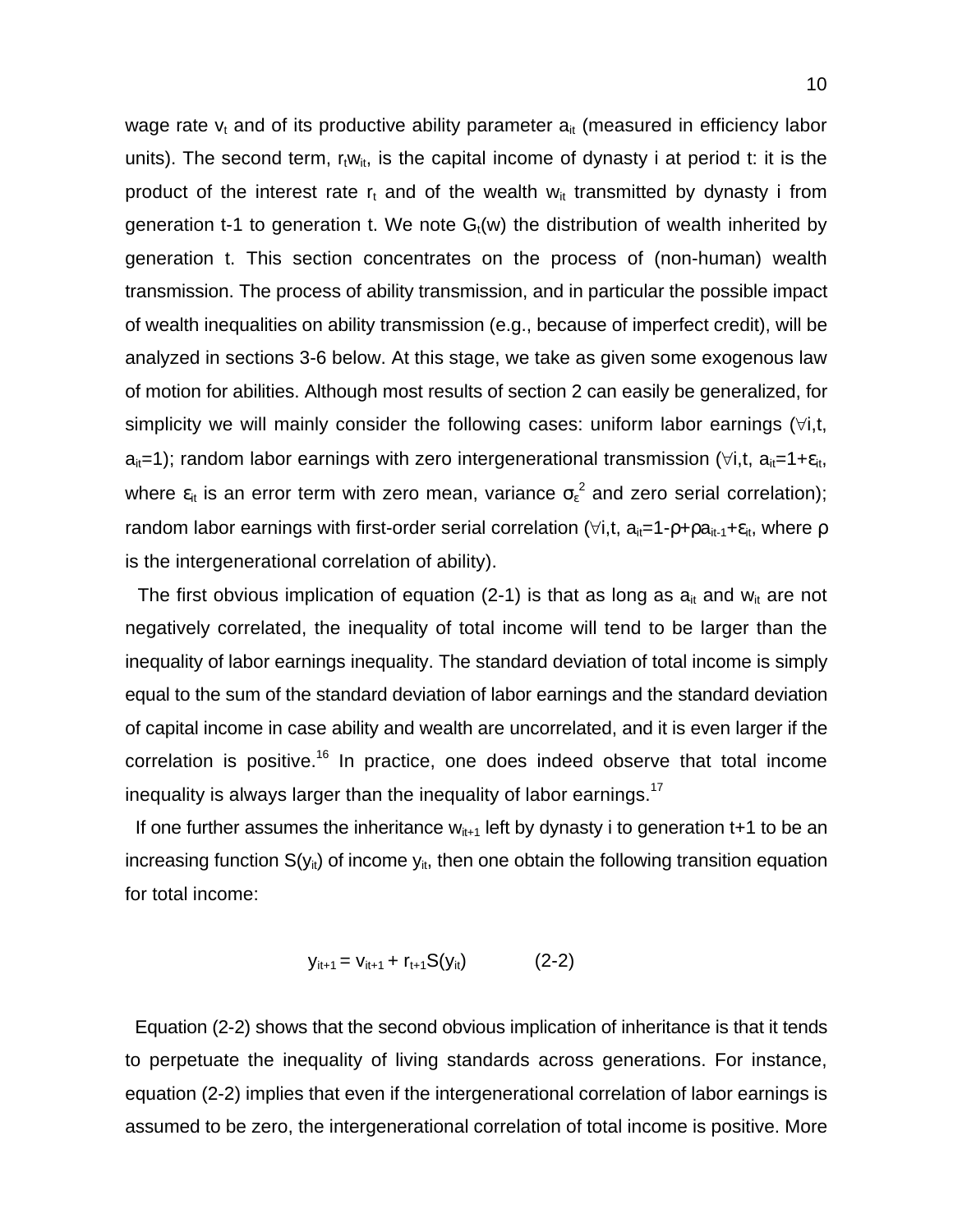generally, equation (2-2) implies that the intergenerational income correlation will always be larger than the intergenerational earnings correlation, as long as the abilitywealth correlation is not negative. This second implication is also confirmed by recent empirical evidence. Mulligan (1997) uses the PSID to estimate these intergenerational correlations, and he finds that the correlation coefficients for consumption and total income fall in the 0,7-0,8 range, while the intergenerational correlation of earnings is about 0,5. These estimates are probably the most reliable estimates to date (see section 4.2. below for a discussion of downward biases in previous estimates). Note that this is a very large difference. For instance, an intergenerational correlation of 0,7 means that if parents of children i are five times richer (in total income) than parents of children j, then children i will be on average about 3,1 times richer (in total income) than children j. A correlation of 0,5 means that children of parents who are five times richer (in earnings) will be only about 2,2 times richer (in earnings).<sup>18</sup> This shows that inheritance is a very powerful mechanism to transmit inequality across generation, and this explains why the inheritance channel of inequality transmission has attracted so much attention.

#### 2.2. The long-run dynamics of wealth inequalities with exogenous savings

 From a theoretical viewpoint, should we expect these two properties (inheritance raises inequality and makes it more persistent across generations) to hold in the longrun? If the inheritance function S(y) is concave and if there is no inequality of labor earnings ( $\forall i$  a<sub>it</sub>=1), then one can easily show that the answer is negative. As Stiglitz (1969) pointed out, the concavity of inheritance and the equalizing effect of labor earnings imply that wealth inequality will decline slowly over time and that each dynasty will eventually own the same steady-state wealth. To see this, assume that gross output is given by a standard, concave production function  $f(k_t)$ , where  $k_t=w_t$  is the capital stock per labor unit, i.e. the average of  $w_{it}$  across all dynasties. Wealth depreciates at rate  $\delta$  >0 (i.e. net output is equal to  $f(k)$ - $\delta$ k). Dynastic and aggregate transition equations are given by: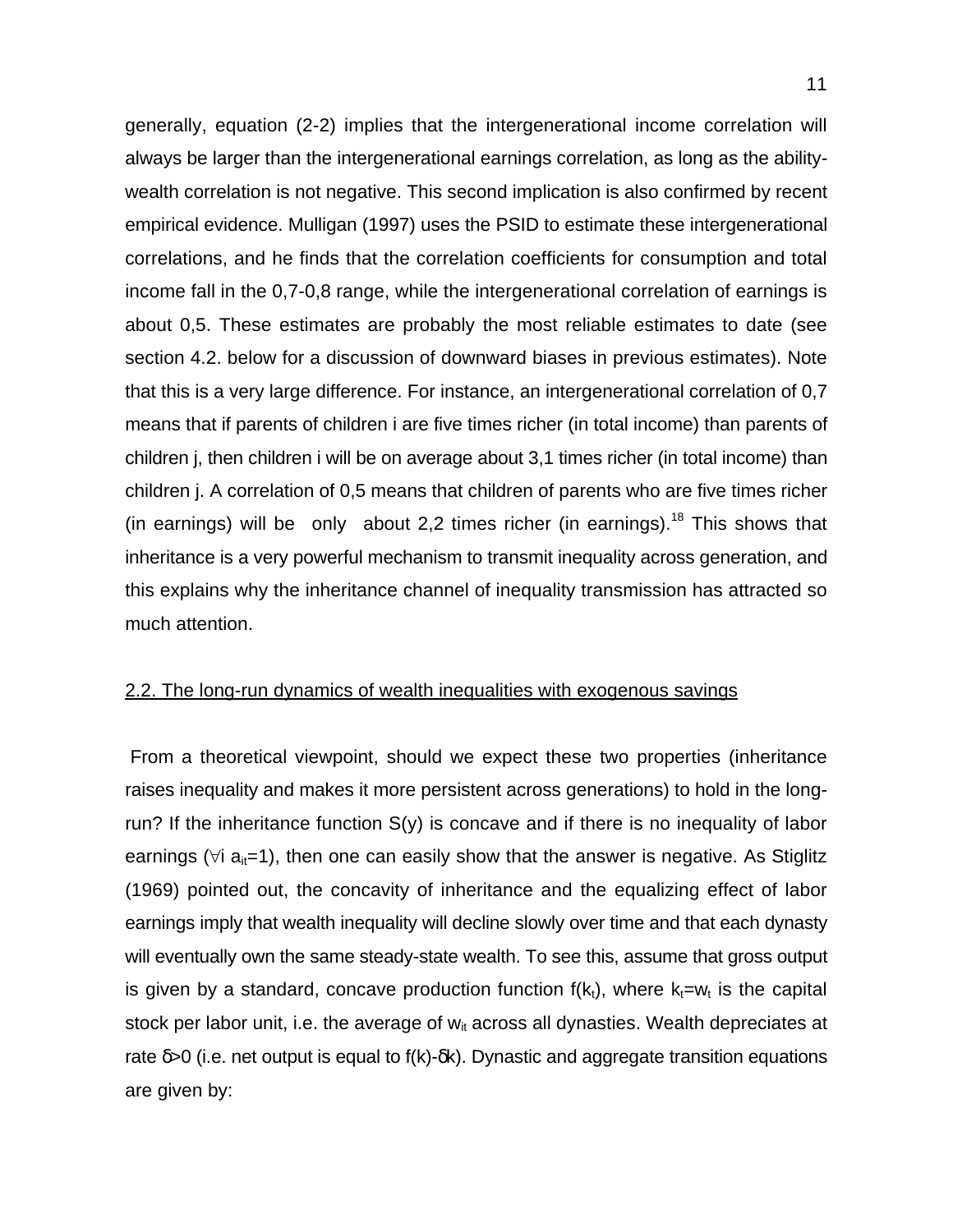$$
w_{it+1} = S(v_t + r_t w_{it}) + (1-\delta)w_{it}
$$
 (2-3)  

$$
w_{t+1} = S(f(w_t)) + (1-\delta)w_t
$$
 (2-4)

Equation (2-4), together with the concavity of  $S(y)$ , imply that aggregate wealth  $w_t$  will converge to a unique long-run wealth level w4. In the special case where savings are linear (S(y)=sy), w<sub>«</sub> is simply given by sf(w<sub>«</sub>)=δw<sub>«</sub>. The fact that the capital stock per labor unit converges to w<sub>«</sub> implies that the interest rate  $r_t$  converges to  $r_{\infty}=f(w_{\infty})$ , while the wage rate  $v_t$  converges to  $v_x=f(w_x)-r_xw_x$ . Equation (2-3) then implies that all dynasties will converge to the same long-run wealth level w<sub>α</sub>=sv $\sqrt{(δ-sr_{\alpha})}$ , irrespective of the initial wealth distribution  $G_0(w)$ . That is, initial wealth inequalities do not persist in the long-run.

 However, this conclusion ceases to hold if any of the assumptions is relaxed. For instance, if inheritance behavior is better approximated by a convex savings function S(y), i.e. if the savings rate of the poor is smaller than the savings rate of the rich, such as in the Kaldorian class savings model, then wealth inequalities will persist in the longrun (see Bourguignon (1981) for such an extension of the Stiglitz model). That is, the long-run distribution of wealth  $G_{\infty}(w)$  will depend on the initial distribution  $G_0(w)$ . In general, there will exist multiple long-run wealth levels  $w_{1\infty}$ ,  $w_{2\infty}$ ,..,w<sub>n $\infty$ </sub>, and the long-run wealth level of each dynasty can be expressed as a function of their initial wealth  $w_{i0}$ . In steady-state, wealthy dynasties have income and consumption levels that are permanently higher than those of poorer dynasties, although all dynasties have the same labor income.

 Another reason why wealth inequalities might not decline over time is differential fertility behavior. If one assumes that dynasty i has  $1+n_i$  children, then equation (2-3) becomes:

$$
W_{it+1} = S(v_t + r_t w_{it})/(1 + n_i) + (1 - n_i - \delta) w_{it}
$$
 (2-4)

It is obvious from equation (2-4) that differential fertility behavior can have the same effects as convex savings functions: if poor dynasties tend to have more kids than wealthy dynasties, then wealth inequalities can persist in the long-run even if all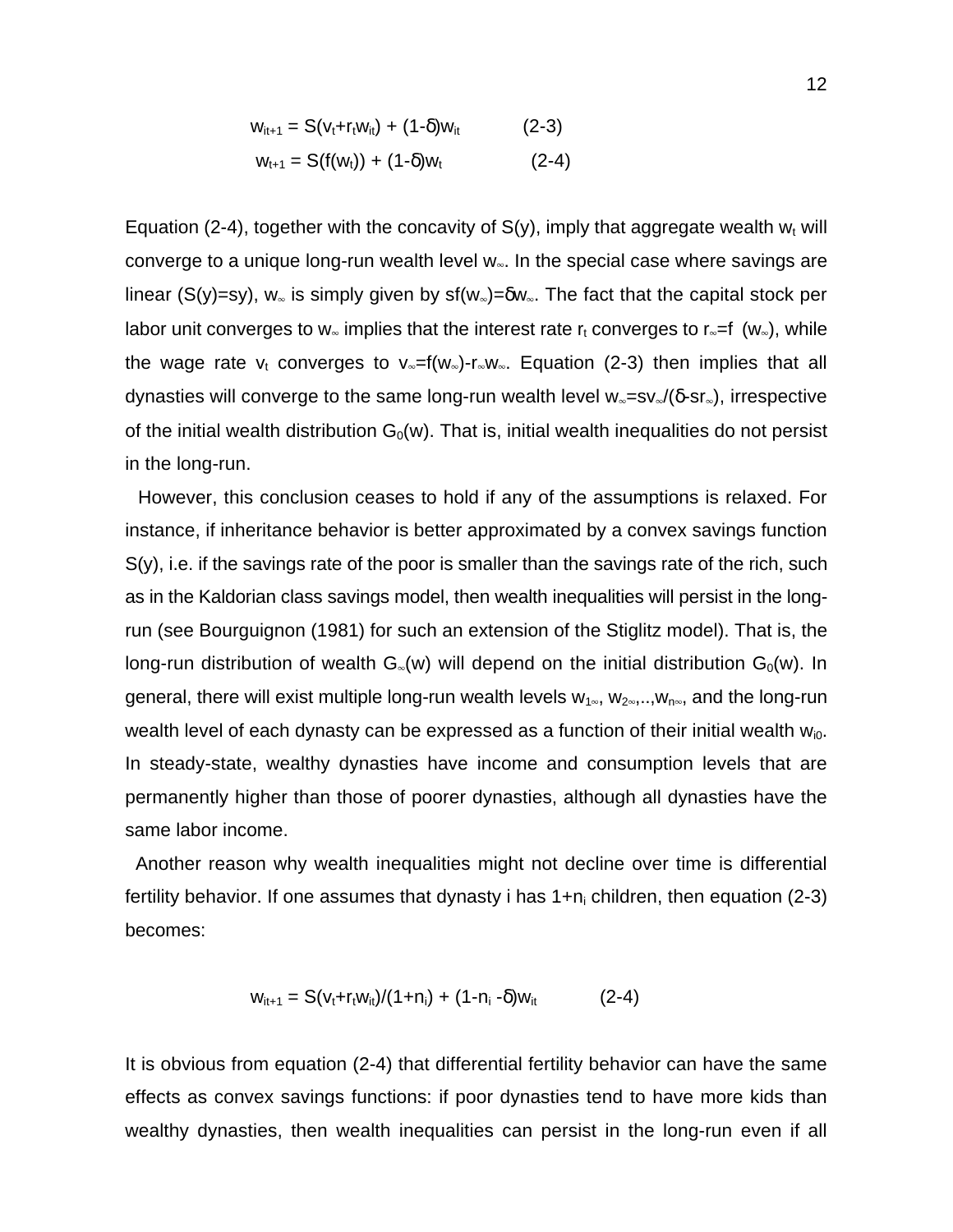dynasties have the same savings rate. This kind of analysis of how different savings behavior, family structure and inheritance patterns generate more or less persistent inequality has a long tradition in economics.<sup>19</sup>

 Even in the absence of convex inheritance functions or differential fertility behavior, wealth inequalities persist in the long-run if we assume that labor earnings are unequally distributed. For instance, if abilities are perfectly transmitted across generations ( $\forall$ t, a<sub>it</sub>=a<sub>i</sub>), then the long-run wealth distribution amplifies the inequality of labor earnings: with linear savings,  $w_{it}$  converges toward  $w_{i\infty}=sa_{i}v_{\infty}/(\delta$ -sr<sub> $\infty$ </sub>) (see Stiglitz (1969, p.394)). The long-run standard deviation of total income is larger than that of labor earnings, and the multiplicity factor is an increasing function of the savings rate s. The intergenerational correlations of income, earnings and consumption are all equal to 1. If we assume abilities to be drawn at random at each generation ( $\forall i, t, a_{it}=1+\varepsilon_{it}$ ), then the transition equation  $w_{it+1} = (1-\delta)w_{it} + s(r_tw_i + v_t a_{it})$  implies that the wealth distribution  $G_t(w)$  converges to a long-run distribution  $G_w(w)$  with mean w<sub>«</sub> (such as sf(w<sub>∞</sub>)=δw<sub>∞</sub>) and variance  $\sigma_{\sf w}{}^2$  given by:

$$
\sigma_w^2 = s^2 r_\infty^2 \sigma_\varepsilon^2 / (1 - (1 - \delta + sr_\infty)^2)
$$
 (2-5)

Equation (2-5) shows that the long-run standard deviation of wealth is an increasing function of the savings rate and of the variance of shocks. In this model, the long-run standard deviation of total income is again larger than that of earnings, and the longrun intergenerational correlation of total income is positive, although the intergenerational correlation of earnings is permanently equal to zero. More generally, if one assumes some positive heritability of abilities ( $\forall i, t$ ,  $a_{it}=1-p+p a_{it-1}+ \varepsilon_{it}$ ), then one can easily show that the long-run correlation between wealth and ability is positive,<sup>20</sup> so that the standard deviation and intergenerational correlation of total income are larger than the standard deviation and intergenerational correlation of labor earnings. That it, the two key properties pointed out in section 2.1 hold in the long-run.

#### 2.3. The long-run dynamics of wealth inequalities with dynastic utility functions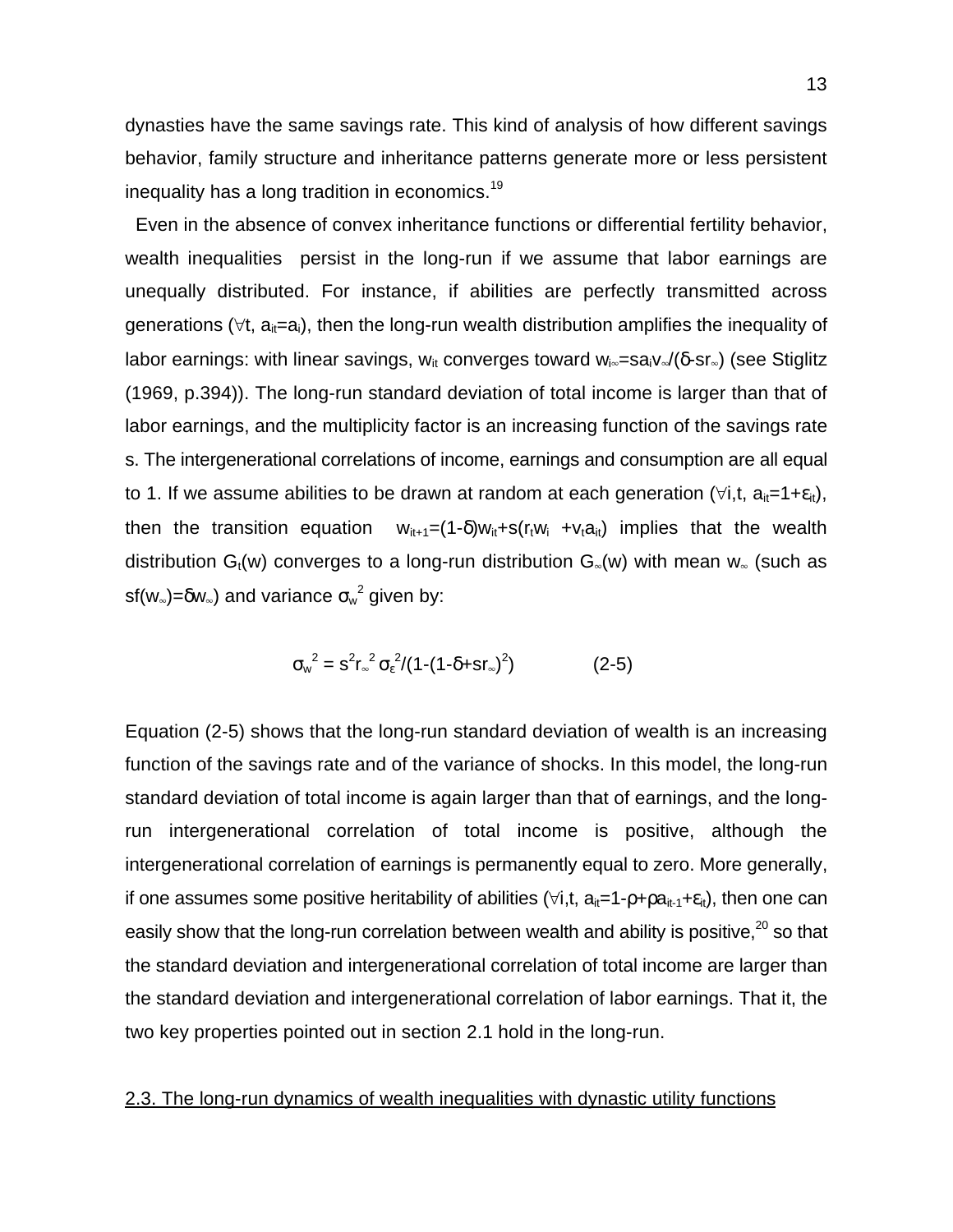How would this analysis differ if one explicitly models inheritance behavior instead of taking as given some exogenous savings function S(y)? In general, there are different private motives that can contribute to explain the existence of inheritance. First, bequests might just be the unintended side-product of precautionary savings in a world of imperfect insurance. That is, each generation saves during its lifetime in order to self-insure against negative shocks to its earnings potential, and imperfections on the annuity market imply that accidental bequests are passed on to the next generation at the time of death. The exact form of the inheritance function S(y) that one can derive from such a model depends on the specific structure of lifetime earnings shocks, risk aversion, the degree of insurance market imperfections, etc...<sup>21</sup> There does not seem to be any general presumption as to whether the resulting S(y) function should be concave, linear or convex.

 Next, bequests can be motivated by intergenerational altruism. There exists two different ways of modeling bequests and intergenerational altruism. Becker and Tomes (1979) and Atkinson (1980) are two often cited papers that explicitly incorporate intergenerational altruism in general-equilibrium, Stiglitz-type models. One can either assume that the bequest enters directly into the utility function of the parents, or that parents care about their children s utility per se. The first formulation depends entirely on the specific form of the parental utility function  $U(c_{it},b_{it+1})$ . For instance, if the utility function over parental consumption and bequest has a Cobb-Douglas form  $(U(c,b) =$  $c^{1-s}b^{s}$ ), then the inheritance function is linear (S(y)=sy). The second formulation also depends on the specific way one assumes parents to care about future generations utility levels. The following form of Beckerian dynastic utility function has become very popular among economic theorists:

$$
U_{it} = \sum_{S \geq t} U(c_{is})/(1+\theta_i)^s
$$
 (2-6)

 $\theta_i \geq 0$  is the rate of time preference: a low  $\theta_i$  means that dynasty i is very altruistic towards its children, and conversely. Assume that each dynasty can perfectly forecast the ability parameters  $a_{it}$  of its future generations, or at least that each dynasty can purchase complete insurance contracts against such risks.<sup>22</sup> Under the assumption of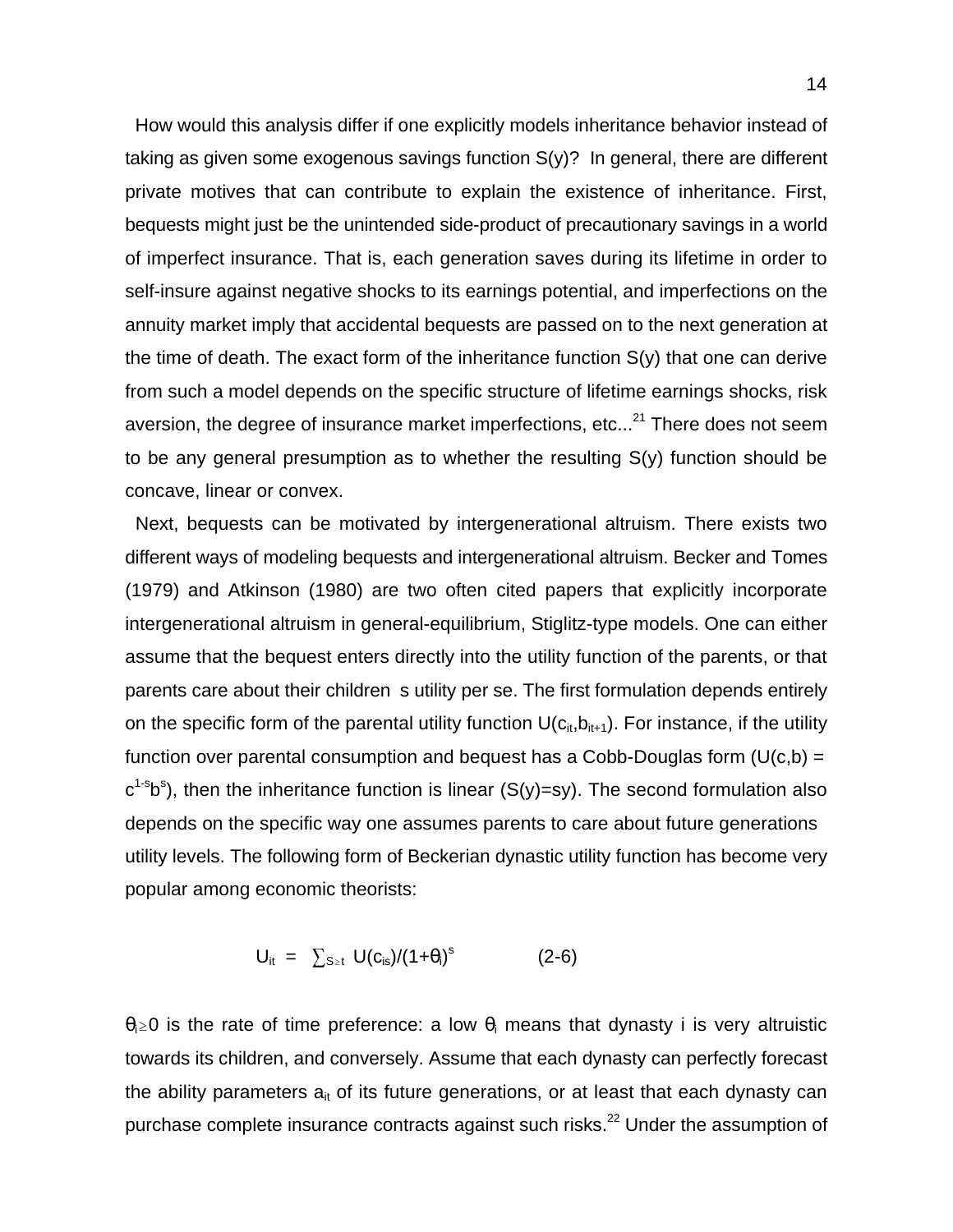perfect capital markets, utility maximization implies that the consumption level of future generations will not depend on their ability shock. For any dynamic process from which abilities are drawn, the trade-off between parental consumption and children s consumption leads to the following first-order condition:

$$
U (c_{it})/U (c_{it+1}) = (1+r_{t+1})/(1+\theta_i) \qquad (2-7)
$$

This first-order condition has very strong implications for the dynamics of the wealth distribution. First, equation (2-7) implies that if some dynasties have a permanently higher  $\theta_i$  than some other dynasties, then the consumption level of more altruistic dynasties will grow at a higher rate than the consumption level of less altruistic dynasties. In the long run, the relative consumption share of less altruistic dynasties goes to zero, and the most altruistic dynasties own all the wealth (Mayshar and Benninga (1996)). We will come back later on this extreme form of taste-based persistent inequality (see section 3.2 below).

Next, in the case where all dynasties have the same rate of time preference ( $\forall i \theta_i$  $=\theta$ ), equation (2-7) implies that a necessary condition for the economy to be in a steady-state is  $r_{\infty}=0$ . With a concave, net-of-depreciation production function  $f(k)$ , this implies that the steady-state average wealth  $w_{\infty}$  per efficiency labor unit must be such that f (w<sub>\*</sub>)= r<sub>\*</sub>= $\theta$ . Conversely, any consumption distribution  $G_{\alpha}(c)$  that is consistent with an average wealth equal to  $w_{\infty}$  can be a steady-state, where consistent simply means that average consumption  $c_{\infty}$  is equal to long-run average output  $f(w_{\infty})$ . In the special case with uniform labor earnings ( $\forall i$  a<sub>it</sub>=1), any wealth distribution G<sub><sup>«</sub>(w)</sup> such that the</sub> average wealth is equal to w<sub>oo</sub>, can be a steady-state. Dynasty i with long-run wealth w<sub>i $\infty$ </sub> consumes  $c_{i*}=v_*+r_*w_{i*}$  at every period. In the general case where productive abilities are drawn from some arbitrary dynamic process, dynastic long-run wealth may vary with the specific ability shock of each generation, but the important point is that each dynasty will converge towards a fixed consumption level. That is, irrespective of what the intergenerational correlation of labor earnings might be, the theoretical prediction of the dynastic utility model is that the long-run intergenerational correlation of consumption should be equal to 1. This theoretical prediction can be viewed as an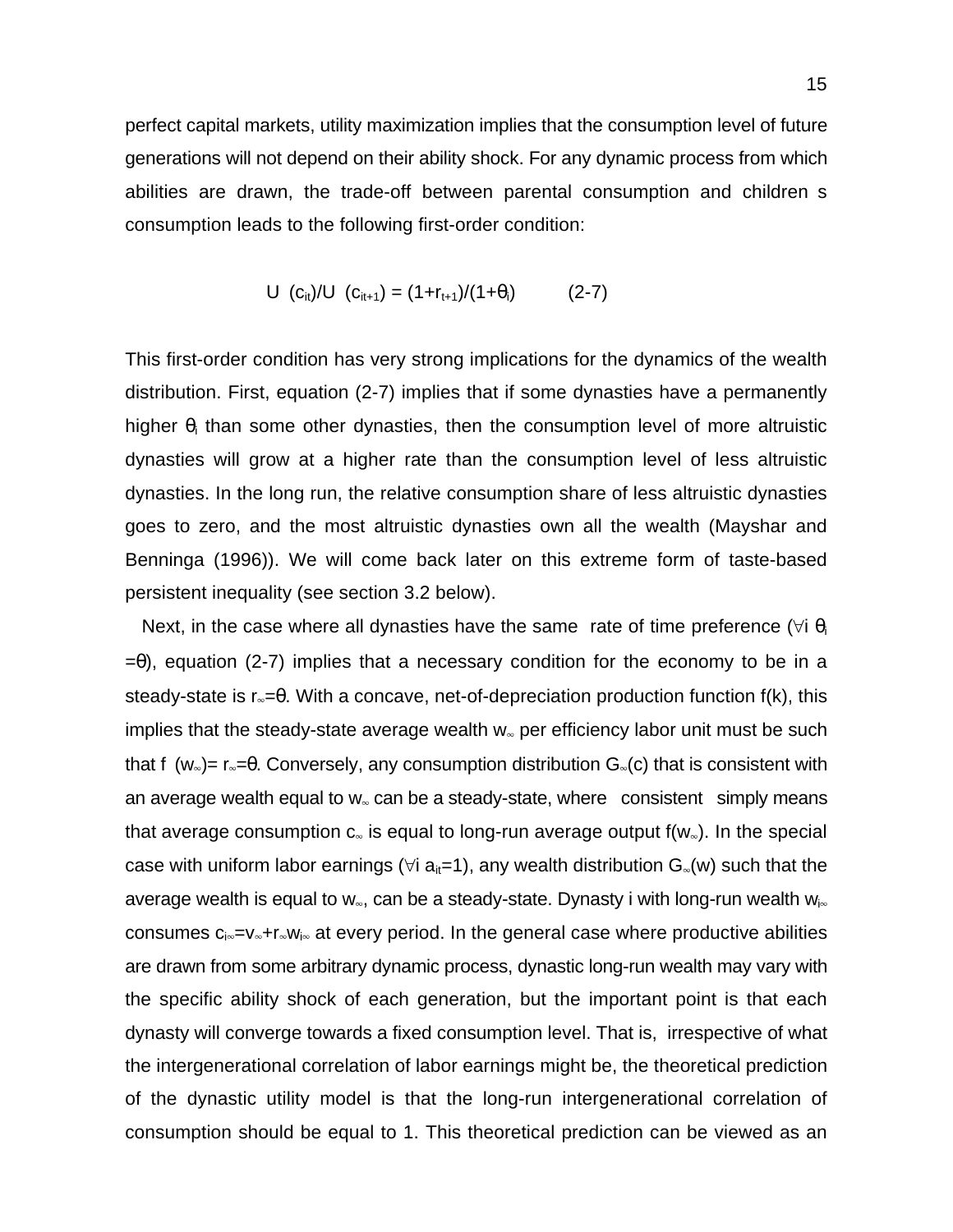extreme form of the more general prediction according to which the intergenerational correlation of consumption and total income should be higher than that of labor earnings. $^{23}$ 

 Mulligan (1997) has recently pointed out that this very strong theoretical prediction has strong implications regarding how we should model intergenerational altruism. Mulligan argues that since we do observe regression to the mean in consumption across generations (the observed intergenerational consumption correlation is less than 1; see section 2.1 above), it must be the case that altruism is not randomly distributed across dynasties and that poor dynasties are on average more altruistic than wealthy dynasties. $^{24}$  Mulligan then develops a theoretical model of endogenous altruism where the poor turn out to be more altruistic than the rich, so that the predicted intergenerational correlation of consumption is less than 1. The basic idea of Mulligan s model is that the amount of time spent per kid increases altruism: since rearing costs include time costs, high wage rates dynasties will spend less time with their children and will love them less. Note that this theory differs from the Becker-Barro (1988) theory of fertility and quality/quantity trade-offs, according to which fixed monetary rearing costs induce wealthy parents to choose to have more kids of lower average quality (i.e. less altruism per kid). This allows Becker and Barro to predict regression to the mean in consumption in the dynastic utility model, but Mulligan argues that the predicted positive relationship between income and fertility is counterfactual. In contrast, Mulligan s model predicts that wealthy dynasties have both less kids and less altruism per kid. Mulligan (1997) concludes that his theoretical model is the only model that can simultaneously account for all the observed facts.

 Mulligan s reasoning is not entirely convincing, however. First, the dynastic utility model predicts a unitary intergenerational correlation of consumption only if we assume perfect insurance markets. In practice, one can very well imagine why even very altruistic parents cannot guarantee with absolute certainty that their children will enjoy some fixed consumption level, irrespective of their labor earnings. Obvious moral hazard reasons can easily explain why there must be some degree of regression to the mean in consumption across generations in the dynastic utility model, with no need for a theory of endogenous altruism. Next, regardless of this imperfect insurance issue,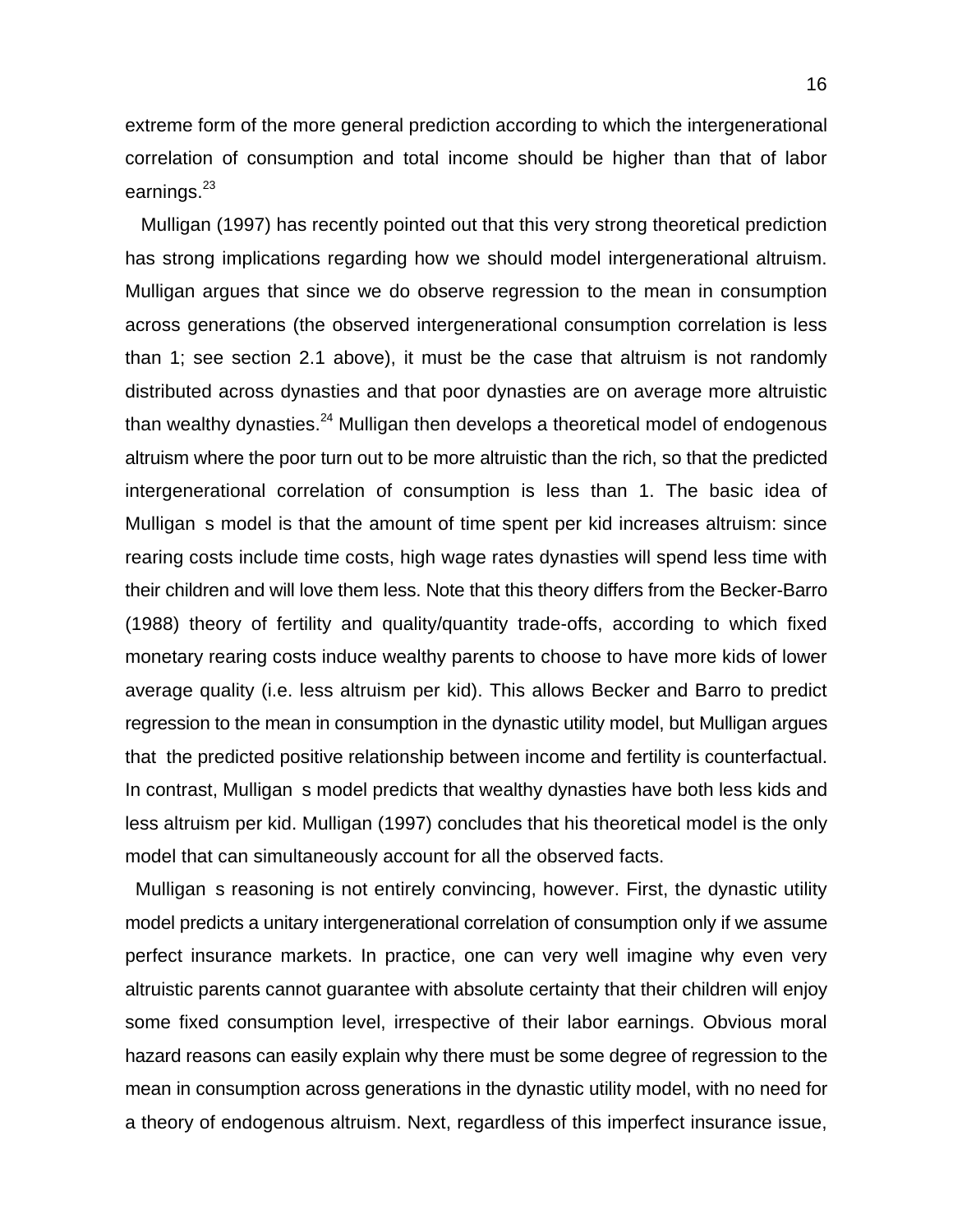one must bear in mind that the dynastic utility model described by equation (2-6) is primarily a convenient theoretical construction, rather than a well-documented explanation of how people actually behave. Models with exogenous savings S(y), which can be rationalized by models of inheritance based upon precautionary savings or direct utility for bequests, can easily explain why the intergenerational correlation of consumption is both larger than the intergenerational earnings correlation and smaller than 1. More empirical evidence seems to be needed before we take too seriously the implications of equation (2-7) for the theory of intergenerational altruism (see below).

#### 2.4. Active vs. passive inheritance: the costs of redistribution

 Most theories of justice would argue that it is unfair that two individuals with exactly the same behavior and characteristics enjoy vastly unequal consumption and welfare levels, simply because one individual received a large inheritance and the other did not. For instance, according to Rawls difference principle, we should try to improve as much as possible the prospects of the children who receive no inheritance. $^{25}$ 

 The obvious way to correct for the unfair persistence of inequality implied by the family transmission of wealth would be to tax inheritance and to redistribute the tax revenues to all individuals. If wealth inequalities tend naturally to decline over time, such as in the model with concave savings and uniform labor earnings, then the redistributive taxation of inheritance does not only redistribute income and welfare today: it also increases the rate at which wealth is equalized (Stiglitz (1969, p.392)). More generally, in models where full equality of wealth is a steady-state, i.e. in models with uniform labor earnings (either with exogenous savings or with dynastic preferences), it is sufficient to redistribute wealth at a 100% rate at t=0 in order to reach a permanent steady-state with no wealth inequality. However, in more realistic models with unequal labor earnings, the economy always returns to a steady-state regime of persistent wealth inequalities (see sections 2.2 and 2.3 above). In these more realistic models, redistributive inheritance taxation needs to be permanent in order to reduce permanently the intergenerational transmission of inequality trough inheritance.

Such a permanent taxation of inheritance is likely to have some adverse effects on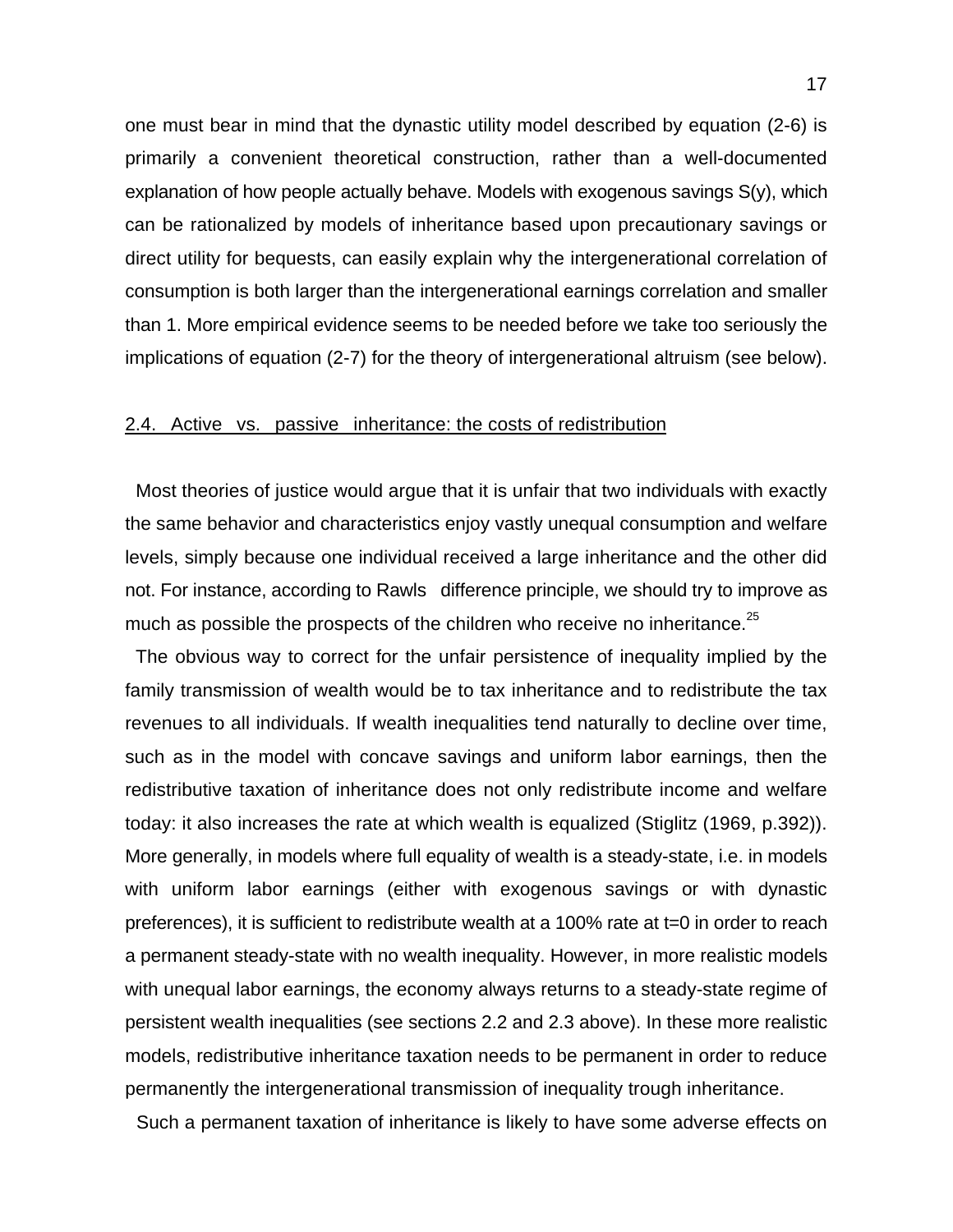the level of bequests. The magnitude of these adverse effects depends crucially on how one models inheritance behavior. If inheritance is the unintended side-product of precautionary savings and life-cycle wealth accumulation, then inheritance taxation has obviously no effect on the level of pre-tax bequests. That is, the distortionary costs of redistributive inheritance taxation are negligible if inheritance is primarily a passive phenomenon. On the other hand, if inheritance is primarily motivated by intergenerational altruism and is the outcome an active choice process, then the distortionary costs are potentially large. Several empirical studies have shown that intergenerational transfers are at least partly motivated by intergenerational altruism: for instance, households do not seem to annuitize their wealth as much as they could.<sup>26</sup> However, economists vastly disagree about what part of total wealth accumulation and transfers can be explained by intergenerational altruism and what part can be explained by life-cycle accumulation and precautionary savings, i.e. about the relative importance of active and passive inheritance. $27$ 

 Moreover, intergenerational altruism per se does not necessarily imply that the effect of taxation on pre-tax bequests is negative. If bequests enter directly into the utility function of the parents  $(U_i=U(c_{it},b_{it+1}))$ , then the effect of taxation on pre-tax bequests can be positive or negative, depending on whether the elasticity of substitution between parental consumption and bequest is smaller or larger than 1 (see Atkinson (1980, p.178) and subsequent references). In the special case of a Cobb-Douglas utility function (U(c,b)=c<sup>1-s</sup>b<sup>s</sup>), the elasticity of substitution is equal to 1, and pre-tax bequests do not depend on the level of inheritance taxation.

 However, if intergenerational altruism is better described by dynastic utility functions given by equation (2-6), then redistributive inheritance taxation has unambiguously negative effects on capital accumulation.<sup>28</sup> This is because when parents care about their children s consumption, inheritance taxation acts as a capital income tax, and capital income taxes are well-known to have negative accumulation effects in models with infinite-horizon, dynastic preferences. For instance, if all dynasties have the same rate of time preference  $\theta$  and can perfectly insure against all future ability shocks, equation (1-7) implies that if inheritance is taxed at rate  $τ$ , then the long-run, pre-tax interest rate r<sub>«</sub> will be such that  $(1-\tau)r_{\infty}=0$ . That is, the long-run capital stock per capita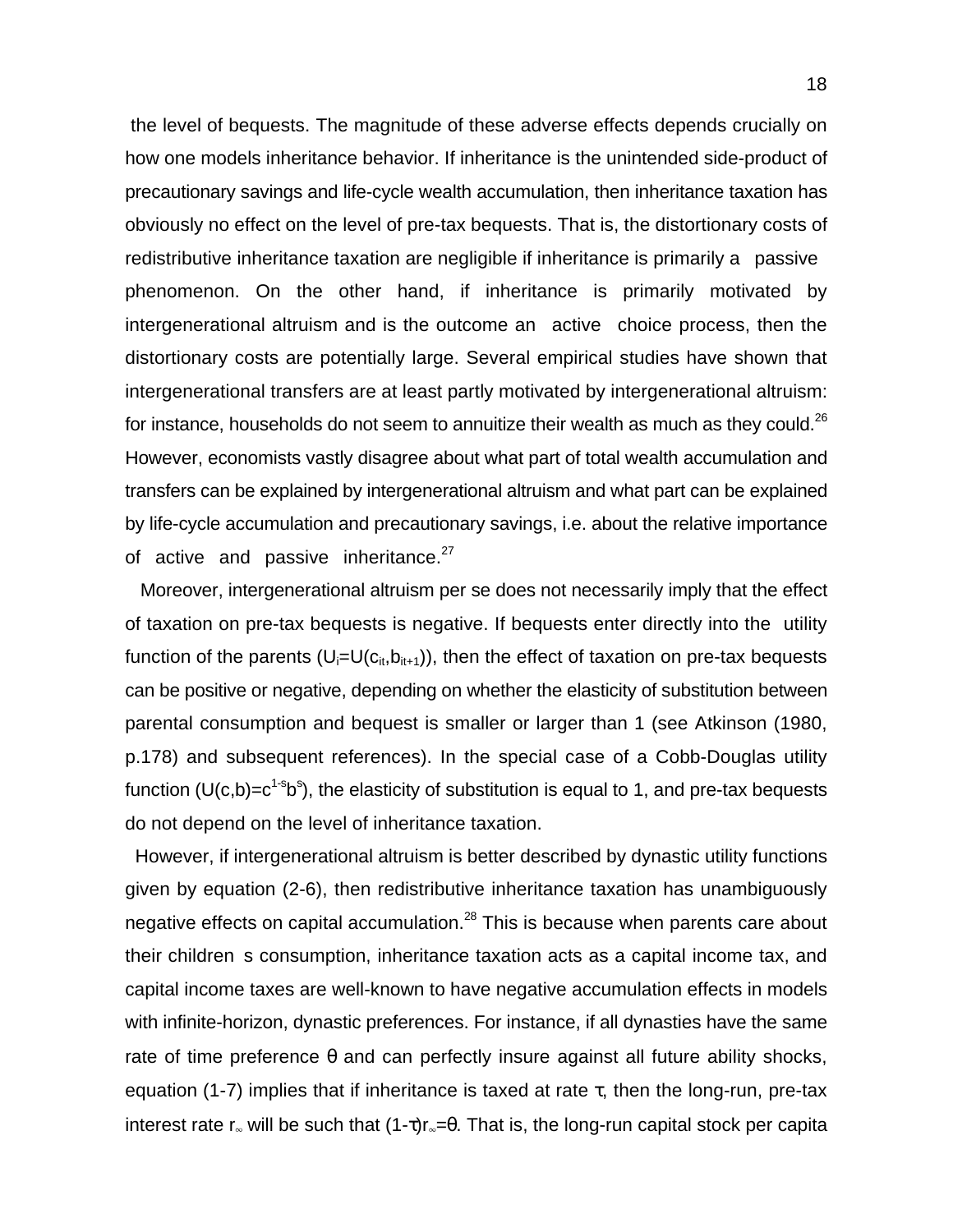$k_{\infty}$  will decline until the point where the after-tax rate of return is again equal to  $\theta$ , i.e. the new long-run k<sub>α</sub> will be such that  $(1-\tau)$ f  $(k_{\infty})=0$ . It follows that long-run income depends negatively on the rate of redistributive inheritance taxation.

 Some authors have used this simple result in order to conclude that the sociallyoptimal rate of all forms of capital taxation, and in particular of inheritance taxation, should be equal to zero (see, e.g., Lucas (1990)). This very strong conclusion seems excessive. First, as was already pointed out, the infinite-horizon, dynastic utility model is not the only available theoretical model, and the question of its empirical relevance usually receives far less attention than the careful derivation of its theoretical implications. Next and mostly, even if higher tax rates on inheritance do imply lower long-run average wealth, which seems like the most likely case, this obviously does not imply that the socially-optimal tax rate should be equal to zero. In order to make a proper welfare analysis, one needs to compare the distortionary costs of inheritance taxation, as measured by the long-run fall in average income, with the redistributive gains. In the standard dynastic utility model, one can show that in the long-run, even zero-wealth individuals will loose more from the distortionary costs of the tax than they will gain from its redistributive impact.<sup>29</sup> But in a world of permanent growth in living standards, the interpretation of such a result is somewhat complicated: the low-wealth individuals who benefit from redistributive inheritance taxation in the short-run enjoy lower welfare levels than those who are affected by the distortionary effects of taxation in the long-run, and it is not obvious how one should balance the two effects. In other words, even if we knew with certainty that inheritance taxation, as it has been applied in the US during the 20th century, has caused an average income loss of 10% by 1998 (which we do not know), this would not automatically mean that total social welfare during the 20th century would have been higher in the absence of all inheritance tax revenues. From a practical policy perspective, the only interesting question is the magnitude of the adverse effects of redistributive inheritance taxation and the speed at which these negative effects are produced, as compared to the size and timing of positive distributive effects.

 Under special assumptions, one can show that the tax-induced decline in absolute wealth dispersion can be smaller than the fall in average wealth, so that redistributive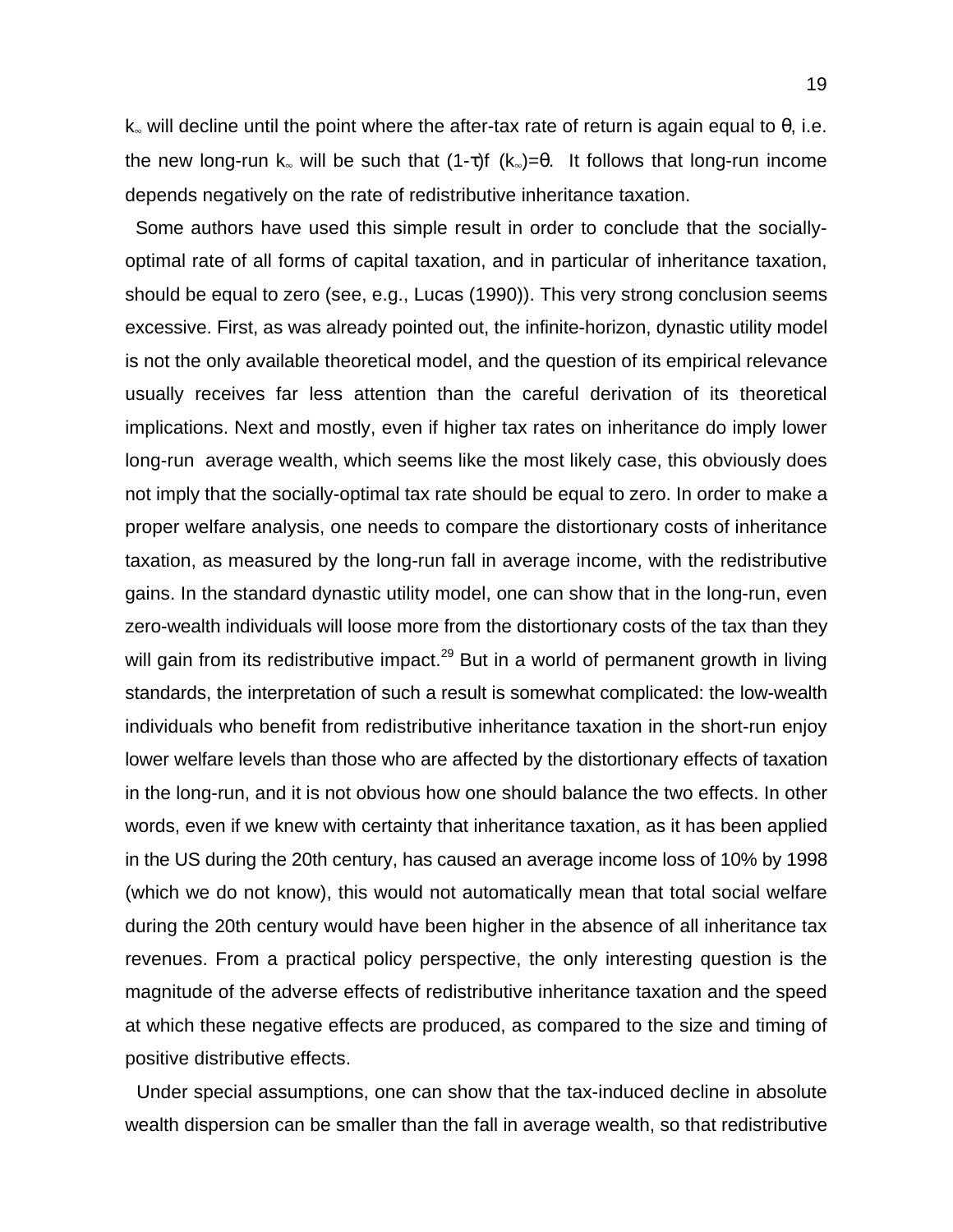inheritance taxation can actually lead to a long-run rise of relative wealth inequality. This paradoxical result (redistribution increases long-run inequality) has been given high prominence by Becker and Tomes (1979, pp.1175-1178).<sup>30</sup> To see how it works, consider the model with linear savings and i.i.d. ability shocks (see section 2.2 above). Equation (2-5) shows that the long-run standard deviation of wealth is an increasing function of the savings rate s. If we assume that s is a decreasing function of the inheritance tax rate t (for instance because the elasticity of substitution between parental consumption and bequests is larger than 1), then it follows that inheritance taxation leads to decline in the long-run standard deviation of wealth. However, longrun average wealth also declines (w<sub> $\approx$ </sub>=sv $\sqrt{(δ$ -sr<sub> $\approx$ </sub>)). One way to measure long-run, relative wealth inequality is to compute the coefficient of variation of the long-run distribution of wealth:

$$
CV(s) = \sigma_w^2/w_\infty^2 = (\delta \text{-sr}_\infty) \sigma_\varepsilon^2 / (2 \cdot \delta \text{+sr}_\infty)
$$
 (2-8)

Equation (2-8) shows average wealth falls more rapidly than the standard deviation of s when s declines, so that CV(s) is a decreasing function of s. Therefore inheritance taxation and lower savings rate can lead to a long-term rise of relative inequality. However, as Atkinson (1980, p.178) has pointed out, this is again a theoretical result, and one can easily construct other theoretical models with different specifications of savings behavior where the standard deviation of wealth would decline more than the average wealth.

 Overall, we just seem to have very little practical knowledge about the socially-optimal rate of redistributive inheritance taxation. After a quick review of how cross-country and time-series variations of tax progressivity might have affected observed intergenerational mobility, Mulligan (1997, p.218) is led to the obvious conclusion: much more research (...) are necessary to arrive at a strong conclusion regarding the unimportance of progressive taxes for intergenerational mobility .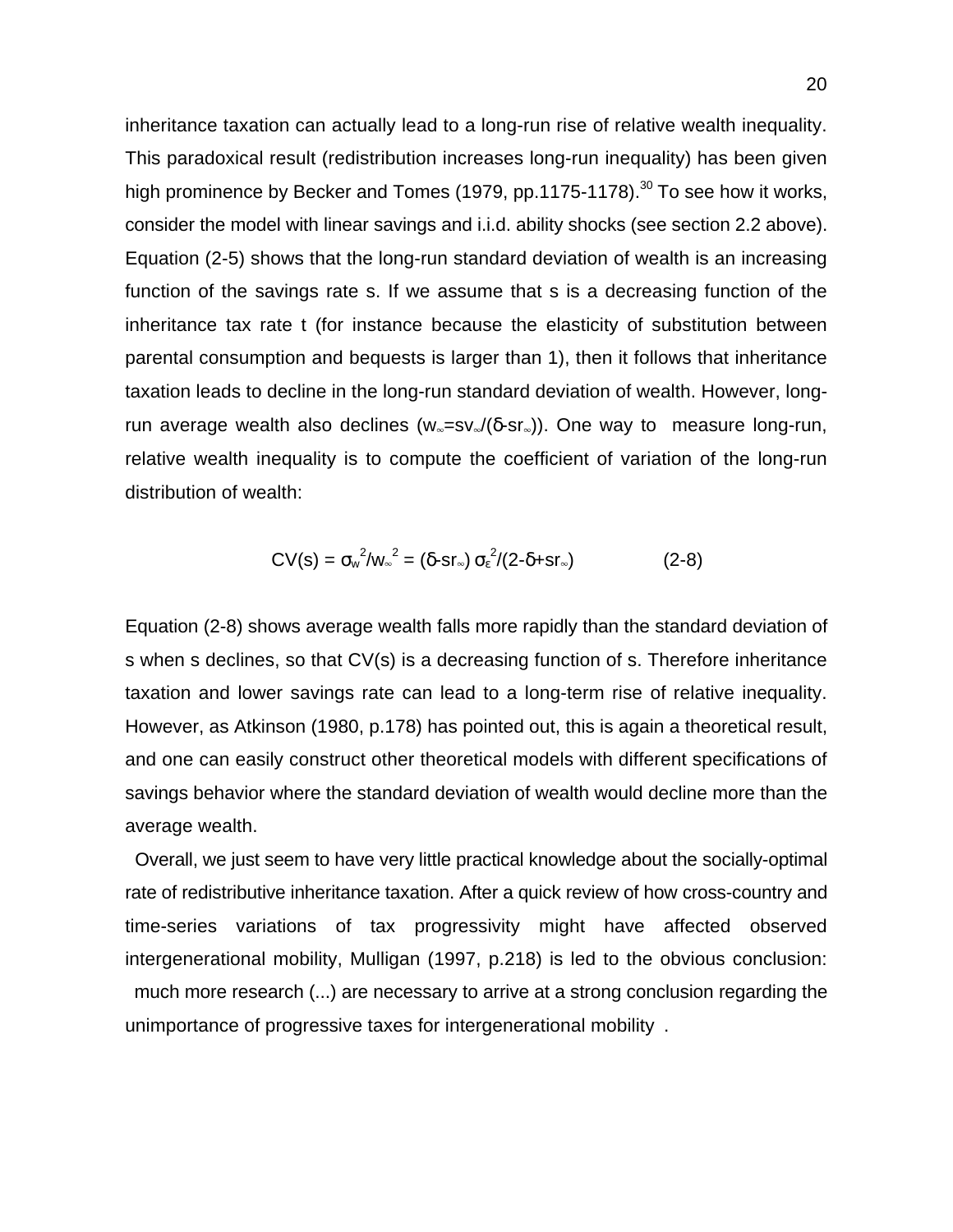# 3. Persistent inequality and the family transmission of ability

 Intergenerational wealth transfers make consumption and welfare more persistent across generations than labor earnings. According to the best available estimates, the intergenerational correlation goes up from about 0,5 for earnings to about 0,7 for consumption and total income (see section 2.1 above). However, although wealth transfers are a very powerful transmission mechanism, these figures show that the main component (at least 70%) of the intergenerational correlation of welfare is due to the persistent inequality of labor earnings, and any useful theory of intergenerational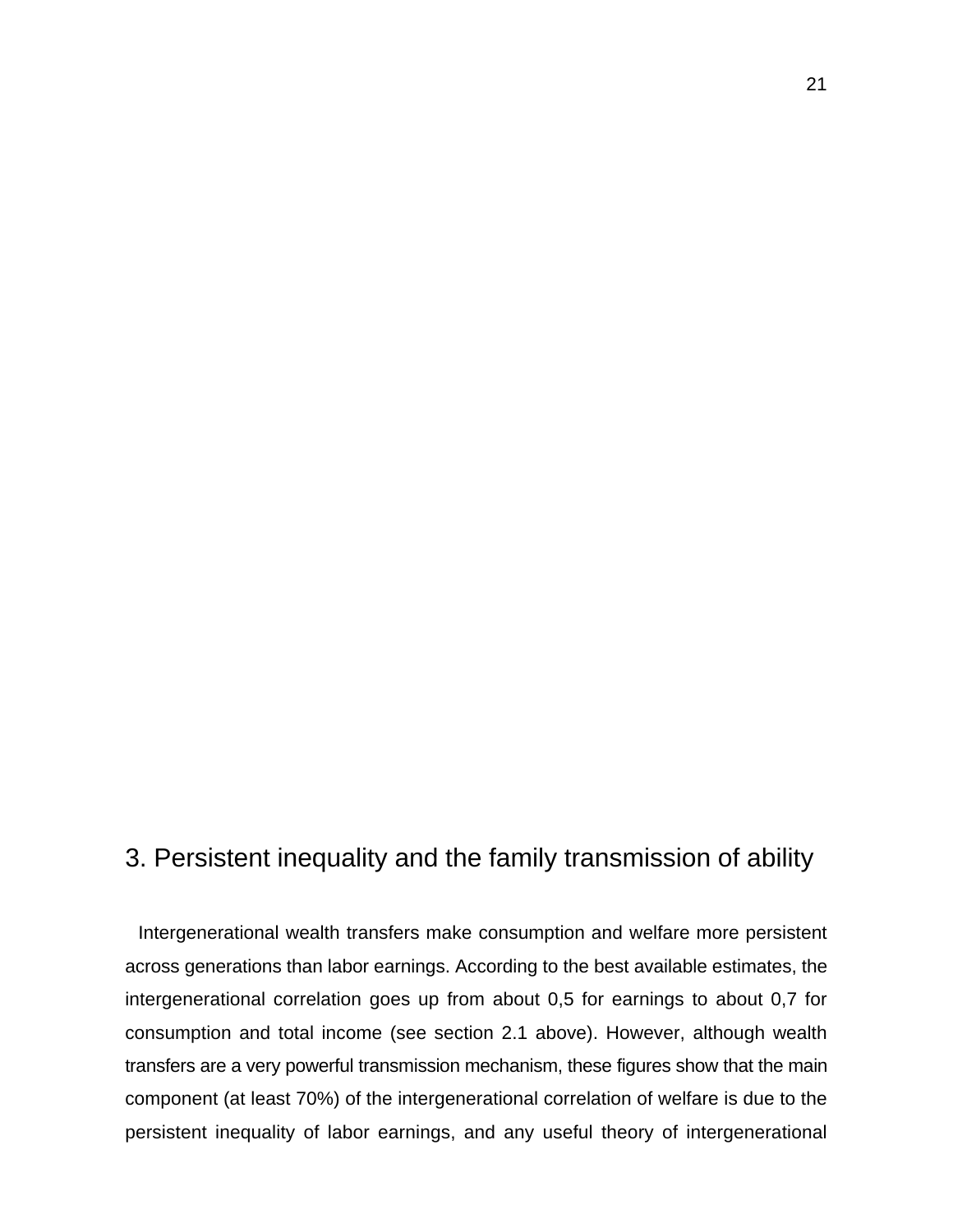mobility must address this fact. Some theories attribute a large fraction of the intergenerational earnings correlation to market inefficiencies, and in particular to wealth transfers themselves (see sections 4-6 below). In this section, we focus on theories based upon efficient markets, according to which persistent earnings inequality can be explained either by a combination of direct family transmission of productive abilities and efficient human capital investments (sections 3.1 and 3.2), or by the family transmission of ambition and other tastes that are conducive to high productive ability (section 3.3).

#### 3.1. The transmission of productive abilities

 In section 2, we considered a simple model of ability transmission, where productive abilities were measured in labor efficiency units and were given by the following transition equation:

$$
a_{it} = 1 - \rho + \rho a_{it-1} + \varepsilon_{it} \qquad (3-1)
$$

In order to introduce human capital investments and to distinguish between pure ability endowments and human capital investments, equation (3-1) can be broken down into two separate equations (see, e.g., Becker and Tomes (1986)):

$$
e_{it} = 1 - \rho + \rho e_{it-1} + \varepsilon_{it}
$$
 (3-2)  

$$
a_{it} = A(e_{it}, h_{it})
$$
 (3-3)

 Equation (3-2) relates the pure ability endowment of generation t to that of the previous generation, where ρ measures the intergenerational correlation of ability endowments. Becker and Tomes (1979, 1986) emphasize that pure ability endowments should be interpreted in a broad sense. That is, equation (3-2) measures not only the genetic transmission of innate abilities, but also the cultural transmission of family characteristics through childhood learning and family interaction. The relative importance of genetic vs. cultural transmission has always been a very controversial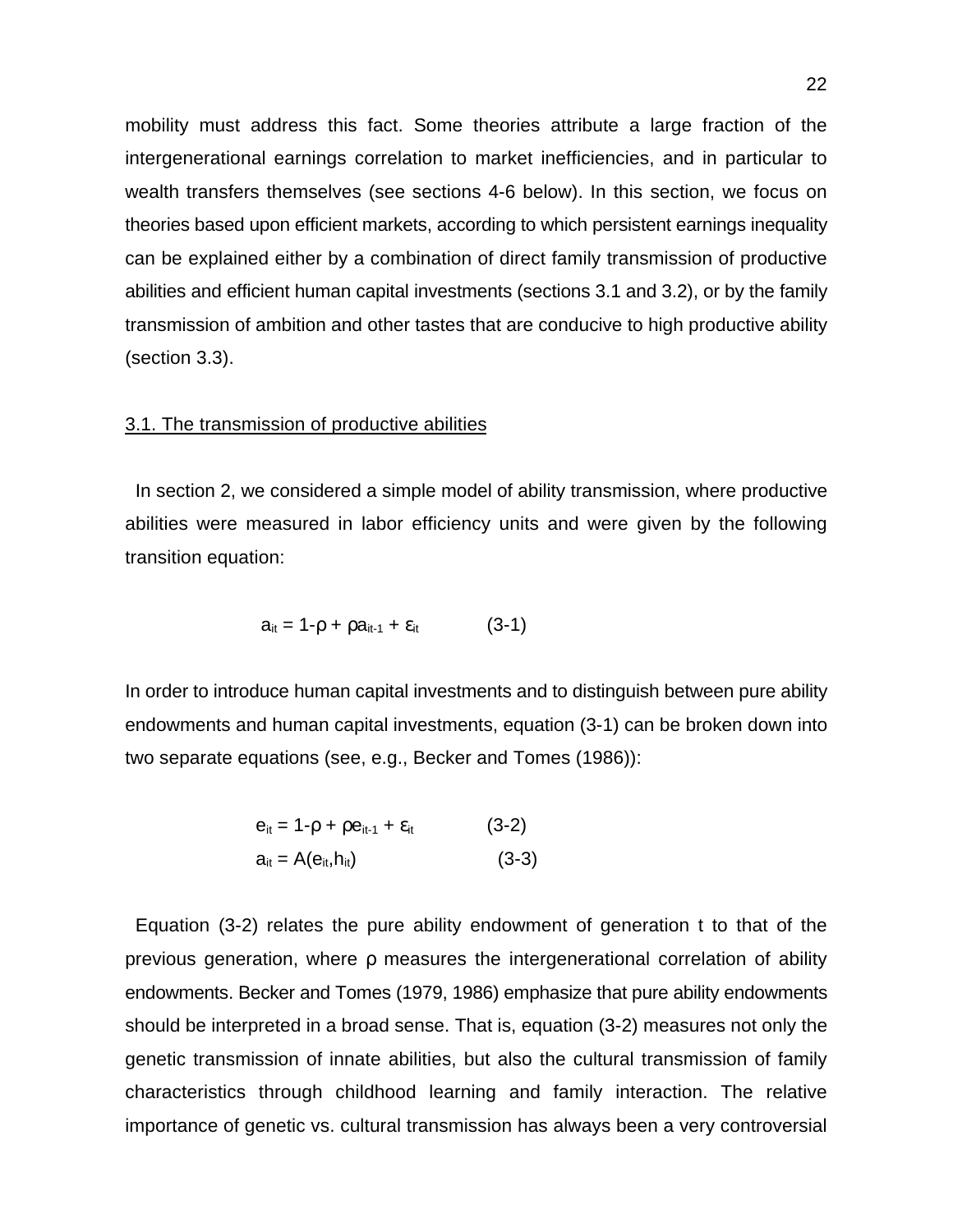issue. In fact, even Herrnstein and Murray (1994), who have often been accused of overestimating the importance of genetic transmission, recognize that from the few reliable adoption studies that we have, childhood family environment seems to be more important than genetic factors per se. $31$  In any case, the relevant question from a policy perspective is whether one can do something about these early childhood environmental factors. If the inequality of ability endowments is primarily determined by childhood learning through interaction with the parents at a very early age, and if this nurturing process is associated with the personality and behavior of the parents rather than with material wealth per se, then there is not much one can do about persistent inequality of abilities, aside from mass adoption programs. In other words, if culture means nurture at the family level, then the nature vs. culture debate is almost irrelevant (see Becker and Tomes (1986)).<sup>32</sup>

 The other key component of equation (3-1) is equation (3-3), which simply says that ability endowments  $e_{it}$  and human capital investments  $h_{it}$  translate into productive ability parameters  $a_{it}$  (measured in efficiency labor units). Becker and Tomes (1986) argue that ability endowments and human capital investments are likely to be complementary (i.e.  $\partial^2 A/\partial e \partial h$ >0), so that allocative efficiency requires that high endowed ability kids benefit from higher human capital investments. Whatever the exact pattern of efficient investments might be, these efficient levels of human capital investments will be undertaken if one assumes credit and education markets to be first-best efficient. As Becker and Tomes (1986, p.S10) put it: access to capital markets to finance investments in children separates the transmission of earnings from the generosity of ressources of parents . That is, bright kids will always find sufficient credit on the market to finance their human capital investment as long as this investment is profitable, irrespective of their parental wealth. Becker and Tomes (1986) also introduce credit constraints into their framework, so that  $h_{it}$  can also depend on parental wealth  $w_{it}$  per se, but their conclusion is that credit constraints must be unimportant in the real world (see section 4.2. below for an evaluation of their empirical argument).

 This theory of efficient ability transmission has strong policy implications. First, it implies that public intervention should not try to interfere directly with the process of ability formation. If markets are efficient, then it is useless to finance public subsidies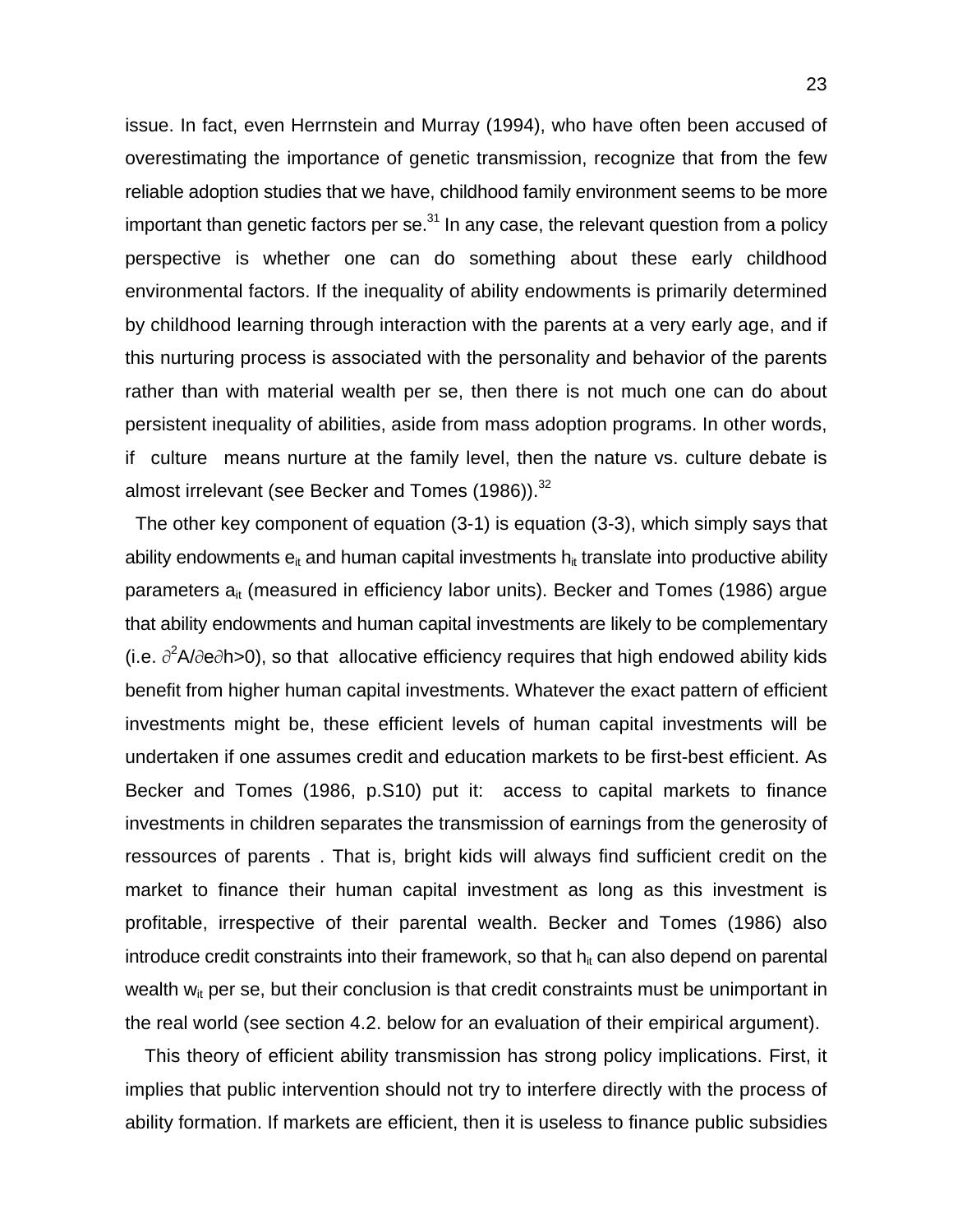to human capital investments or to attempt to equalize opportunities in education, since all efficient investments were already made in the first place. Compensatory responses of parents would tend to undo their potential positive impact, so that such policies would have purely distortionary effects (Becker and Tomes (1986, pp.S16-S17)). In particular, such policies will not lead to higher mobility.<sup>33</sup> As Mulligan (1997, pp.247-248) puts it, rather than reducing inequality, government subsidization of schooling may only have the effect of transferring ressources from taxpayers to educators and richer families who are more likely to choose many years of schooling for their children . That is, the first implication of the theory of efficient ability transmission is that there is not much to do about the persistent inequality of abilities and labor earnings.

#### 3.2. Efficient inequality and the costs of redistribution

 However, the fact that we should not interfere with the efficient process of ability transmission does not imply that there should be no redistribution at all. If children are not responsible for the ability that they inherit from their parents, then even though we cannot redistribute productive abilities, it would seem to be fair to redistribute consumption and welfare, just as in the case of non-human wealth transmission (see section 2.4. above). In the same way as in the case of redistributive inheritance taxation, the key question is that of the magnitude of the distortionary costs of a redistributive tax on labor earnings. Although a great deal of effort has been devoted to the empirical evaluation of these distortionary costs, economists vastly disagree about their magnitude.<sup>34</sup> In order to illustrate what these disagreements involve, Piketty (1995) developed a simple intergenerational mobility model where agents try to learn about the magnitude of the incentive costs of redistribution. Assume that labor income  $y_{it}$  of dynasty i at period t can take one of two positive values  $y_0$  and  $y_1$ , with  $y_1>y_0>0$ . The probability of obtaining a high income  $y_1$  is given by the following equations:

 Proba (yit=y1\*yit-1=y0, eit=e) = π + θe (3-4) Proba (yit=y1\*yit-1=y1, eit=e) = π + Δπ + θe (3-5)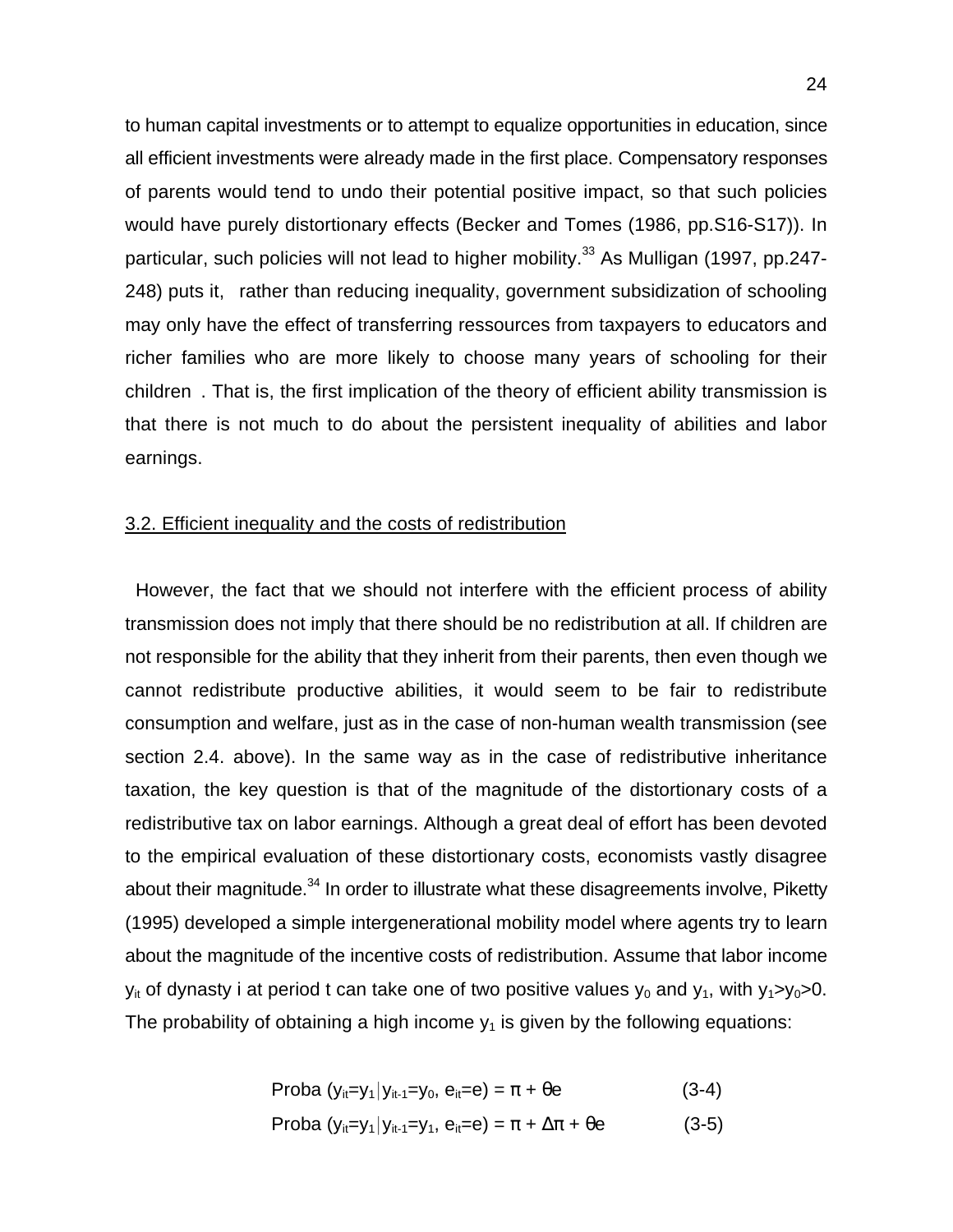θ>0 measures the extent to which individual achievement is responsive to individual effort  $e_{it}$ . Effort should be interpreted in a broad sense: it includes all actions that are within one s control and that can have an impact on achievement.  $\Delta \pi > 0$  measures ex ante inequality between lower-class and upper-class children. For instance, if abilities are highly heritable, then  $\Delta \pi$  should be large. Piketty (1995) assumes no market imperfection, so that the only redistributive policy that can possibly be justified is a redistributive tax on labor incomes  $y_0$  and  $y_1$ . Effort is assume to be private information, so that redistribution entails distortionary costs in the form of lower effort. One can easily show that distortionary costs are an increasing function of the income responsiveness of effort  $θ$ . It follows that the socially optimal rate of redistribution  $τ$  is low if economic success depends mostly on individual effort (θ high and  $Δπ$  low), and conversely that  $\tau$  is high if economic success depends mostly on ex ante inequality ( $\theta$ ) low and  $Δπ$  high).<sup>35</sup> Piketty (1995) then assumes that dynasties use their own dynastic mobility experience to rationally update their probability beliefs  $\mu_{it}$  about  $\theta$  and  $\Delta \pi$ . One can show that this rational learning process will generally not result into complete learning of the true parameters (unless dynasties are sufficiently patient, so that they are ready to experiment during several generations effort levels which they believe to be inefficient in the short-run). In the long-run, left-wing dynasties believing that ex ante inequality is large and that the incentive costs of redistribution are low coexist with right-wing dynasties believing the opposite. Since they have stronger beliefs in individual effort, right-wing dynasties put more effort and tend to be richer (whatever the true parameters might be). This implies that even though all dynasties have the same distributive objective, high-income individuals favor less redistribution than lowincome individuals. This provides an example of a model where all agents agree about the aggregate mobility level, but disagree about how much incentives and mobility would be altered by redistribution, and therefore disagree about the socially-optimal level of redistribution. Just like economists, agents in this model would need large-scale social experiments in order to solve their disagreements. Unfortunately, reliable natural experiments are very difficult to design in the social sciences.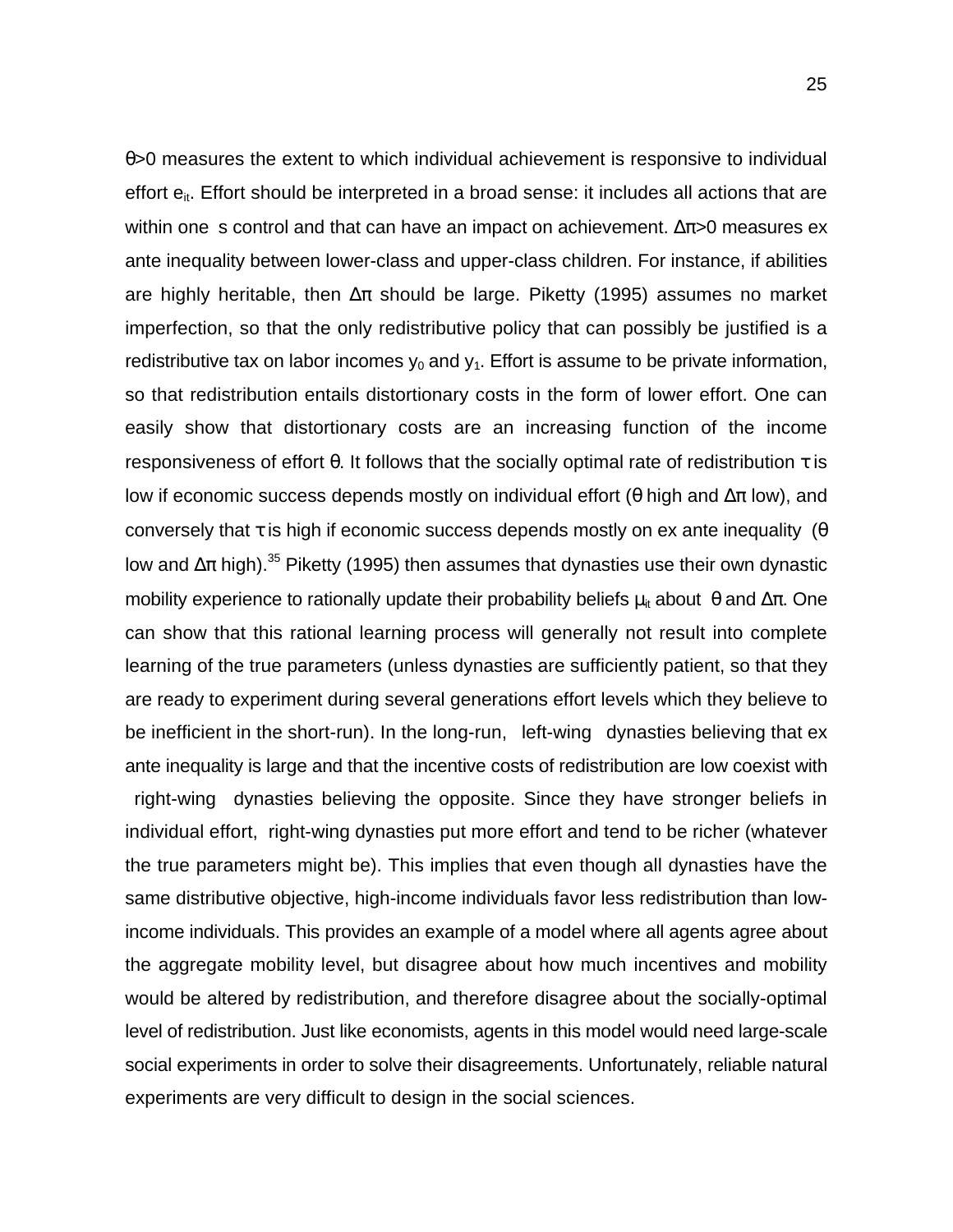Some important ingredients are missing in the conflict over the socially-efficient level of redistribution described in the Piketty (1995) model. First, all right-wing dynasties in the model belong to the liberal right-wing type (see section 1.1): they believe that the heritability of ability is low ( $\Delta \pi$  low) and that market processes of social selection are highly responsive to individual effort ( $\theta$  high).<sup>36</sup> This is because the model assumes that the incentive costs of redistribution are determined solely by the income responsiveness θ of children s effort input. That is, family choices are assumed not to be responsive to redistributive taxation:  $\Delta \pi$  simply measures the mechanical transmission of inequality from parents to children, and a high  $\Delta\pi$  means that the incentive costs of redistribution are low. However, as Becker s work on intergenerational mobility and the family has repeatedly emphasized, families do choose how much to invest in their children, and government intervention might tend to distort these choices. The theoretical models developed by Becker and his followers do not only describe how family wealth transfers might be adversely affected by government interference and redistributive taxation (see section 2 above). Chicago economists also stress that families make many other choices, such as how much time they spend with their children, that might affect the labor earnings potential of future generations (and not only their capital income). For instance, Mulligan (1993) estimates that about 20% of the intergenerational transmission of earnings inequality can be attributed to the quality/quantity trade-offs made by parents.<sup>37</sup> A redistributive tax on future earnings might induce parents to spend less time with their children and therefore to produce less productive ability, which might be detrimental to everybody in the long-run, in the same way as in the case of redistributive inheritance taxation (see section 2.4 above). The potential sensitivity of nurturing and family choices to government policies implies that one can simultaneously believe that  $\Delta \pi$  is high and that the socially-optimal, incentive-constrained level of redistribution is low. This corresponds to the conservative right-wing view referred to in section 1.1.

 In fact, this strong emphasis on the active family and how family choices might be distorted by all forms of government intervention, both by direct interventions on educational markets and by pure welfare redistribution, is the main contribution of Gary Becker and his followers to the study of intergenerational mobility. This is what Becker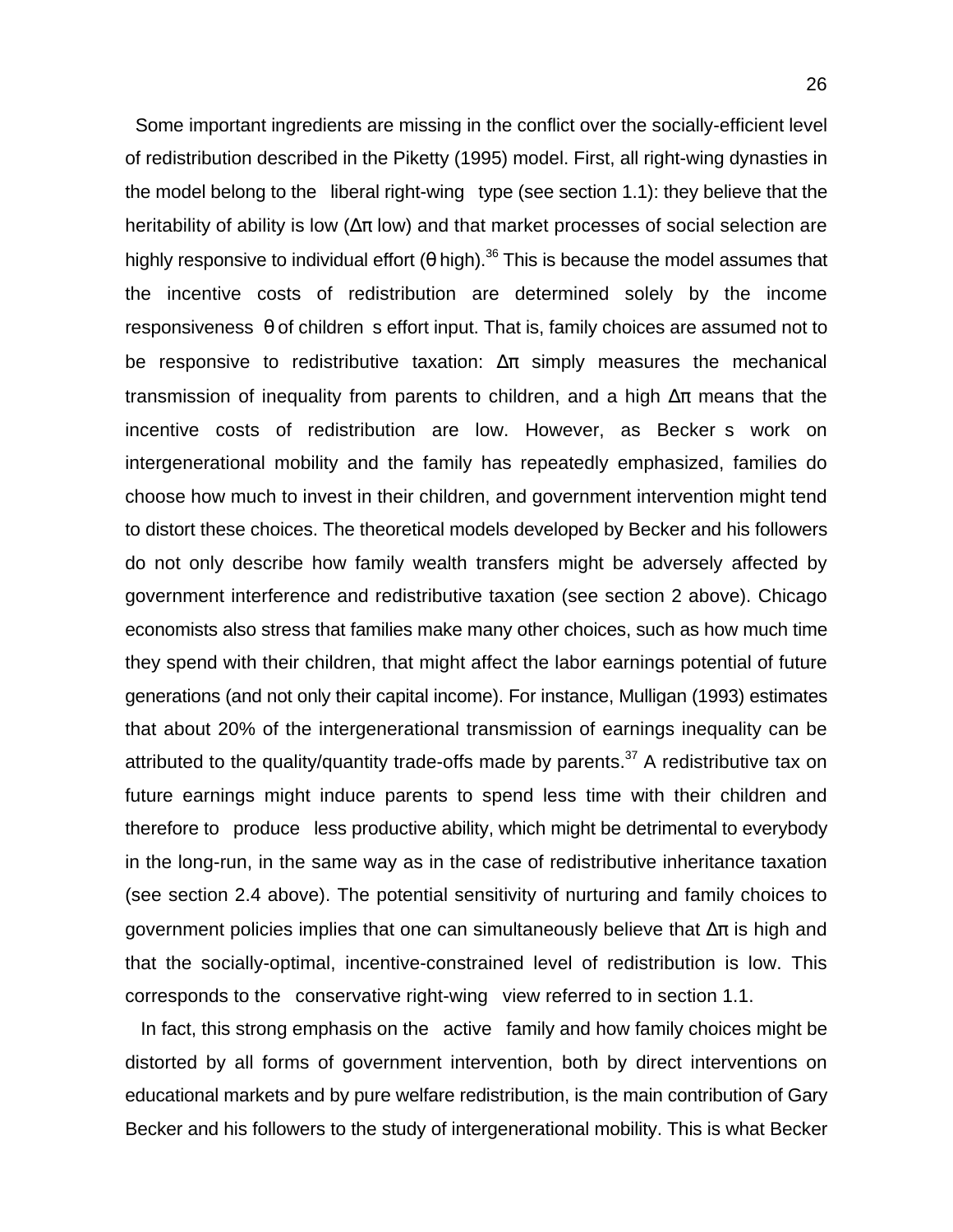rightly responded to Goldberger (1989), who expressed some skeptical view about what Becker s contribution really was (as compared to standard mechanical models of intergenerational transmission). Becker (1989) summarized the main negative results about government interventions derived from his models, and explained to Goldberger that such results could not have been derived in a purely mechanical model. It is fair to say that Chicago economists have spent more energy at deriving the laissez-faire implications of their theoretical models rather than at trying to estimate empirically what the distortionary costs of activist policies really are. But one cannot deny that the introduction of utility maximization and active family behavior into the analysis of intergenerational mobility has important policy implications that purely mechanical models do not have.

 The other important limitation of the Piketty (1995) model is that it seems to imply that left-wingers should be happy if the genetic component of inequality transmission was very important. That is, if the mechanical component of  $\Delta \pi$  (i.e. the component that is beyond the family s control) is very high, then the incentive costs of redistribution are very low. In the extreme case where earnings inequality results entirely from genetic IQ inequality, then one can equalize consumption across dynasties at no incentive cost. However this theory would also imply that there is no hope to do anything about the inequality of occupations and labor market status, whereas left-wing theories usually stress that such inequalities are due (at least in part) to market inefficiencies that can be corrected (see sections 4-6 below). Moreover, a strong emphasis on IQ inequality often leads to question the ability of low-IQ segments of the population to make sensible choices. For instance, Herrnstein and Murray (1994) argue that one consequence of modernity is that it has become much more difficult for a person of low cognitive ability to figure out why marriage is good thing , and they recommend that we impose tough and simple rules on low-IQ individuals.<sup>38</sup> This illustrates how liberal, promarket right-wing views about social inequality can easily shift to conservative, authoritarian and anti-laissez-faire right-wing views: $39$  if one s basic premise is that individual abilities are so unequally distributed that no policy can do anything about it, then one can easily be led to conclude that low-ability individuals have a limited ability to interact in society (including in markets), and that government policies should try to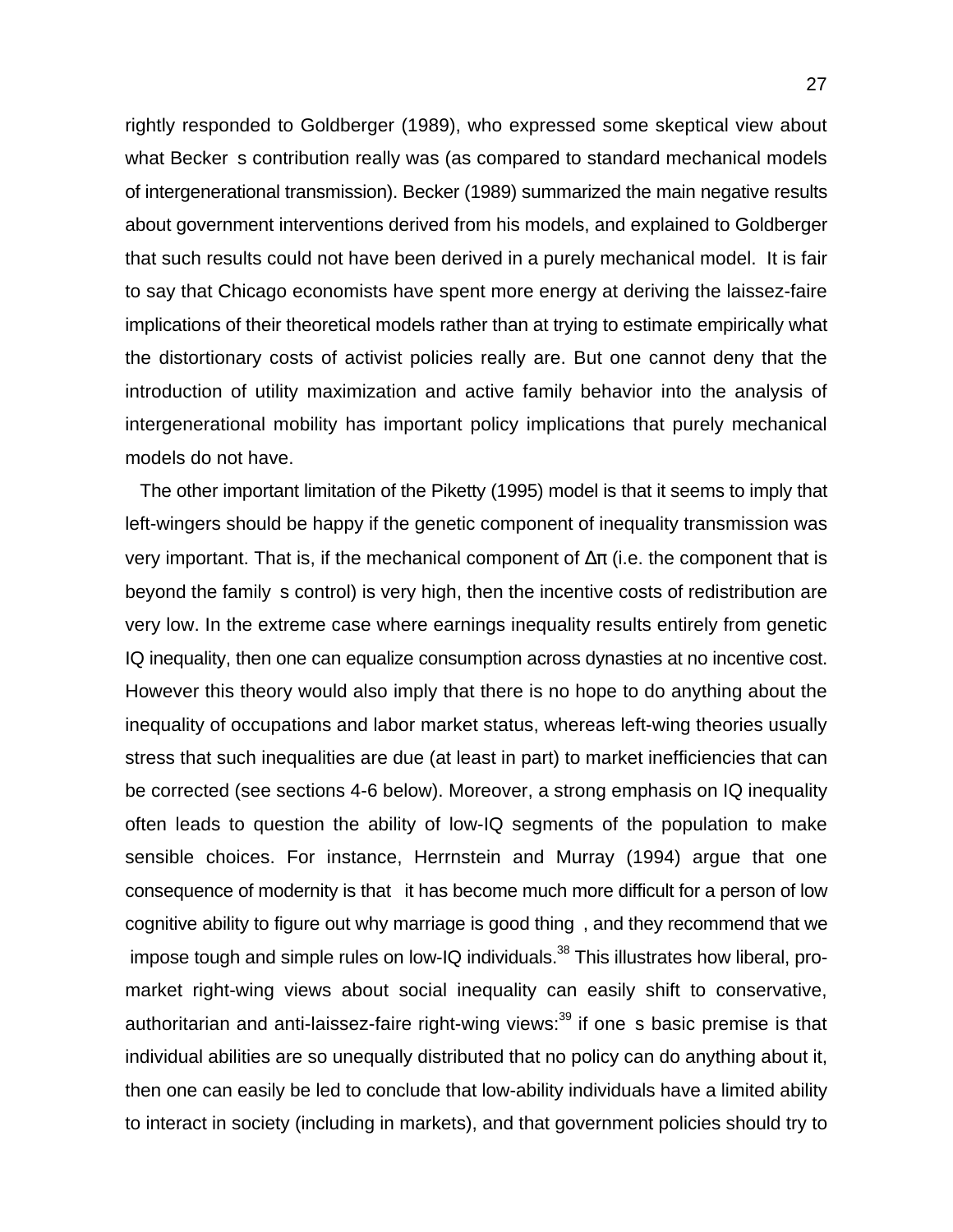regulate their behavior, possibly in an authoritarian and anti-market manner. More generally, a strong emphasis on IQ inequality might also lead to question the relevance of Rawlsian and welfarist criteria of distributive justice: if the poor are so stupid, then why we should care about their consumption level? However, such non-welfarist arguments have become less and less popular over time, and incentive-based arguments against redistribution are usually produced as well. For instance, Herrnstein and Murray (1994, chapters 17-19) also argue that everybody (including low-IQ taxpayers) would gain if we chose to reward bright and successful children rather than to subsidize hopeless low-IQ neighborhoods and to encourage welfare dependency.

#### 3.3. Taste-based persistent inequality

 Sociologists have also been interested for a long time in the family transmission of productive abilities. The reference group theory formulated by Merton (1953) and Boudon (1973, 1974) has been particularly influential. The basic idea of the theory is that individuals tend to compare their social achievements to the reference group from which they come from. As a consequence, agents with lower-class origins are less motivated to make human capital investments and to acquire high productive abilities, since they have less to prove to the outside world and they can easily maintain their initial social position. Conversely, agents with upper-class origins are more motivated and are able to maintain their initial social position. According to this theory, the intergenerational persistence of labor earnings inequality follows from the intergenerational transmission of ambition and taste for economic success. This theory can be formalized in a model where agents care about their social prestige or social status (defined as the public beliefs about one s ability), abilities are not directly observable, and earnings and labor market achievements act as a signal of one s ability.<sup>40</sup> In such a model, one can show that the status motive tends to amplify the persistence of inequality across generations.<sup>41</sup>

 Although this sociological theory is very different from the Becker-Tomes or Herrnstein-Murray theories, the policy implications are fairly similar. Boudon (1973, 1974) argues forcefully that there is nobody to blame for the low educational and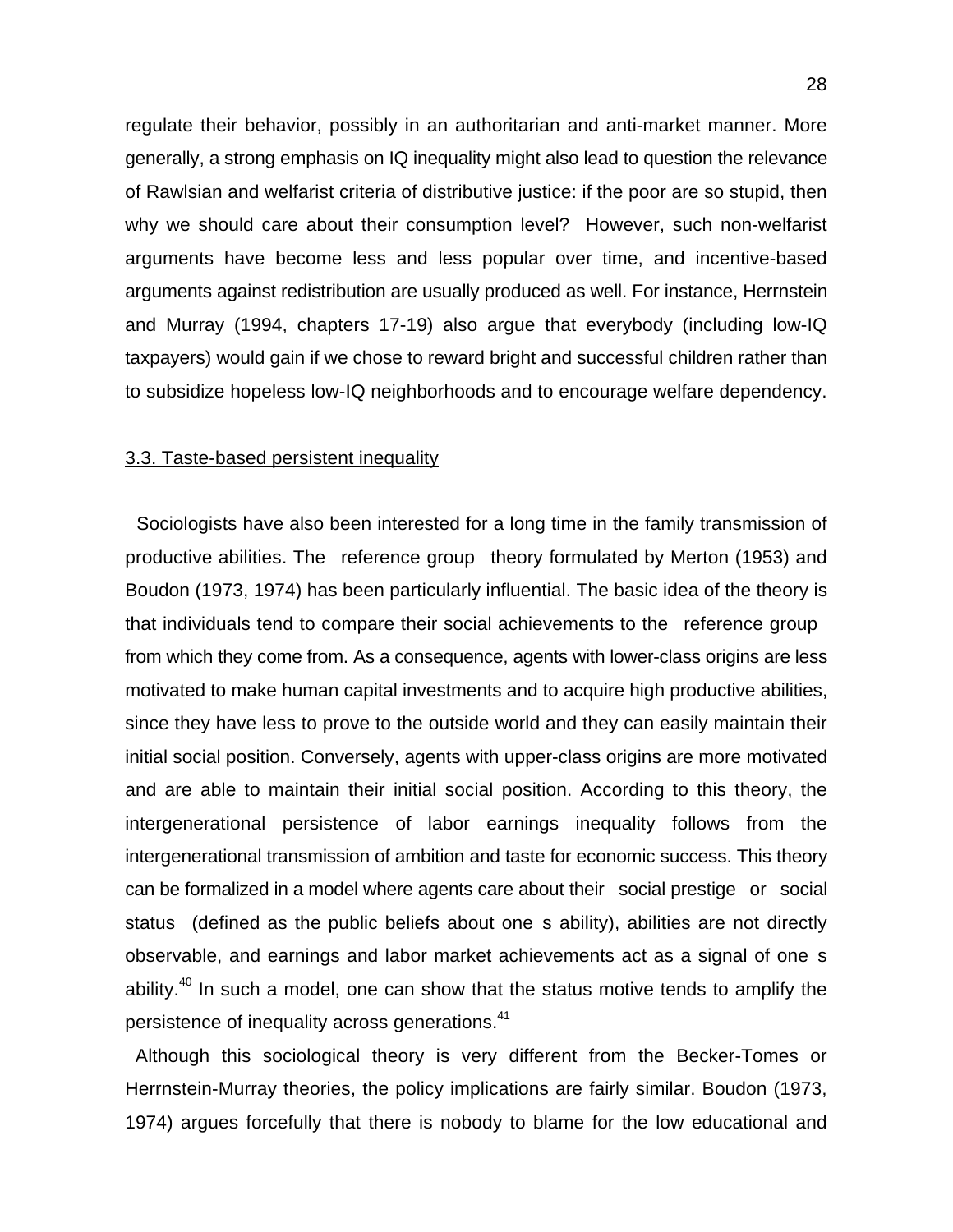economic performance of lower-class kids and the intergenerational persistence of inequality: this is just the unavoidable consequence of the family transmission of ambition. According to Boudon, the reason why for a given educational score at age 10, lower-class children tend to leave school earlier than upper-class children is not because of credit constraints, disadvantaged neighborhood environment or discrimination (see sections 4-6), but rather because upper-class parents encourage their children not to leave school and reward educational achievements more than lower-class parents do. Boudon concludes that the only possible way to improve somewhat the educational achievements of lower-class kids would be to limit drastically the influence that parents have on their children, for instance by reducing their participation to school boards and class councils. This is not quite as tough to implement as mass adoption programs (see section 3.1 above), but this means once again that the only possible way to do something about persistent inequality requires a major conflict between the government and the family, and therefore that we might prefer to be modest and accept the world as it is (as Boudon repeatedly suggests). In contrast, left-wing theories argue that market inefficiencies rather than the family are responsible for persistent inequality, and therefore that we do not need to initiate a fight against the family in order to reduce the persistence of inequality (see section 4-6 below, and especially section 6.2 on anti- reference group sociological theories).

 If one is ready to assume that families can transmit their tastes across generations, then one can also construct other, more extreme taste-based theories of persistent inequality. For instance, if different dynasties are characterized by different rates of time preference in the model with dynastic preferences, then the most patient dynasties will become richer and richer, while the least patient dynasties will become poorer and poorer (see section 2.3). The concern about how consumption and wealth will be distributed in the long-run between dynasties with heterogeneous preferences has a long tradition in economics, and can be found for instance in the writings of Rae, Ramsey and Irving Fisher.<sup>42</sup> Empirical evidence about time discount rates during one s lifetime seems to show that the poor do indeed discount the future at a substantially higher rate than the rich.<sup>43</sup> Assuming that this dynastic heterogeneity in tastes does explain a significant fraction of the intergenerational persistence of inequality, the policy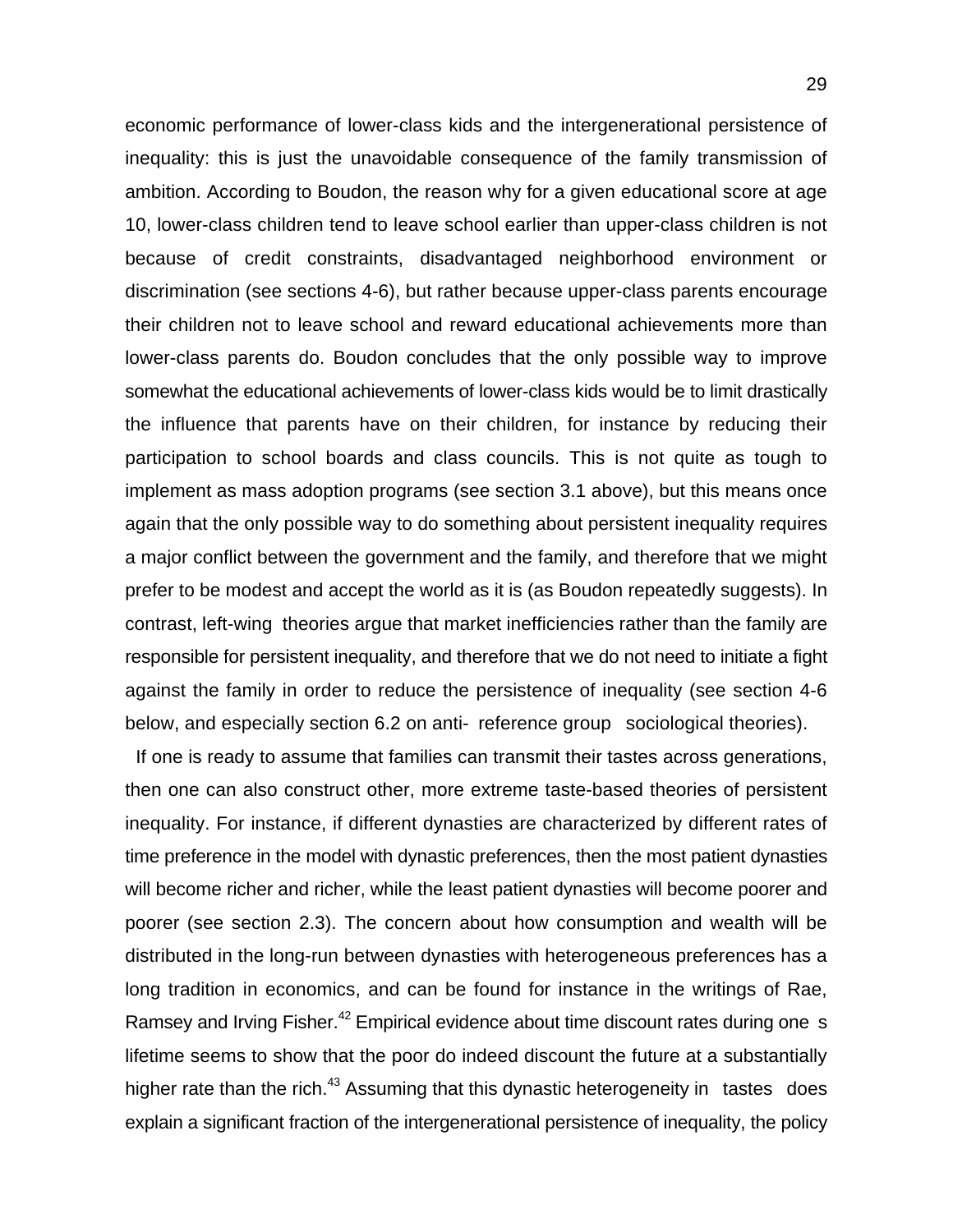implications are far from clear, however. The key question is where the heterogeneity of tastes comes from and whether it can be altered. If heterogeneous behavior and attitudes are due to some culture of poverty , which is itself the consequence of neighborhood segregation or other socially-inefficient market processes, then activist redistributive policies are called for (see sections 4-6 below). But if heterogeneous tastes come from direct family transmission and can be altered only at a very high cost, as in the reference group theory, then the only thing one can do is to redistribute consumption, the extent of which can be severely limited by incentive considerations. If heterogeneous behavior comes from a dynastic learning process with limited experimentation, then the policy conclusions can be even more anti-redistribution. For instance, if one believes that persistent poverty is due to the fact that poor dynasties underestimate the returns to individual effort, then one may want to implement even less redistribution than would otherwise be the case (or even negative redistribution, from the poor to the rich), so as to induce the poor to experiment high effort levels and to learn about the true returns to effort.<sup>44</sup> In other words, if poor dynasties are somehow responsible for their wrong behavior, then very little redistribution is called for.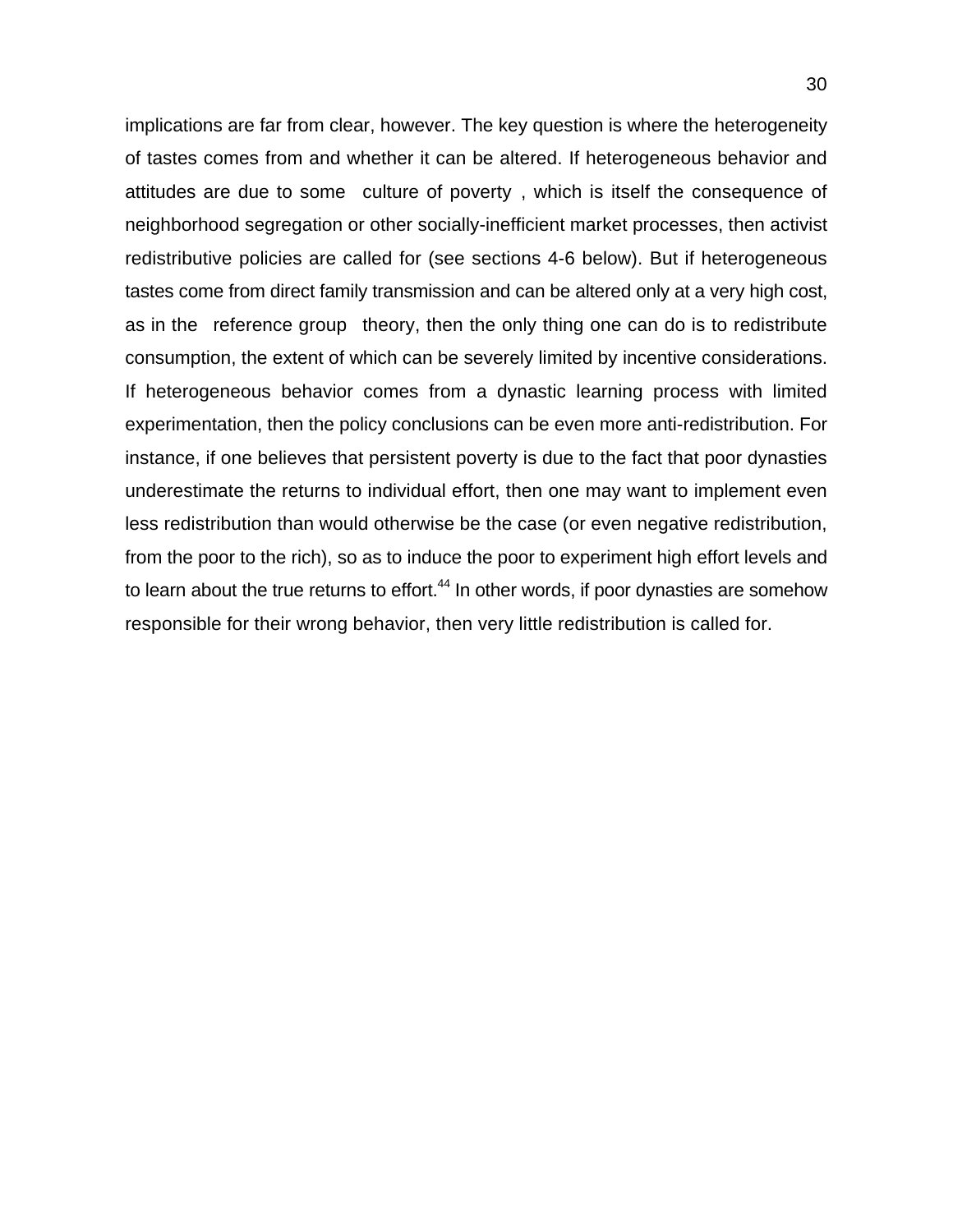### 4. Persistent inequality and the imperfect capital market

 The simplest market failure theory of persistent inequality is the theory of imperfect credit: if credit markets are imperfect, then dynasties with little initial wealth face limited investment opportunities, and they remain poor. Credit constraints imply that the consequence of intergenerational wealth transfers is not only to make welfare and consumption inequality more persistent than earnings inequality (see section 2): wealth transfers can also contribute to make earnings differentials more persistent across generations than they would otherwise be. We first briefly review why credit market imperfections might arise and describe the basic implications for the theory of intergenerational mobility (section 4.1). We then ask the following question: what evidence do we have about the likely importance of credit constraints for intergenerational mobility? (section 4.2). Finally, a number of theoretical contributions have recently explored some new implications of credit constraints for the dynamics of occupational structure, wealth inequality and intergenerational mobility, and we summarize the main ideas of these theories in section 4.3.

#### 4.1.. Credit constraints vs. first-best credit

 Credit or wealth constraints are said to arise whenever the opportunity to invest depends not only on the "technological" viability of the investment (rate of return, risk, ability of the entrepreneur,...), but also on the initial wealth (or collateral) of the wouldbe entrepreneur per se. The idea of credit constraints is probably as old as capitalist economies. Although Marx and other 19th century socialist theorists do not refer explicitly to the concept of credit constraints, the belief that such constraints are pervasive in capitalist economies implicitly pays a central role in their analysis of the capitalist system. Their basic premise is that initial wealth and capital ownership per se are the key determinants of class reproduction and persistent inequalities on the workplace. This could not happen in a world with first-best credit, where initial wealth per se should be irrelevant from the viewpoint of productive efficiency and should have no consequence on the distribution of earnings.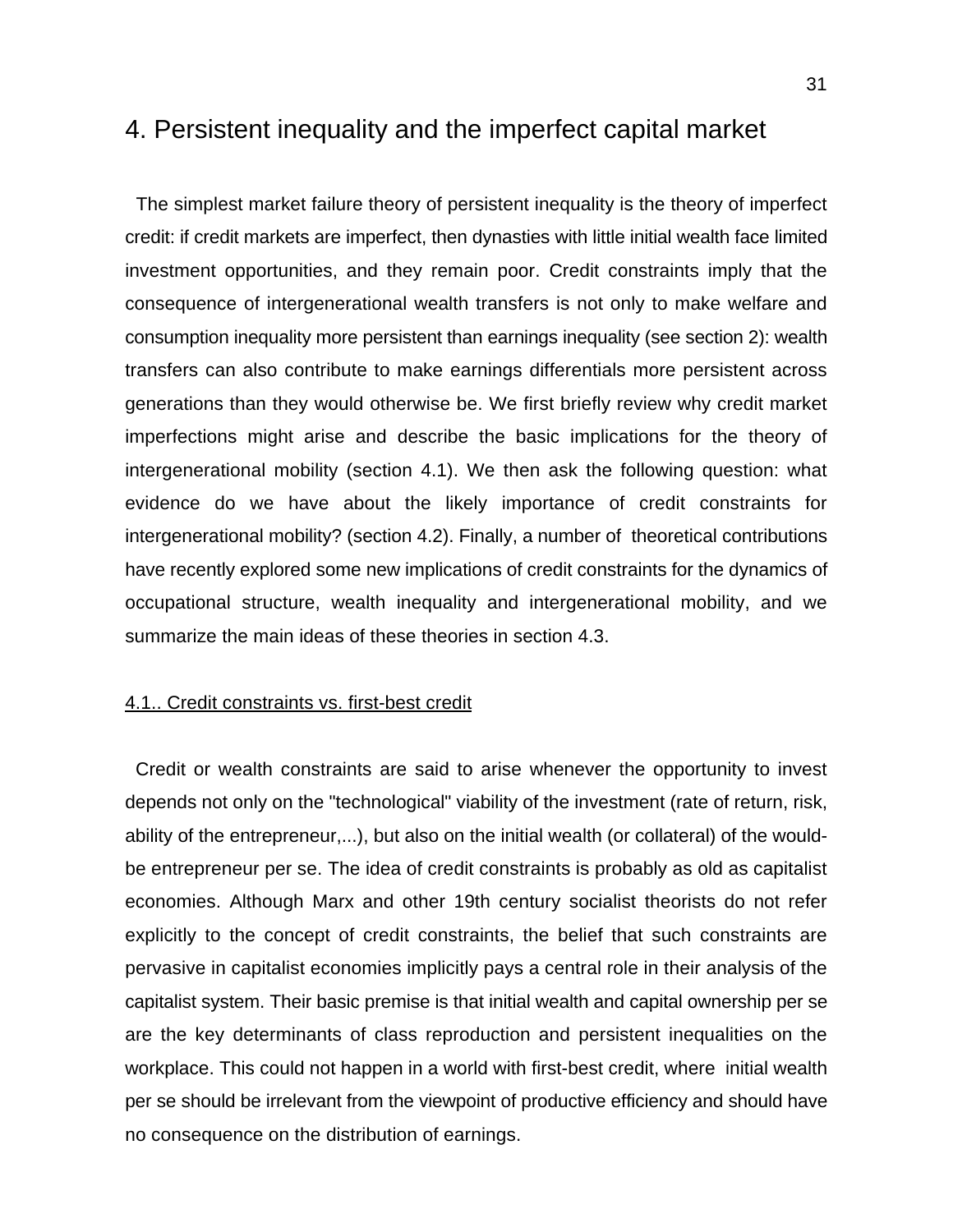It is only recently however that formal theories describing precisely the microeconomic origin of credit constraints have been developed. It is by now well understood that the source of credit constraints is the commitment power of initial wealth: without a sufficient personal stake in the investment project, the would-be entrepreneur has no way no commit that he will reveal the truth to the lender (adverseselection), nor that he will take the right actions to ensure the lender will be paid back (moral-hazard).<sup>45</sup> Depending on the exact technological and informational parameters, this will result in equilibrium into some specific credit-rationing curve  $k(w,r)$ :  $k(w,r) \geq w$ is the maximal capital investment a would-be entrepreneur with initial wealth w can undertake when the market interest rate is r, i.e. k(w,r)-w is the maximal credit that lenders accept to offer. In contrast, with first-best credit k(w,r) does not depend on w and is uniquely determined by technological opportunities alone. Note that credit constraints are likely to be particularly severe regarding children s human capital investments, since parents have a limited ability to commit on behalf of their children.

 The first consequence of credit constraints is that unequal wealth may prevent some profitable investment from being undertaken. In other words, the inherited distribution of wealth F(w) may not be output-maximizing. By allowing a larger number of able children and entrepreneurs to educate and invest, wealth redistribution can reduce inequality, raise the intergenerational mobility of earnings and increase output at the same time. This was first pointed out by Loury (1981), who introduced credit constraints into a Becker-Tomes(1979)-type model of intergenerational mobility. Limited borrowing ability thus provides the basic justification for redistributive public funding of education.<sup>46</sup> More generally, capital market imperfections imply that the usual results about the long-run efficiency costs of capital income taxation (see section 2.4) are no longer valid: one needs to compare these efficiency costs not only with the distributive gains, but also with the efficiency gains resulting from previously unfinanced investments.<sup>47</sup> Credit constraints and the commitment value of initial wealth also imply that occupational choice, i.e. who becomes a wage-earner, who becomes selfemployed, etc.., is partly determined by the distribution of wealth, even if the latter is unrelated to the distribution of productive abilities (Newman (1991)). Banerjee and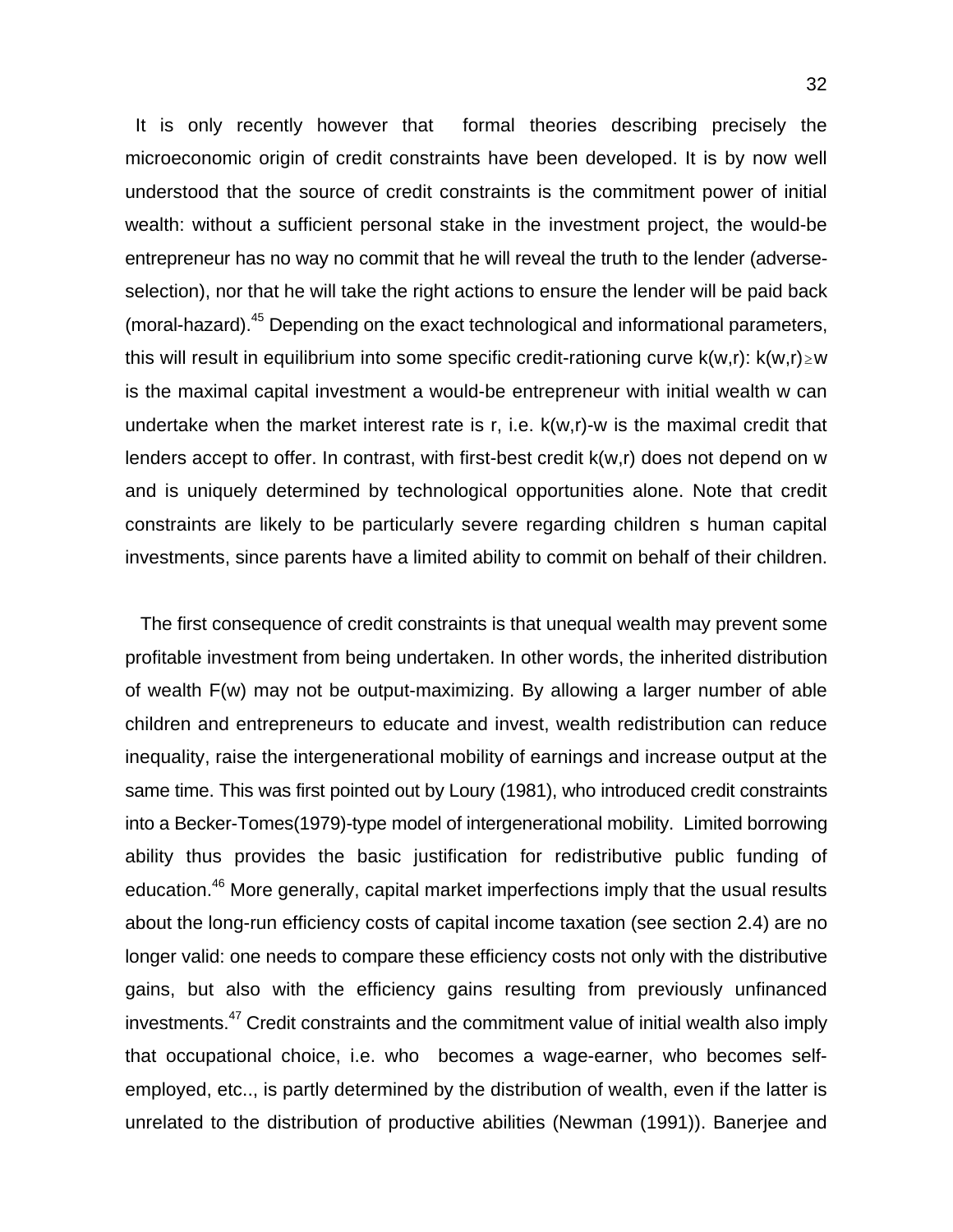Newman (1994) stress that these consequences of limited commitment power are the key economic implications of poverty: poor people have little to loose, and therefore have little credit and career opportunities. This implies that the contractual relationships governing the organization of production that emerge in equilibrium have no reason in general to be output-maximizing.<sup>48</sup> Again, the general implication is that appropriate corrective policies can have both positive distributive effects and positive efficiency effects.

 But the explicit microeconomic modeling of credit constraints does not only allow modern economists to rationalize what older generations already knew. It also allows for a more balanced welfare analysis of capital market imperfections. First, the fact that wealth redistribution can be output-improving in presence of credit constraints does not necessarily imply that wealth redistribution can be Pareto-improving. In general, market equilibria with credit constraints are second-best Pareto-efficient. For instance, it is well-known that sharecropping contracts are privately efficient: no policy can simultaneously raise the productivity of the tenant and the income of the landlord. The only way to raise productivity and output is to redistribute property rights away from the landlord. One cannot simply redistribute the higher output level so as to make everybody better off after the efficiency gains have been realized, since this would cancel the positive incentive effects of wealth redistribution, and private contracting could have done the same thing if that was incentive-compatible. This illustrates a more general lesson that can be drawn from microeconomic theory: incentive constraints apply both to private contracting and to activist policies. That is, the same informational and incentive reasons that imply the existence of credit constraints also imply that governments should be cautious before they try to make the credit market more efficient. This simple fact has been dramatically overlooked by radical remedies to credit imperfections, such as the abolition of private property, collective ownership or the centralization of credit. In contrast, modern theories of credit market imperfections suggest market-friendly corrective policies, such as a transparent system of educational subsidies or wealth transfers, with limited interference with how actual investments are being made by private individuals. If private individuals are short of cash rather than short of rationality, then governments should try to provide them with the former rather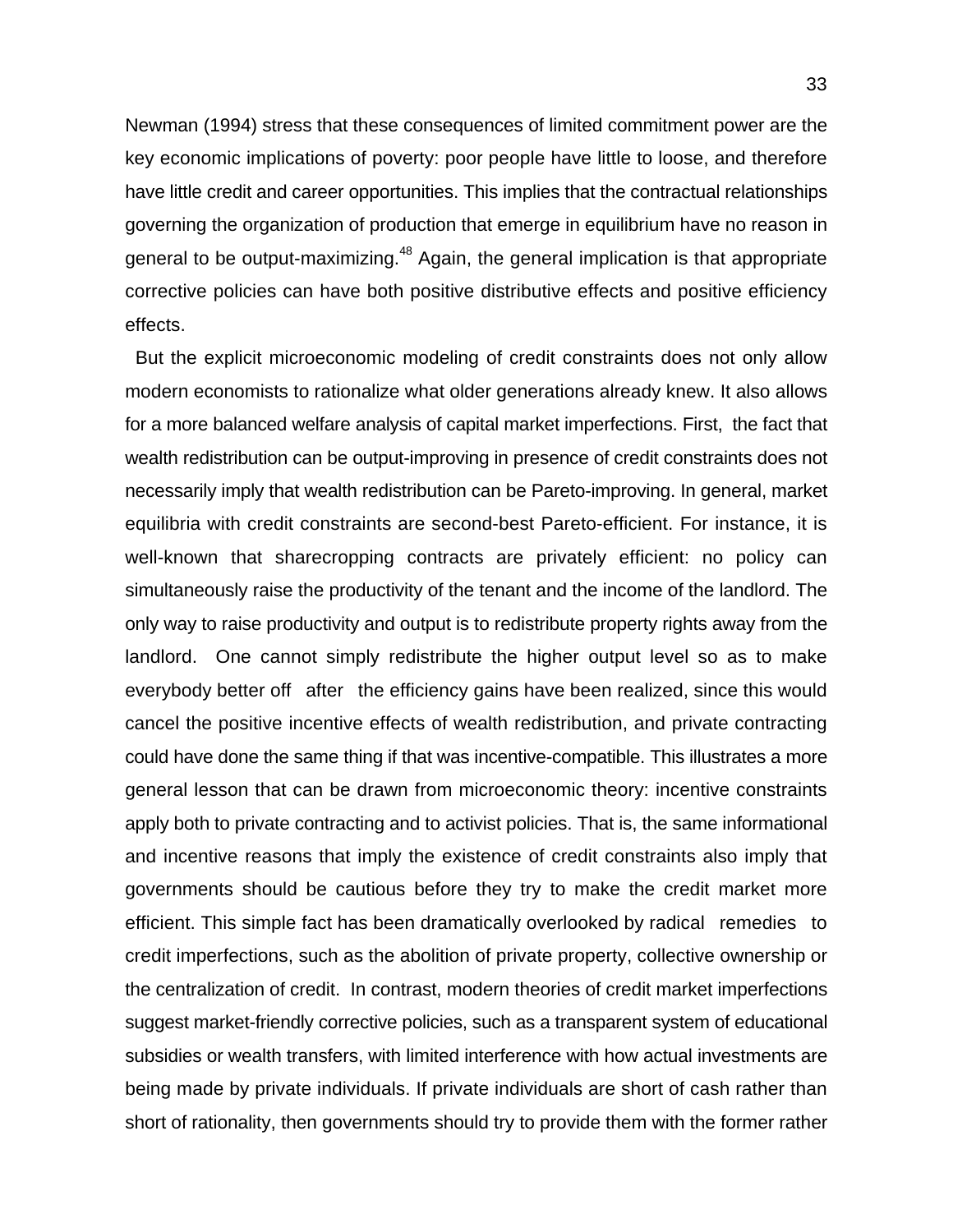than with the latter.

#### 4.2. What do we know about the importance of credit constraints for mobility?

 What empirical evidence do we have about the extent to which credit constraints contribute to make inequality more persistent across generations? First, we do have extensive evidence showing that credit constraints do exist at the micro level. For instance, many empirical studies in developing countries have shown that redistributing the property of the land, or more generally securing the tenure of the land, can raise the incentives and productivity of poor farmers.<sup>49</sup> In developed countries, there is also extensive evidence that for given investment opportunities, firms investment behavior depends heavily on their cash flows and retained earnings, although first-best credit would predict the opposite.<sup>50</sup> However, although these different pieces of empirical evidence of the micro level are suggestive, they obviously do not allow us to give a precise estimate of how much credit constraints are likely to affect aggregate intergenerational mobility at the macro level.

 It is equally difficult to draw strong conclusions from traditional sociological studies about educational achievements and occupations across generations. For instance, the fact that, for given standardized test scores at age 10, lower-class children tend to leave school earlier than upper-class children does not necessarily imply that wealth constraints are binding. It is also consistent with the reference group theory of intergenerational mobility (see section 3.2), or with the existence of some mismeasured endowed ability differential. Sociologists have also shown that for given educational achievements, upper-class children tend to reach higher-status and better-paid occupations than lower-class children.<sup>51</sup> This could be due to the fact that wealth constraints make it more difficult for low-wealth children to translate educational achievements into occupational outcomes. But this is also consistent with a post-school reference group theory, or with the fact that educational achievements are very difficult to measure and that the error term is correlated with parental status.

 One empirical argument that has been put forward by Gary Becker is that since observed earnings mobility is so high, it must be the case that credit constraints are not very important. Until recently, the few existing studies by economists of the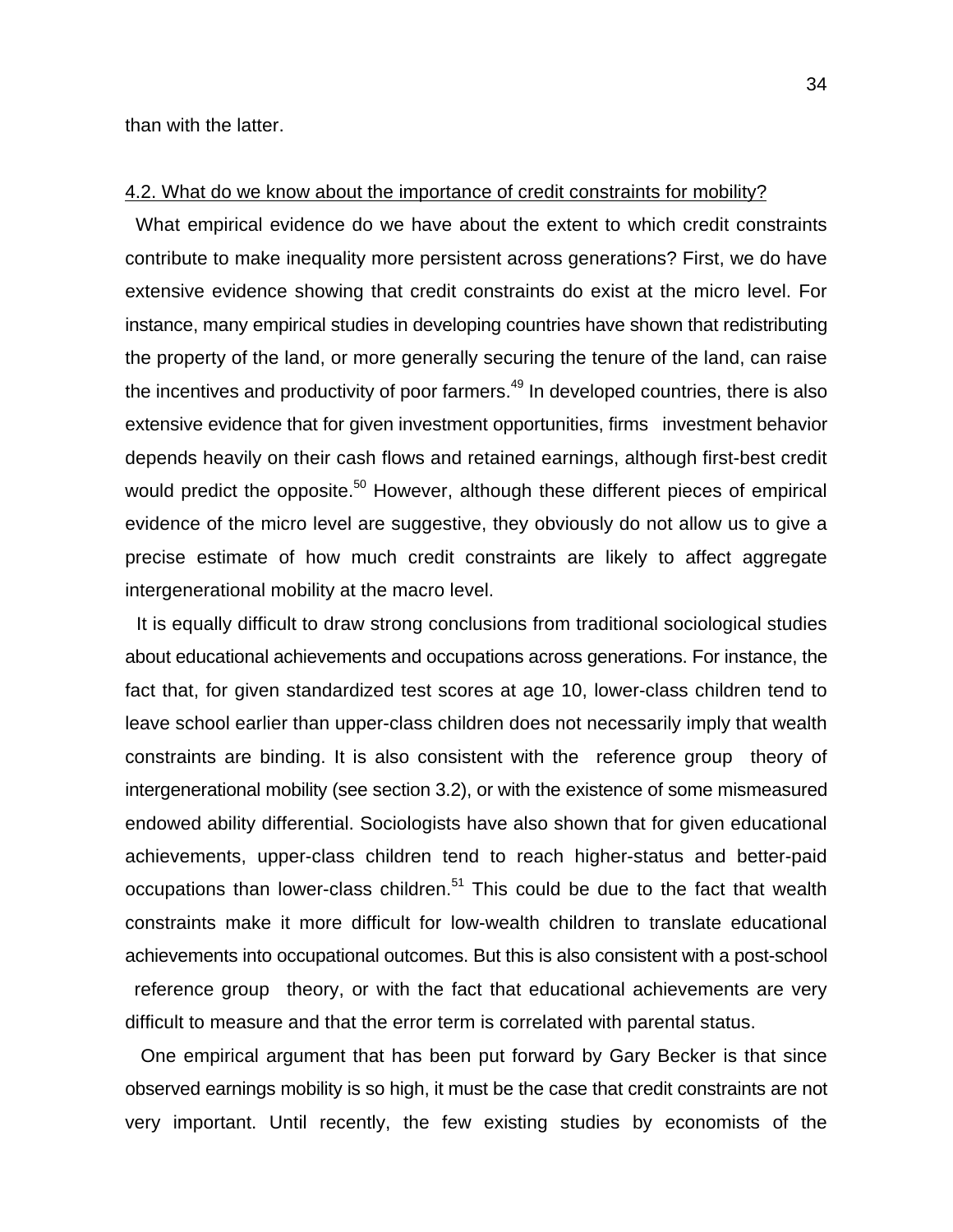intergenerational correlation of earnings in the United States usually found some very low estimates. For instance, Behrman and Taubman (1985, p.147) estimate an intergenerational correlation of at most 0,2 and conclude: the members of this sample come from a highly mobile society . Becker and Tomes (1986, p.269) refer to a couple of similarly low estimates and reach the following conclusion: The evidence suggests that neither the inheritability of (ability) endowments by sons nor the propensity to invest in children s human capital because of capital constraints is large  $.52$  Becker s 1988 presidential address to the American Economic Association similarly concluded: In every country with data that I have seen (...) low earnings as well as high earnings are not strongly transmitted from fathers to sons. (...) Evidently, abilities and other endowments that generate earnings are only weakly transmitted from parents to children (Becker (1988, p.10)).

 However, these very low estimates of the intergenerational earnings correlation have been rejected by the more recent and reliable literature. Solon (1992) and Zimmerman (1992) have convincingly argued that previous estimates have been biased downwards by unrepresentative samples and measurement errors. The most important source of downward bias in previous studies derives from the use of single-year or short-run measures of earnings. The existence of large, short-run variations in earnings makes it impossible to estimate properly the true intergenerational correlation of life-time earnings based on such short-term measures. Solon and Zimmerman use better data sets than previous studies, correct for measurement errors by using multi-year income averages, and both estimate intergenerational earnings correlation coefficients in the 0,4-0,5 range. Mulligan (1997) further refines the Solon-Zimmerman approach to measurement errors and concludes that the correct estimate is likely to be at least equal to 0,5. Dearden et al.(1997) use a similar methodology with British data and also find an intergenerational earnings correlation in the 0,5-0,6 range. One must bear in mind that whether the intergenerational correlation is 0,2 or 0,5 has enormous consequences for actual mobility rates. If the intergeneration earnings correlation was equal to 0,2, as argued by Gary Becker and pre-Solon-Zimmerman estimates, this would mean that if parents are five times richer, then children will be on average less than 40% richer, and grand-children less than 7% richer. But if the correlation is equal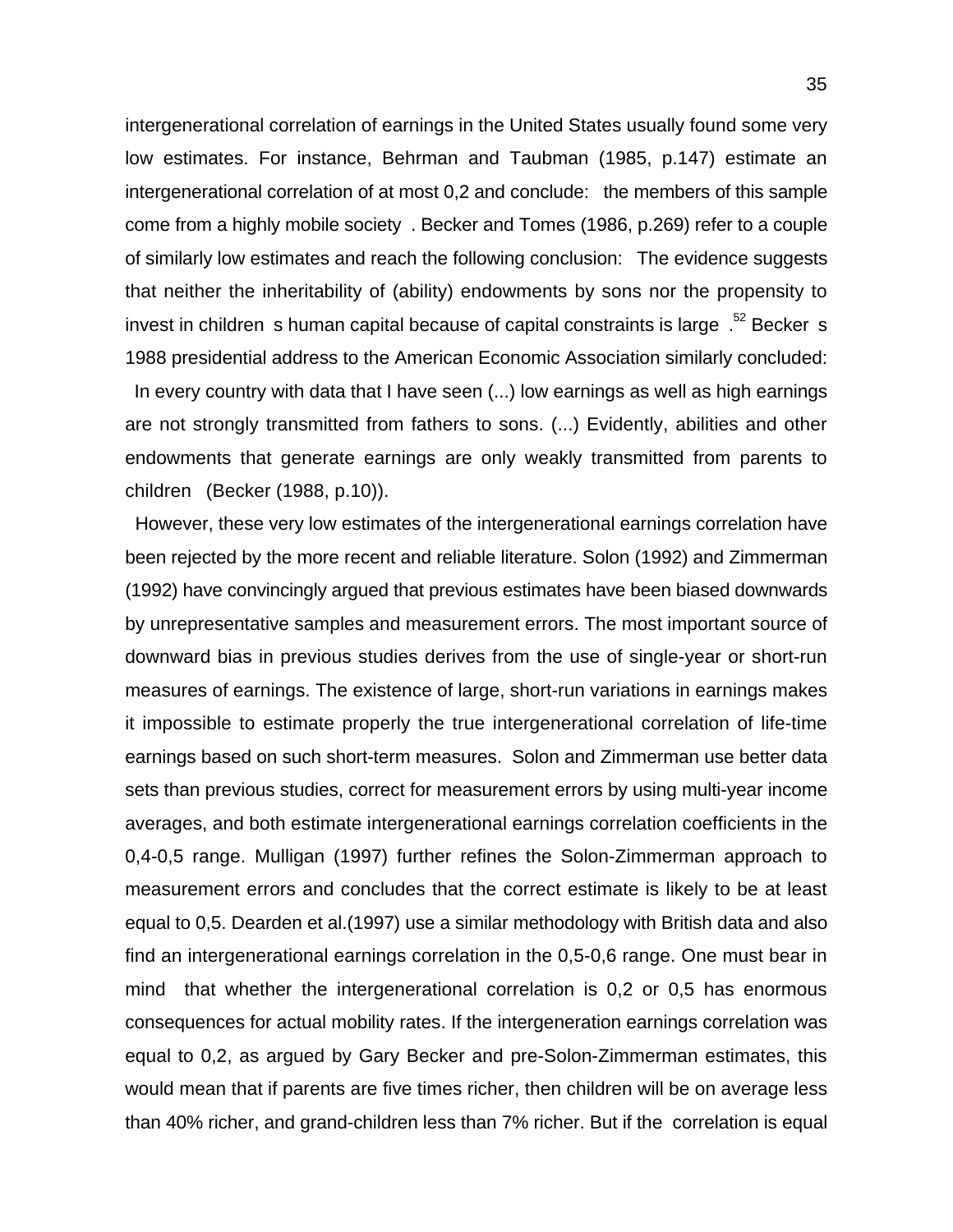to 0.5, as more recent and reliable studies seem to suggest, this means that if parents are five times richer, children will be more than 2,2 times richer, and the grand-children 50% richer.<sup>53</sup> To put it another way, a son whose father s status is in the fifth percentile has a 37% chance to rise above the median if the intergenerational correlation is 0,2, and a 17% chance to rise above the median if the intergenerational correlation is  $0.5.^{54}$  In fact, some authors had pointed out a long time ago that simple raw estimates of intergenerational earnings correlation suffered from serious downward biases (see, e.g., Bowles (1972)). In the early 1980s, Atkinson (1981) and Atkinson et al. (1983) had already tried to correct for measurement errors and had found an intergenerational earnings correlation of 0,45 with British data. Becker (1988) s faith in very low estimates probably reflects what Bjorklund and Jantti (1998) describe about their U.S. colleagues faith in U.S. exceptionalism (see section 1.1. above).

 Needless to say, one cannot conclude from the fact that intergenerational earnings correlation is pretty high that credit constraints are important. Low mobility might just result from an efficient process of ability transmission in families and on human capital markets (see section 3). For instance, Mulligan (1997) finds that the intergenerational correlation of earnings is at least equal to 0,5, but he agrees with Gary Becker about the fact that credit constraints must be unimportant in the real world. Mulligan s empirical argument is more sophisticated than that of Becker, however. Using PSID data, Mulligan (1997, chapter 8) compares the intergenerational correlation of earnings and consumption of children who have received financial transfers from their parents at age 30 with that of children who did not receive such transfers, and finds that correlation coefficients are not significantly different between the two groups.<sup>55</sup> To the extent that the second group is more likely than the first group to suffer from wealth constraints, this can be taken as evidence that wealth constraints are not very important for mobility. Mulligan further concludes that since credit constraints are unimportant, they cannot possibly explain why consumption regresses to the mean across generations, and therefore that his model of endogenous altruism is the only model of intergenerational mobility that can simultaneously explain all the observed facts (see section 2.3 above). Given that the available information used by Mulligan to identify credit-constrained dynasties can hardly been viewed as satisfactory, such a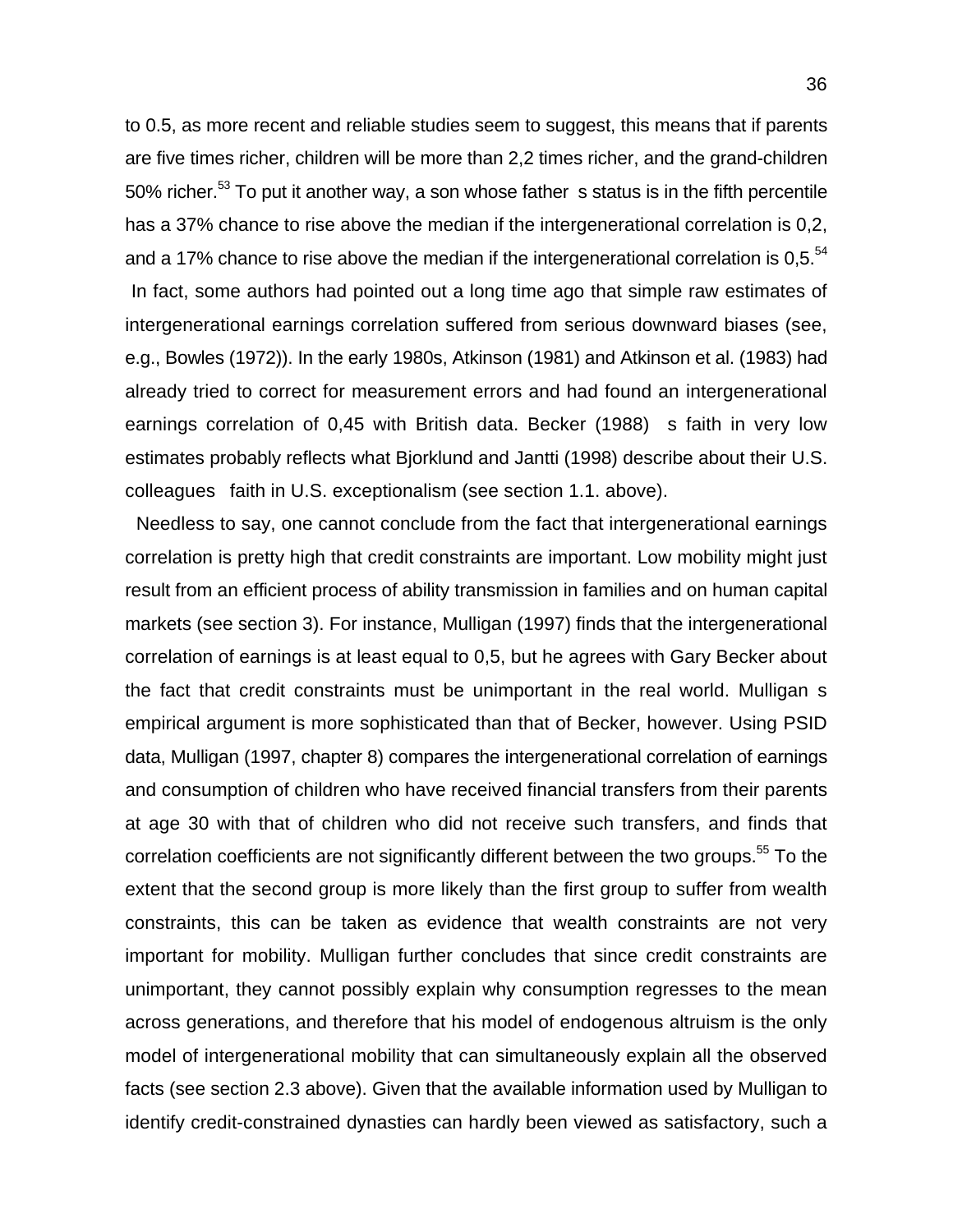strong negative conclusion about the importance of credit constraints seems premature. But Mulligan s empirical strategy is promising and clearly illustrates what the empirical work of the future should look like: the extensive use of richer and richer panel data sets should allow us to make progress on such issues.

 Finally, note that it is by no mean impossible that the importance of credit constraints for intergenerational mobility does vary enormously over time and across countries. For instance, the historical study by Kaelble (1986) argues that the major change that occurred in the history of social mobility since the industrial revolution is the shift from the middle-size family firm to the large corporation. According to Kaelble, the consequence of the transition to corporate capitalism was that capital became less and less a precondition for the business career, which led to a slow decline of the business family and the emergence of a large class of non-owner business executives and of associated upwardly-mobile careers. Kaelble stresses the fact that this transition was very slow: he finds that the proportion of fathers of the business elite who were themselves businessmen was high and rising in all industrialized countries until the interwar. Kaelble concludes that the initial effect of the industrial revolution on social mobility was probably a negative one, because of the transmission of property and land and crucial role of access to capital in the new world, and that the history of social mobility since the industrial revolution should be seen as a crisis and a subsequent response, rather than as self-sustained growth of mobility rates. From a completely different perspective, Herrnstein and Murray (1994, chapter 1) also argue that capital barriers have become less and less important over time: they display some graphical evidence showing that IQ has progressively become more important than social origins per se in order to be admitted in top universities in the United States over the course of the 20th century.

#### 4.3. Poverty traps vs. low-mobility traps

 The simplest theoretical implication of credit constraints is the existence of poverty traps: dynasties with little initial wealth can remain poor for ever. The following model, which is a slightly simplified version of the model of Galor and Zeira (1993), illustrates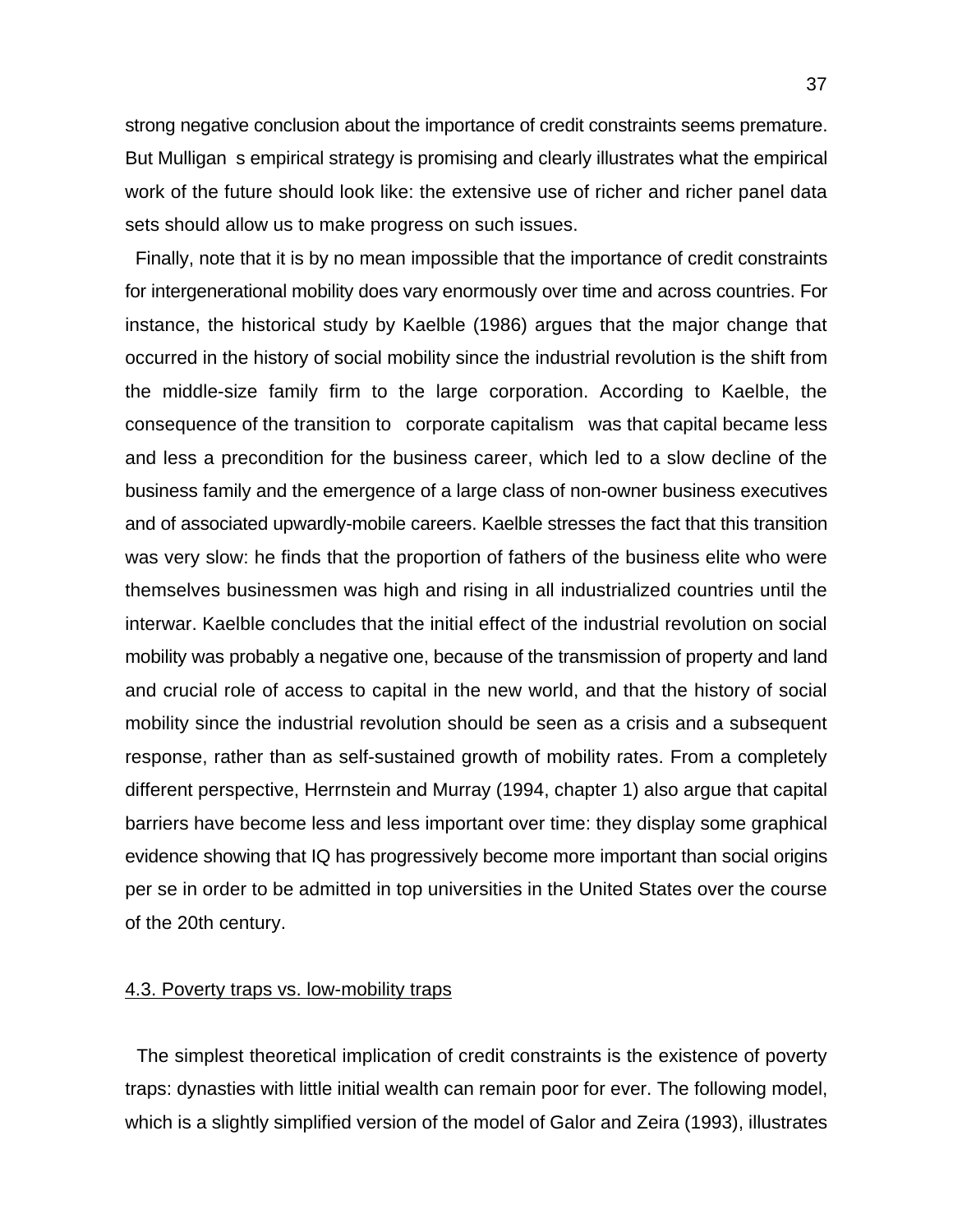how it works.<sup>56</sup> Assume linear savings and a very extreme form of moral-hazardinduced credit-rationing: borrowers can always "take the money and run" at no cost, so that in effect the credit market completely collapses  $(k(w,r)=w)$ . Further assume that each generation can either earn a subsistence income y or make a fixed investment I that yields a net return RI, with RI>y. Galor and Zeira (1993) choose to interpret the fixed investment I as a human capital investment, but this is obviously inessential. Credit constraints imply that at each period t, all agents whose initial wealth  $w_t$  is smaller than I earn y, while agents with  $w<sub>t</sub> \ge 1$  earn RI, so that transitional equations can be written:

If 
$$
w_{it} < 1
$$
,  $w_{it+1} = (1 - \delta)w_{it} + sy$  (4-1)  
If  $w_{it} > 1$ ,  $w_{it+1} = (1 - \delta)w_{it} + sRI$  (4-2)

If we assume the savings rate s to be small enough so that sy+(1-δI)<I and the rate of return R to be high enough so that sRI+(1-δ)I>I, then we have a poverty trap: poor dynasties starting with w<sub>0</sub><I earn a low income y and remain poor forever (w<sub>t</sub>-->w $^{\rm o}$ =sy/δ<I), while rich dynasties starting with w $_{\rm o}$  earn a high-income RI and remain rich (w<sub>t</sub>-->w<sup>1</sup>=sRI/ $\delta$ >I). That is, if the initial distribution of wealth F<sub>0</sub>(w) is characterized by a mass  $F_0(I)$  of poor dynasties and a mass 1- $F_0(I)$  of rich dynasties, then so will be the long-run distribution  $F_{\alpha}(w)$ : initial wealth inequality persists in the long-run. This persistence would immediately disappear with first-best credit: everybody would invest I irrespective of one's initial wealth, and all dysnasties would converge to the same wealth level, for any initial wealth distribution. This shows that the assumption of fixed costs or increasing returns is not sufficient to make the initial distribution relevant if it is not supplemented with the assumption of credit constraints. Conversely, poverty traps rely on a threshold effect and a technological non-convexity and would not arise with credit constraints alone. Without the assumption of a fixed-size investment, poor dynasties could slowly accumulate by starting with small investment levels and eventually catch up with the rich. It is the combination of non-convex technologies and credit constraints that produce non-convexities in transition equations and the possibility of poverty traps. In effect, this combination gives rise to a dynamic model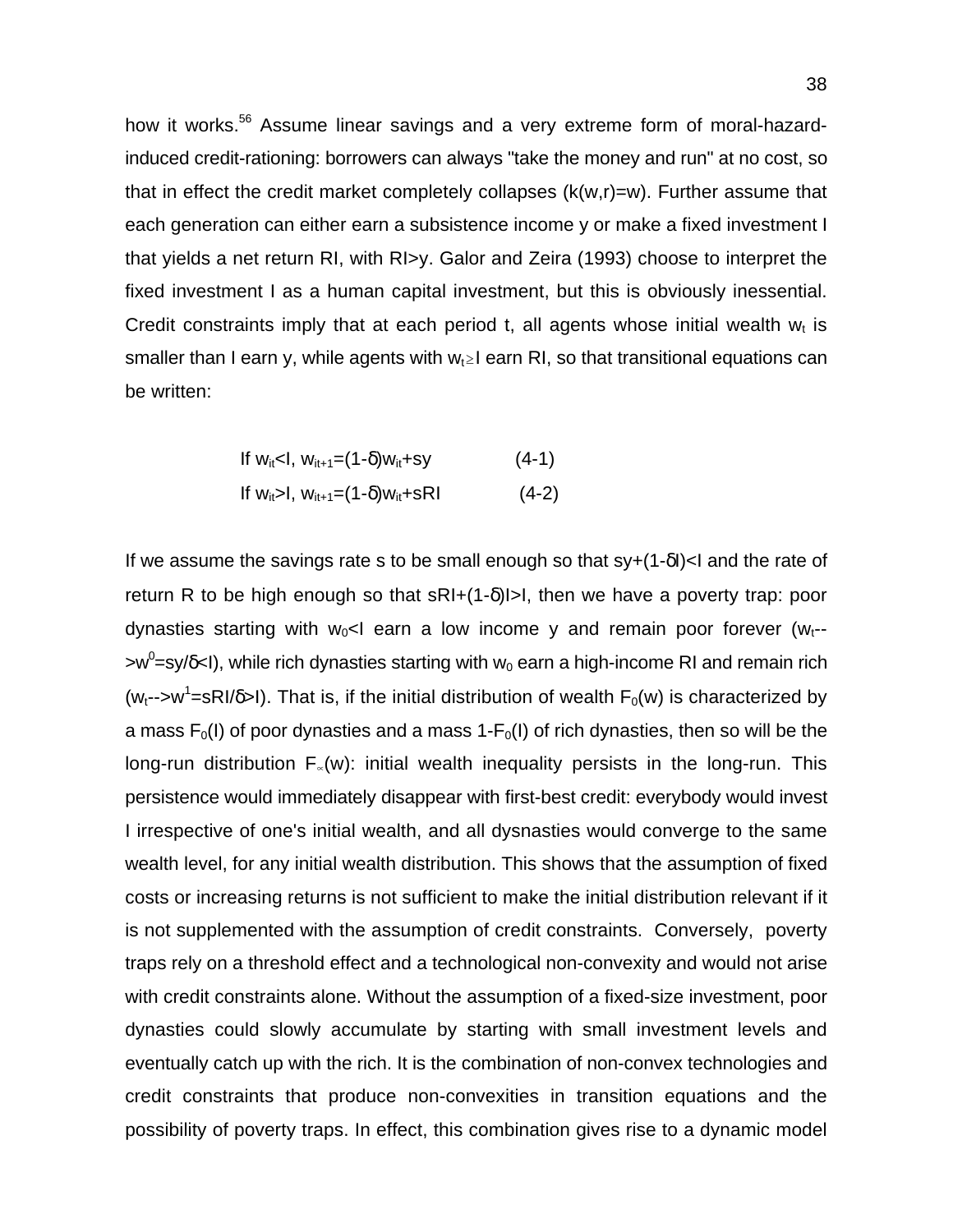that is very similar to the Bourguignon (1981) model with a non-convex savings function S(y) described in section 2.2. above.

 A recent literature has explored more sophisticated dynamic implications of credit constraints. One important finding of the recent literature is that with credit constraints we actually do not need non-convexities and threshold effects to conclude that credit constraints can have important long-run effects. Consider a model where agents can invest at any level according to a concave production function f(k), but where moralhazard in entrepreneurial effort leads to a credit-rationing curve k(w,r) (see section 4.1 above). Under natural assumptions, one can show that credit constraints become more and more binding as the market interest rate r goes up  $(dk(w,r)/dr<0).$ <sup>57</sup> Risks from investment are imperfectly insurable (because of moral-hazard), so that individual transitions  $w_{it+1}(w_{it})$  are stochastic. With suitable concavity assumptions, one can ensure that individual transitions  $w_{it+1}(w_{it})$  exhibit no threshold effect, i.e. that all dynasties can switch between any two wealth levels in a finite time with positive probability. If we assume that the market interest rate r is exogenously fixed, then this ergodicity property is sufficient to ensure global convergence, i.e. the fact that the longrun distribution distribution  $F_{\alpha r}(w)$  does not depend on the initial distribution  $F_0(w)$ .

 However things are different when the interest rate is endogenously determined by the supply and demand of capital. Note first that with credit constraints the equilibrium interest rate is not simply given by "the" marginal product of capital, since the latter varies across production units. In other words the equilibrium interest rate  $r_t$  now depends on the entire wealth distribution  $F_t(w)$  at period t. One can then show that depending on the exact initial distribution  $F_0(w)$  there will exist different possible longrun distributions  $F_{\infty1}(w)$ ,  $F_{\infty2}(w)$ ,.. associated to different long-run interest rates  $r_{\infty1}$ ,  $r_{\infty2}$ ,... (see Piketty (1997)). The intuition is the following: initial distributions with a large population of low-wealth agents lead to a high demand for capital and to high interest rates, which in turn imply that it takes a long time for low-wealth agents to accumulate and rebuild their collateral, so that the initially large mass of poor agents is selfreproducing. Conversely, low initial interest rates lead to high wealth mobility, high accumulation and low equilibrium interest rates. Such a multiplicity will arise whenever an interest rate rise strengthens credit constraints more than it strengthens the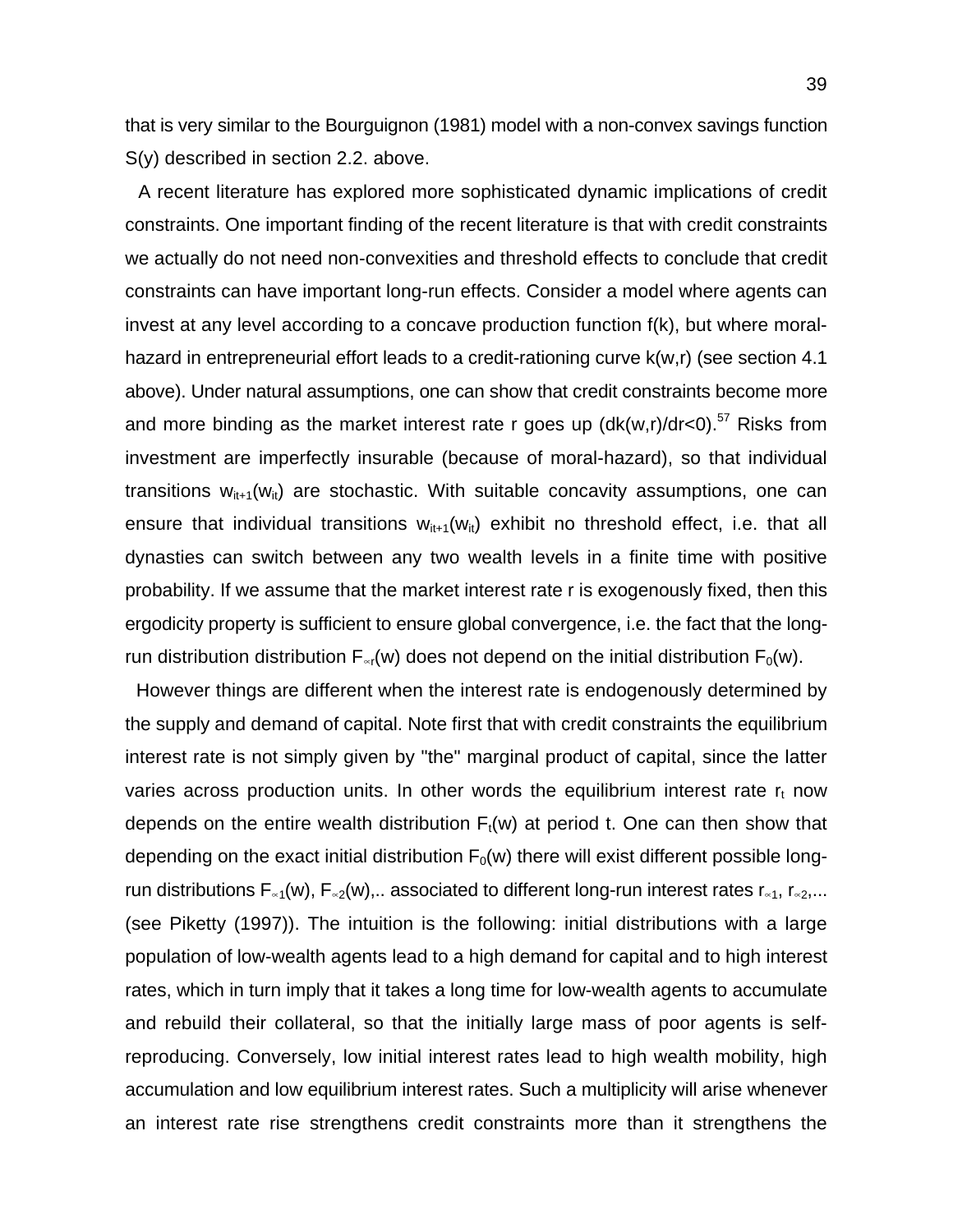accumulation of the rich, i.e. whenever  $|dk(w,r)/dr|$  is large enough. The steady-states with higher interest rates have at the same time less wealth mobility and a lower aggregate output and capital stock. One key difference between this type of "lowmobility trap" and the poverty trap described earlier is that the latter can be eliminated once and for all by pushing all poor agents above the threshold, whereas the former is more perverse and requires continuous downward pressures on the interest rate (through fiscal or credit policy) in order to shift the economy to a lower interest rate, higher mobility development path.

 This phenomenon of low-mobility traps is actually very general, and it has first been pointed out by Banerjee and Newman (1993) in a context that is slightly different from the Piketty (1997) model that we just described. Banerjee and Newman consider a dynamic accumulation/distribution model with a fixed exogenous interest rate r, but with an endogenous wage rate  $v_t$  playing a role that is similar to the endogenous interest rate in the previous discussion. In their model, the wage rate is the equilibrium market price of monitored labor. They consider a world where moral-hazard-induced credit constraints prevent poor agents from investing in large projects but where rich agents can use a technology to monitor poor agents working as wage earners. That is, unlike in the previous model where everybody was an entrepreneur, there are three possible occupations in their model: wage earners (who are too poor to make any investment on their own), self-employed (who finance and run their own investment) and entrepreneurs (who finance large investments and monitor wage earners). The equilibrium wage rate  $v_t$  is determined by the equality between the number of agents "choosing" to become wage-earners and the number of wage-earners required by entrepreneurs, and thus depends on the entire wealth distribution  $F_t(w)$ . One can easily see how this can generate long-run effects of the initial wealth distribution: an initially large mass of poor agents with no other option than becoming a wage-earner leads to a low wage rate and little upward mobility for wage earners, while an initially small mass of poor agents leads to high wage rates and high mobility between wage-earners and self-employed, which reproduces the forces leading to high wage rates. Depending on the initial distribution  $F_0(w)$ , the economy will there converge to different possible long-run distributions  $F_{\infty 1}(w)$ ,  $F_{\infty 2}(w)$ ,.. associated to different long-run wage rates  $v_{\infty 1}$ ,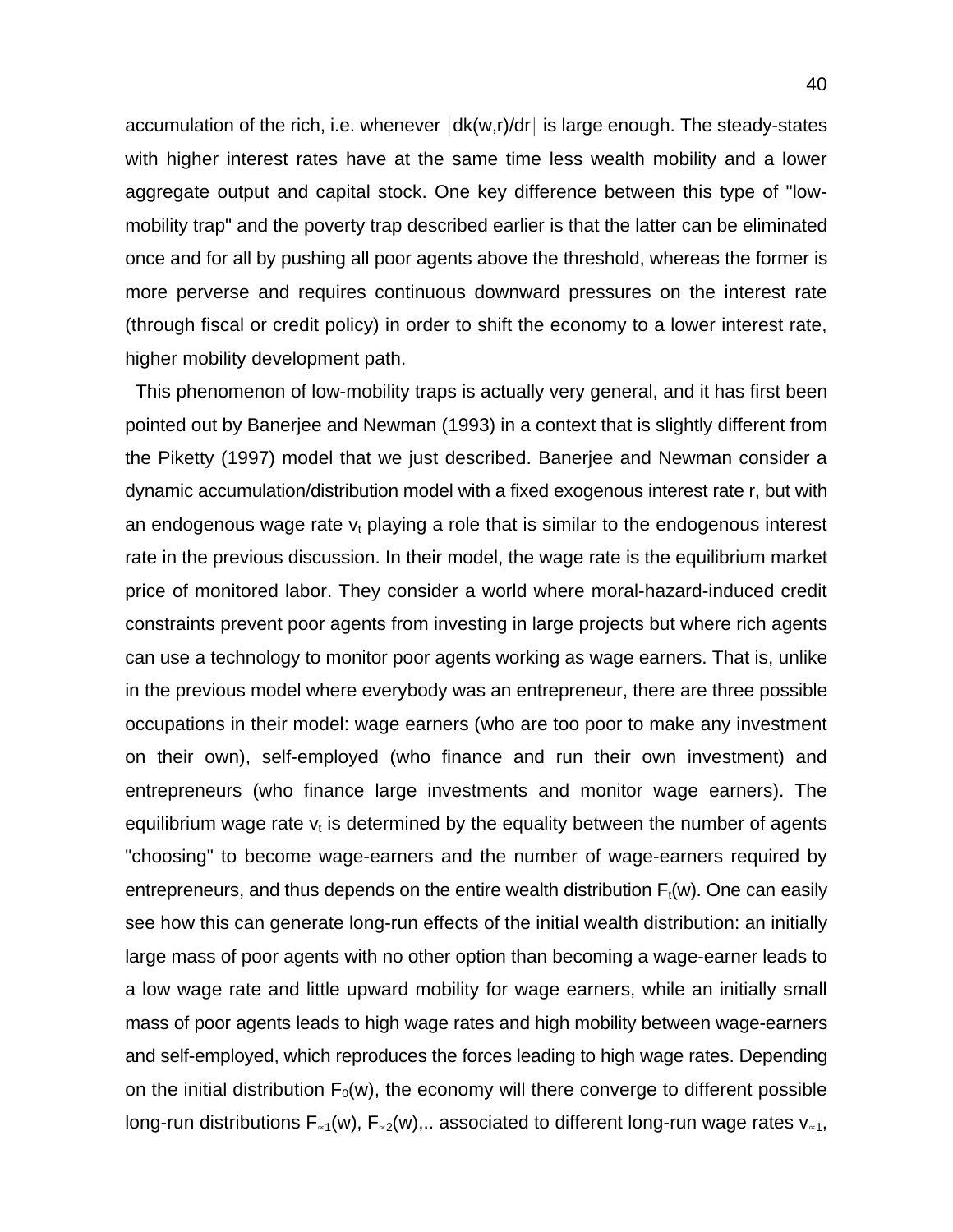$v_{\alpha2}$ .... Although the original Banerjee and Newman (1993) did assume a fixed cost technology (so as to simplify transitional dynamics), the Piketty (1997) model described above clearly shows that their central result would also hold with a standard, concave technology. If both models were combined, i.e. if both the interest rate and the wage rate depend on the wealth distribution, then the general conclusion would be that both long-run factor prices can depend on the initial wealth distribution. Note that this stands in great contrast with models based upon first-best credit, where equilibrium factor prices do not depend at all on the distribution of wealth.

 Of course, whether this two-way interaction between the wealth distribution and equilibrium factor prices can be sufficiently strong in practice to generate such longterm effects depends on the empirical magnitude of credit constraints. Banerjee and Newman (1993) point out that historical evidence seems to suggest that this is plausible. Several historians have argued that the two different initial distributions of land in France and in Britain in the early 1800s in the aftermath of the French Revolution did generate persistently divergent development trajectories: the large population of British landless peasants pushed industrial wages down and fostered early industrial development, while the large population of small French landowners delayed the industrial revolution and had long-run implications for French economic development.<sup>58</sup> Such long-run effects of the initial wealth distribution on mobility and development would be impossible to explain in a world of first-best capital markets, but can be accounted for by a Banerjee-Newman-type model.

 This two-way interaction between the distribution of wealth and equilibrium factor prices implied by credit constraints can also generate other interesting and empirically plausible development patterns. For instance, Aghion and Bolton (1997) show that this interaction can generate trajectories characterized by a declining price of capital and an endogenous Kuznets curve. During the initial stage of development, little capital is available, the equilibrium interest rate is high and strong credit constraints imply that only the rich can invest and wealth, mobility is low and income inequalities tend to widen. The capital accumulation of the rich progressively forces the interest rate to drop, so that credit constraints become less binding, mobility rises and inequality begins to decline.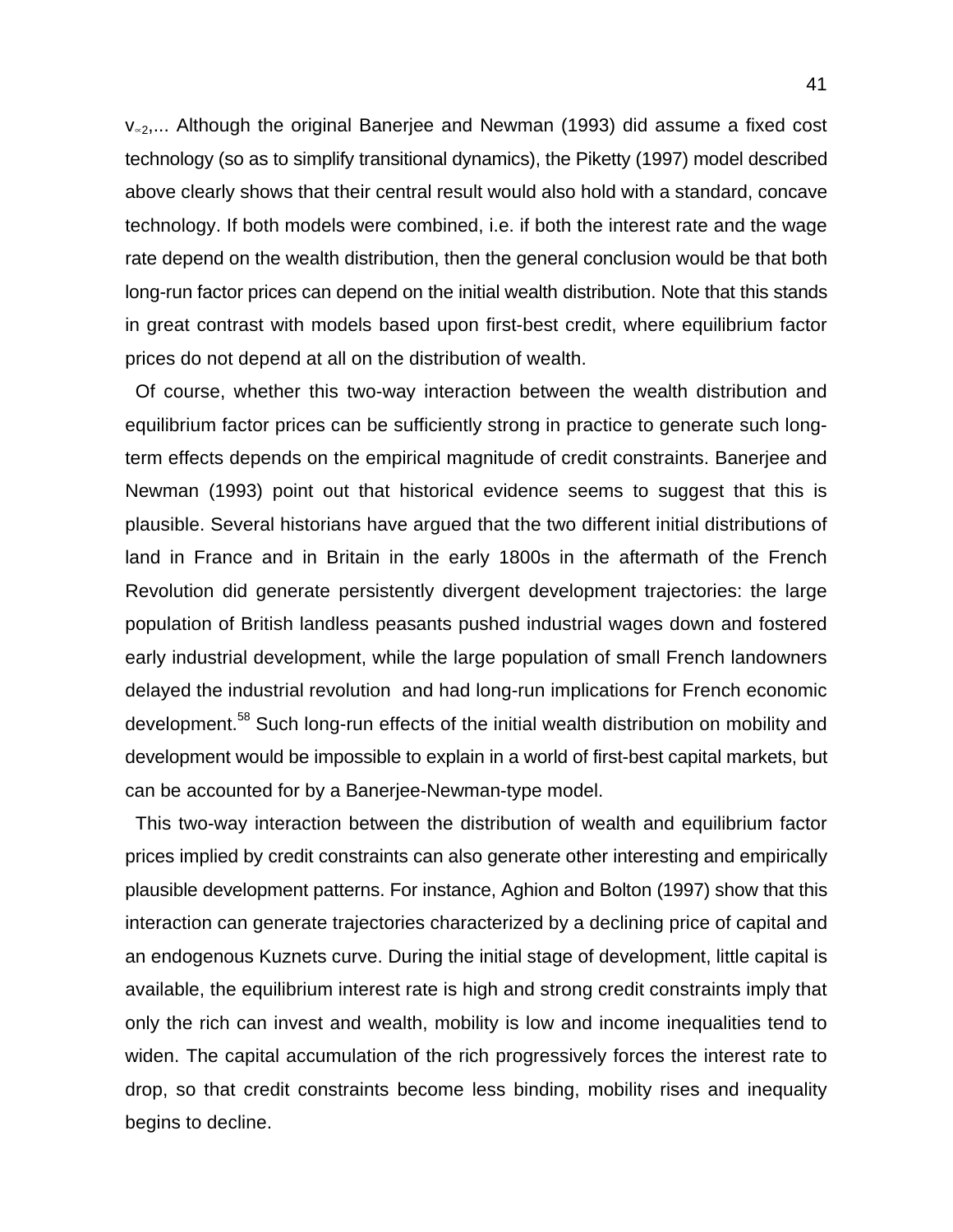# 5. Persistent inequality and local segregation

 The importance of local segregation into unequal communities for understanding intergenerational mobility has long been emphasized by sociologists.<sup>59</sup> Formal economic models of equilibrium segregation into unequal neighborhoods have been developed more recently, however. These models are important because they show under what conditions local segregation can be socially inefficient, which is the key question from a policy perspective. We first review the main contributions of these recent theoretical models (section 5.1). We then analyze their empirical and policy implications (section 5.2). Finally, we discuss the role of other levels of local segregation (section 5.3).

### 5.1. Models of inefficient segregation into unequal neighborhoods.

 Consider first the following model due to Benabou (1993). Agents must choose to live in one of two spatially distinct neighborhoods and whether to obtain a low education (cost C<sub>L</sub>) or a high education (cost C<sub>H</sub>). These costs  $C_L(x)$  and  $C_H(x)$  depend negatively upon the fraction x of one's neighbors choosing to obtain a high education, reflecting the positive external effects of education on one's neighbors (in the classroom, as a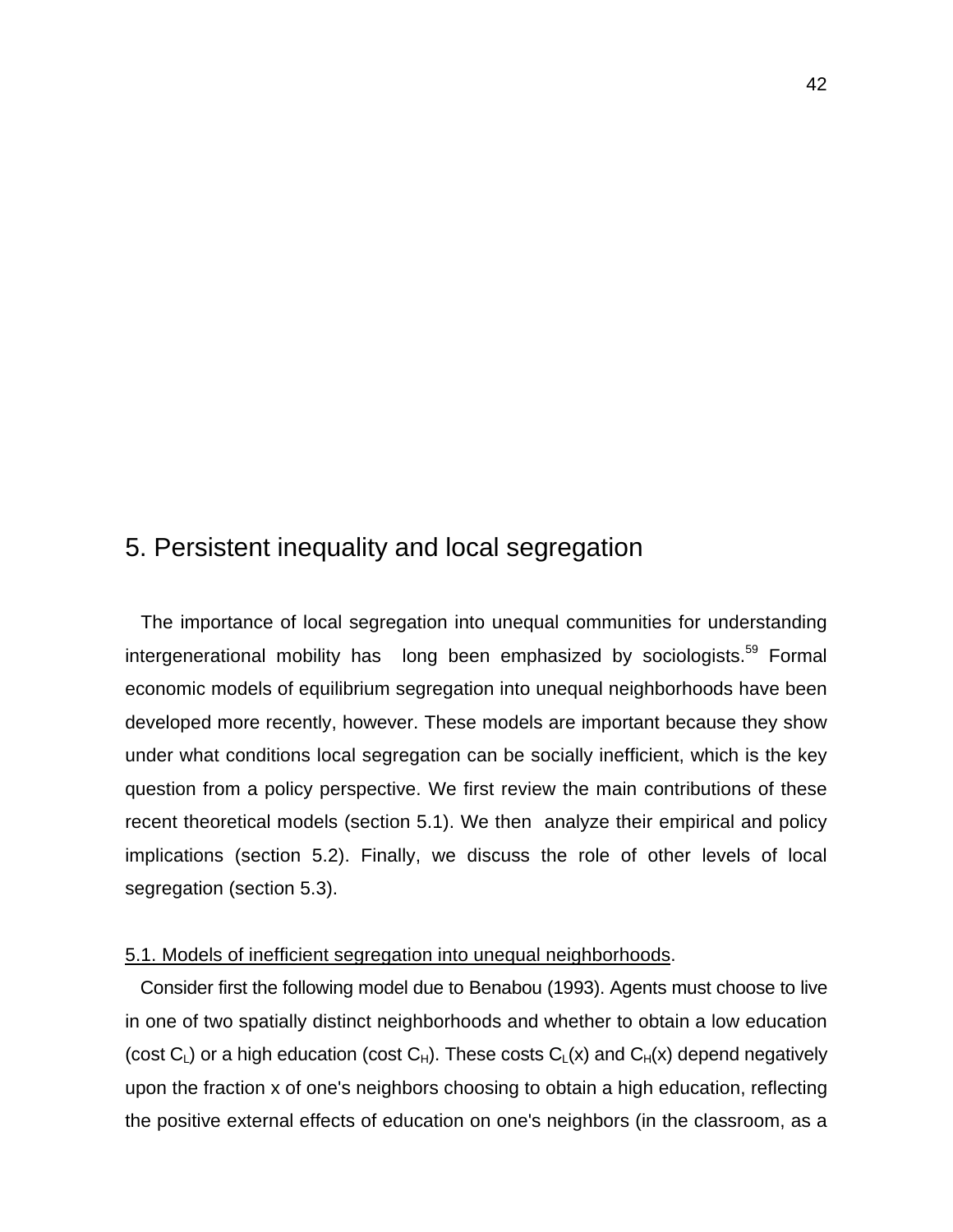role model,..). Whether or not it is socially optimal to get all agents choosing a high education to live in the same neighborhood depends on the slope of the total educational cost function C(x) given by the following equation:

$$
C(x) = xC_H(x) + (1-x)C_L(x) \qquad (5-1)
$$

If  $C(x)$  is convex, then for any given optimal number of high-education agents, it is less costly to divide them equally between the 2 neighborhoods. Conversely, segregation is optimal if  $C(x)$  is concave.

 The key point is that whether segregation or integration will prevail in laissez-faire equilibrium depends on a different condition. Benabou shows that the condition for equilibrium segregation is the following:

$$
C_{H}(x) < C_{L}(x) \tag{5-2}
$$

If condition (5-2) holds, i.e. if the marginal private benefits of having more educated neighbors are higher if one chooses high education, then integration is inherently unstable and market forces push towards stable segregation. The intuition is that if the two neighborhoods have initially a marginally different composition, this condition implies that high-education agents are ready to pay a marginally higher rent to live in the better neighborhood, which leads to more segregation, and so on. The reason why the conditions for social optimality and decentralized equilibrium are different is that high-education agents only take into account their marginal private benefits of moving to a better neighborhood and do not internalize the marginal costs they impose on their initial neighborhood by diminishing the fraction of high-education agents. The failure of the price system is that the housing market does not charge the true social costs of moving: market rents are the same for everybody, whereas a socially-optimal price system should charge a higher rent to high-education movers to a high-education area (or, alternatively, a lower rent to high-education movers to a low-education area). These two conditions also highlight which parameter configurations typically lead to inefficient segregation: if  $C_H'(x) < C_L'(x)$  but both slopes are very close, then  $C(x)$  will be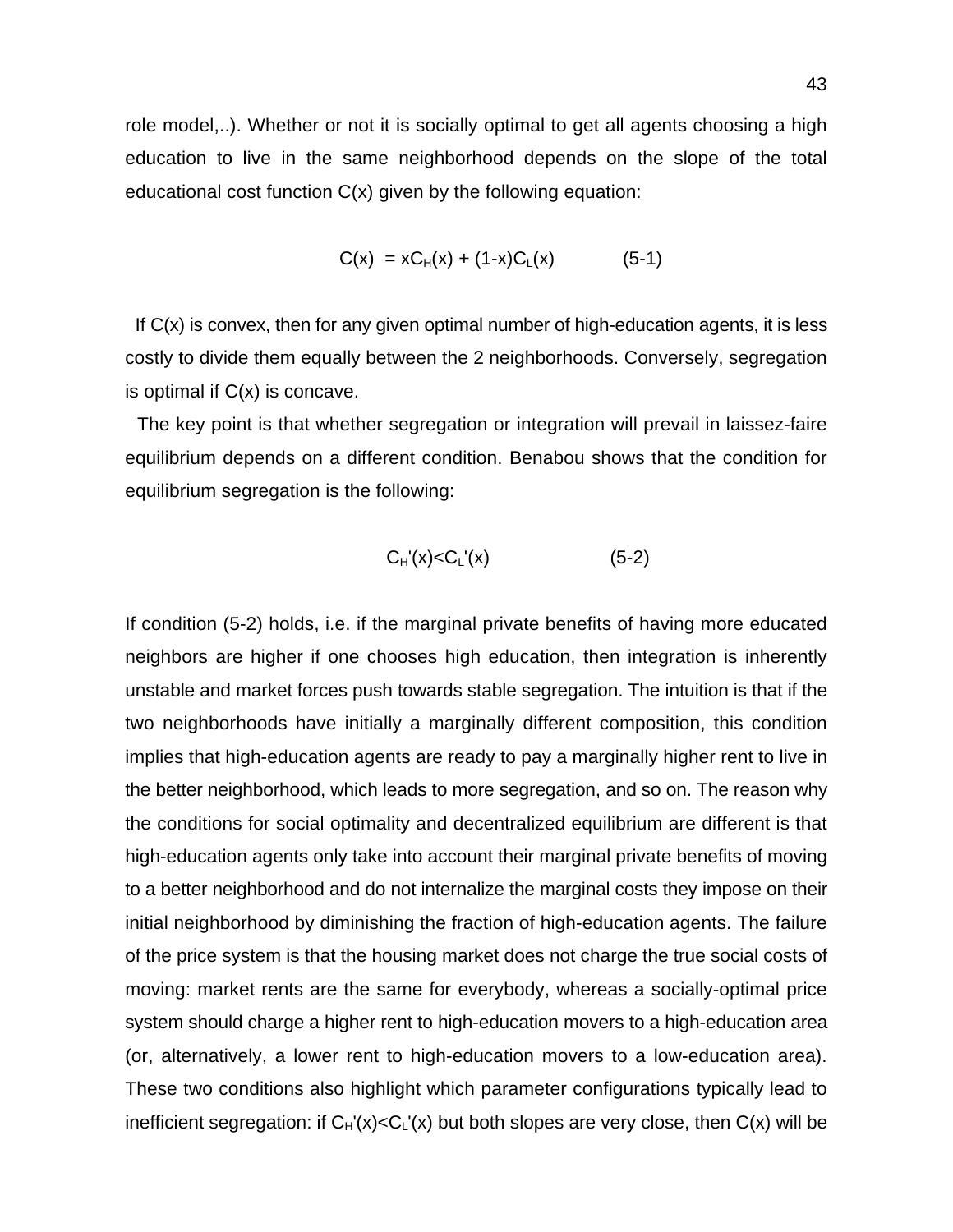convex if  $C_H(x)$  and  $C_L(x)$  are convex, i.e. if the benefits of living with educated people exhibit decreasing returns. Conversely if these returns are increasing segregation will be socially optimal, and so will be the decentralized equilibrium.<sup>60</sup> Note that unlike in the case of credit constraints (see section 4.1 above), local externalities can make market equilibria inefficient in the Pareto sense: corrective policies can not only raise total output but also raise everybody s welfare.

 In the original Benabou (1993) model, all agents are ex ante equally endowed in human capital, which allows to identify in a very transparent way the conditions for inefficient segregation. In a dynamic world however, human capital inequality and segregation reinforce each other over time, and segregation leads to lower intergenerational mobility than would otherwise be the case. The model and the conditions for inefficient segregation described above can easily be extended to such a setting. Moreover, Benabou (1996a) has also shown that even if it is less costly in the short-run to have segregated neighborhoods in order to produce more human capital (C(x) concave), segregation may not be efficient in the long-run because it tends to amplify future human capital inequality, which can be harmful for total output . Under these conditions there can be a trade-off between minimizing the short-run costs of existing inequality through segregation and minimizing the long-run costs of inequality through mixing and integration. Again, the theoretical model allows to identify the exact conditions that would need to be empirically estimated: the values of the complementarity parameters of the local interaction process and of the global production function determine whether segregation is inefficient from the viewpoint of long-run growth.

 In the Benabou model, the forces pushing towards segregation or integration are the pure forces of local externalities (peer effects) and the housing market. This framework can be extended in several directions. First, segregation could be supported by other institutions than a competitive housing market, such as the possibility for local communities to enact zoning regulations, so as to restrict access to their neighborhood to agents meeting specific criteria (income, age, landowner/tenant status,..), which will in general exacerbate segregation (Durlauf (1996); Fernandez and Rogerson (1996)). The effects on efficiency are unclear however, since such institutions might also allow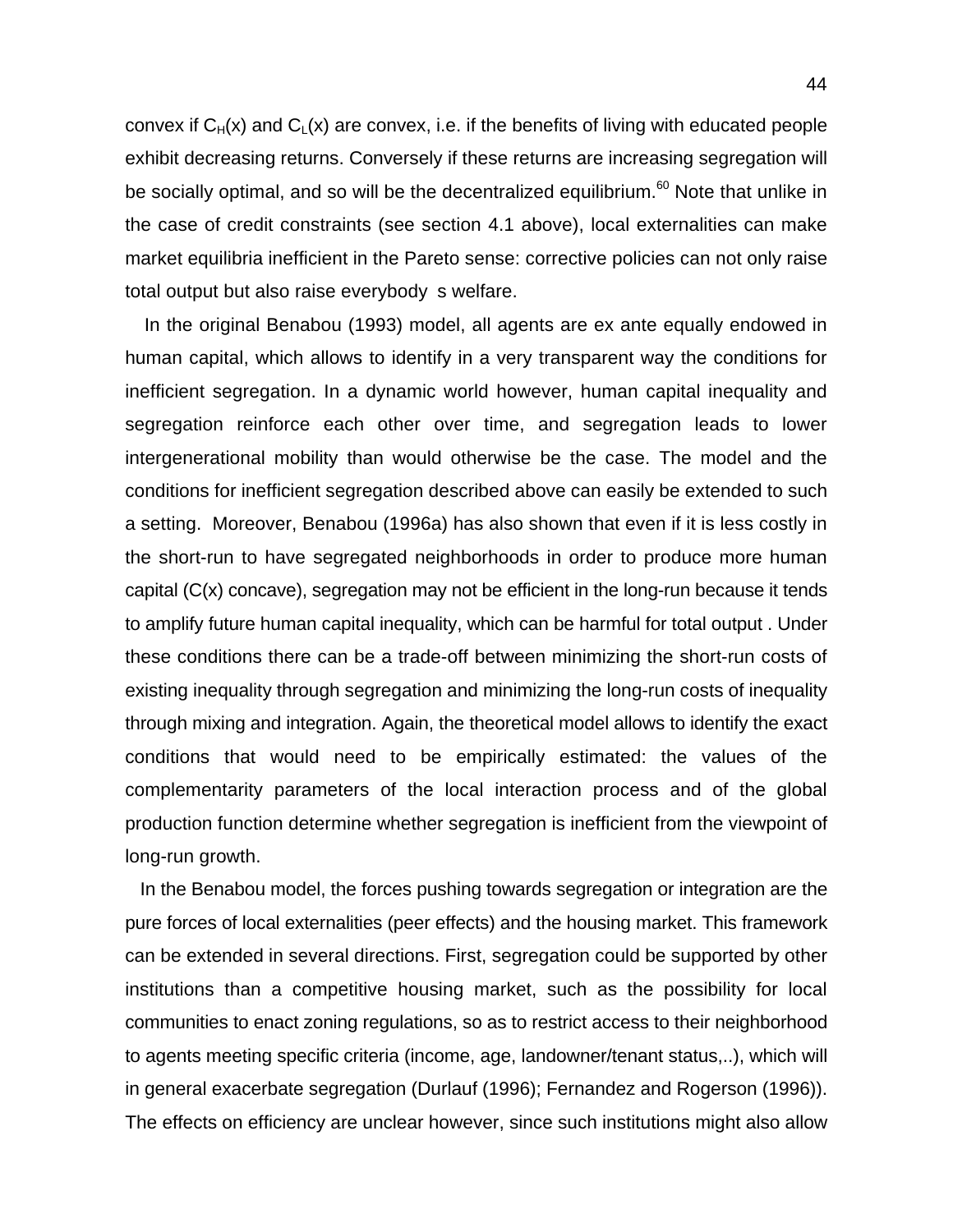communities to internalize the relevant local externalities.

 Next, individual motives for segregation can be more complex than direct peer effects. If each community decides how much fiscal revenue to allocate to schools and the quality of schooling depends on the level of educational spendings, this creates an incentive to locate in a wealthy neighborhood, even if there is no direct peer effect at the neighborhood level. The local external effects  $C_L(x)$  and  $C_H(x)$  of the Benabou model can be interpreted as a reduced form of this fiscal channel . Explicit models of this fiscal channel for local segregation can be found in Fernandez and Rogerson (1994) and Benabou (1996b). Whether segregation will take place and whether it is efficient then depend on the shape of the marginal benefits of having better-funded schools, just as in the Benabou model. For the same reasons as in the Benabou model, there is no reason to suspect that housing prices will lead to the efficient level of segregation. For instance, Fernandez and Rogerson (1994) estimate that the positive output efficiency effects of a switch from local educational finance to federal, redistributive educational finance would be substantial in the US.

 Note also that the forces behind inefficient segregation always tend to be magnified by imperfect capital markets. For instance, if one adds to the Benabou model that agents are initially unequal and face credit constraints, then poor agents might be unable to move to better neighborhood even if  $C_H'(x) > C_L'(x)$ , i.e. even if their marginal benefits of moving are higher (see Benabou (1996b)).

#### 5.2. The policy implications of local segregation.

 The fact that intergenerational mobility depends not only on parental characteristics but also on the composition of the local neighborhood is well documented (see, e.g., Borjas (1992, 1995) on the effect of ethnic residential segregation). However the fact that segregation matters does not necessarily imply that segregation is socially inefficient. If C(x) was concave (see equation (5-1) above), then it would be socially inefficient to try to raise intergenerational mobility by forcing unequal dynasties to live together in homogeneous neighborhoods. If C(x) was concave, it would be more costeffective to spend available ressources to help credit-constrained children to educate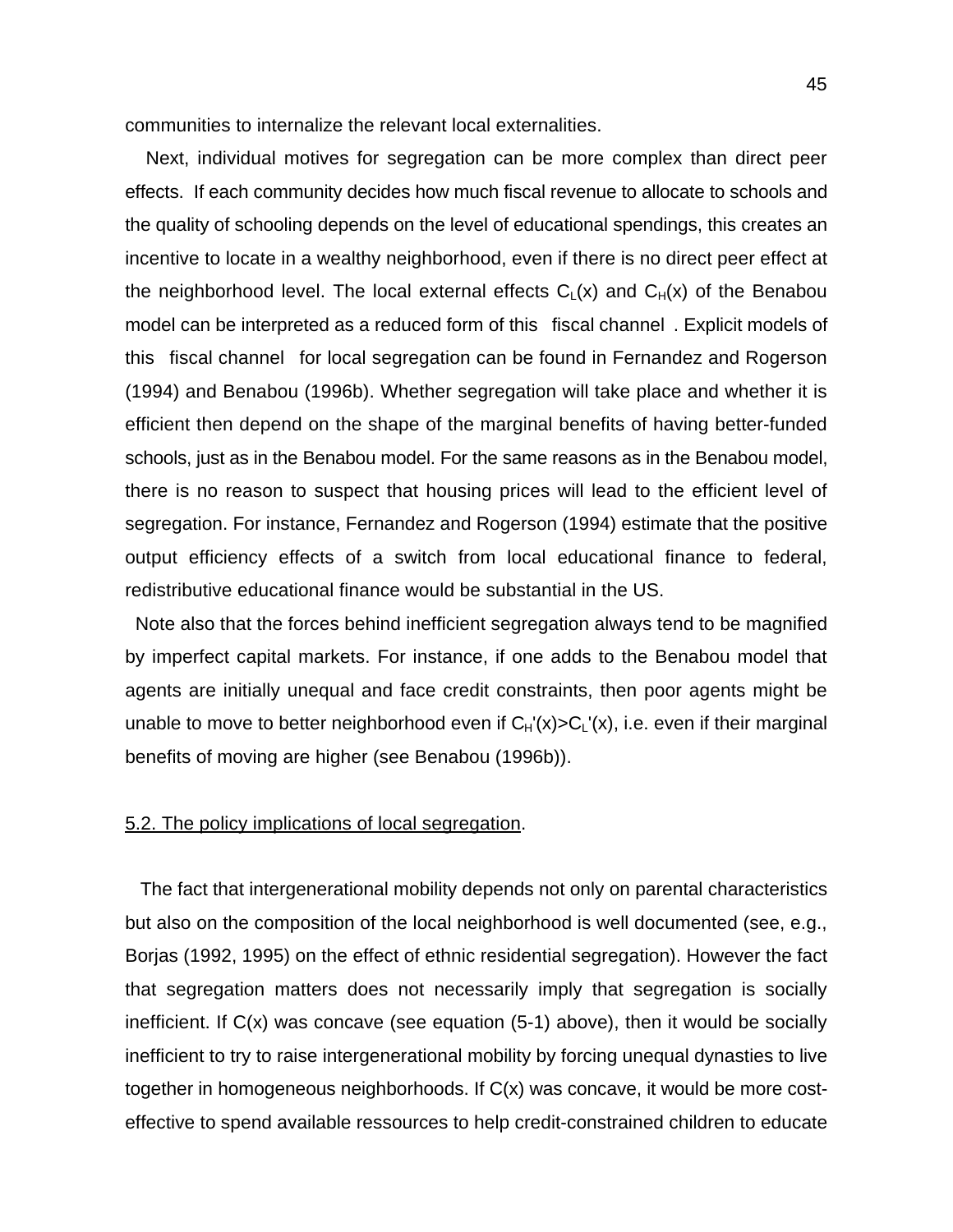(section 4), to fight discrimination (section 6), or simply to redistribute consumption and welfare if one believes that credit constraints and discrimination are unimportant and markets are efficient (sections 2-3).

 It is very difficult however to measure empirically whether the conditions for inefficient segregation identified by the theoretical models are met in practice. One of the main difficulties is the fact that measured neighborhood effects may reflect a spurious correlation, induced by the possibility that the same factors which lead to particular location choices also lead to particular socioeconomic outcomes. Cutler and Glaeser (1997) have developed an ingenious empirical methodology in order to correct for these biases in the formation of racial ghettos, and they find that a one standard deviation decrease in segregation would eliminate one-third of the black-white differential in schooling and employment outcomes.<sup>61</sup> Although they do not compare these costs of segregation with the benefits of segregation enjoyed by well-off neighborhoods, their findings are suggestive.

 A very skeptical empirical argument about local segregation has recently been developed by Kremer (1997). Kremer estimates with PSID data that a child s educational attainment can be expressed as 0,39 times the educational attainment of the child s parents, plus 0,15 times the average educational attainment in the census tract in which the child grew up, plus an error term with a standard deviation of 1,79 years of schooling.<sup>62</sup> Kremer concludes that moving from no educational segregation to complete educational segregation would increase the steady-state standard deviation of education by only 9% (from 1,95 years to 2,13 years), $^{63}$  and therefore that the magnitudes of the effects are just too small to justify much public concern about residential segregation. However, whether 9% of the steady-state standard deviation should be viewed as small or large is a matter of perspective: Kremer s estimates also imply if the parental persistence parameter was equal to 0 (instead of 0,39), then the steady-state standard deviation of education would decline by only about 8% (from 1,95 to 1,79), although a persistence parameter of 0,39 does mean substantial persistence of inequality across generations (see section 4.2 above). To put it another way, Kremer s findings also indicate that moving from no segregation to complete segregation would increase the intergenerational persistent parameter by about 40%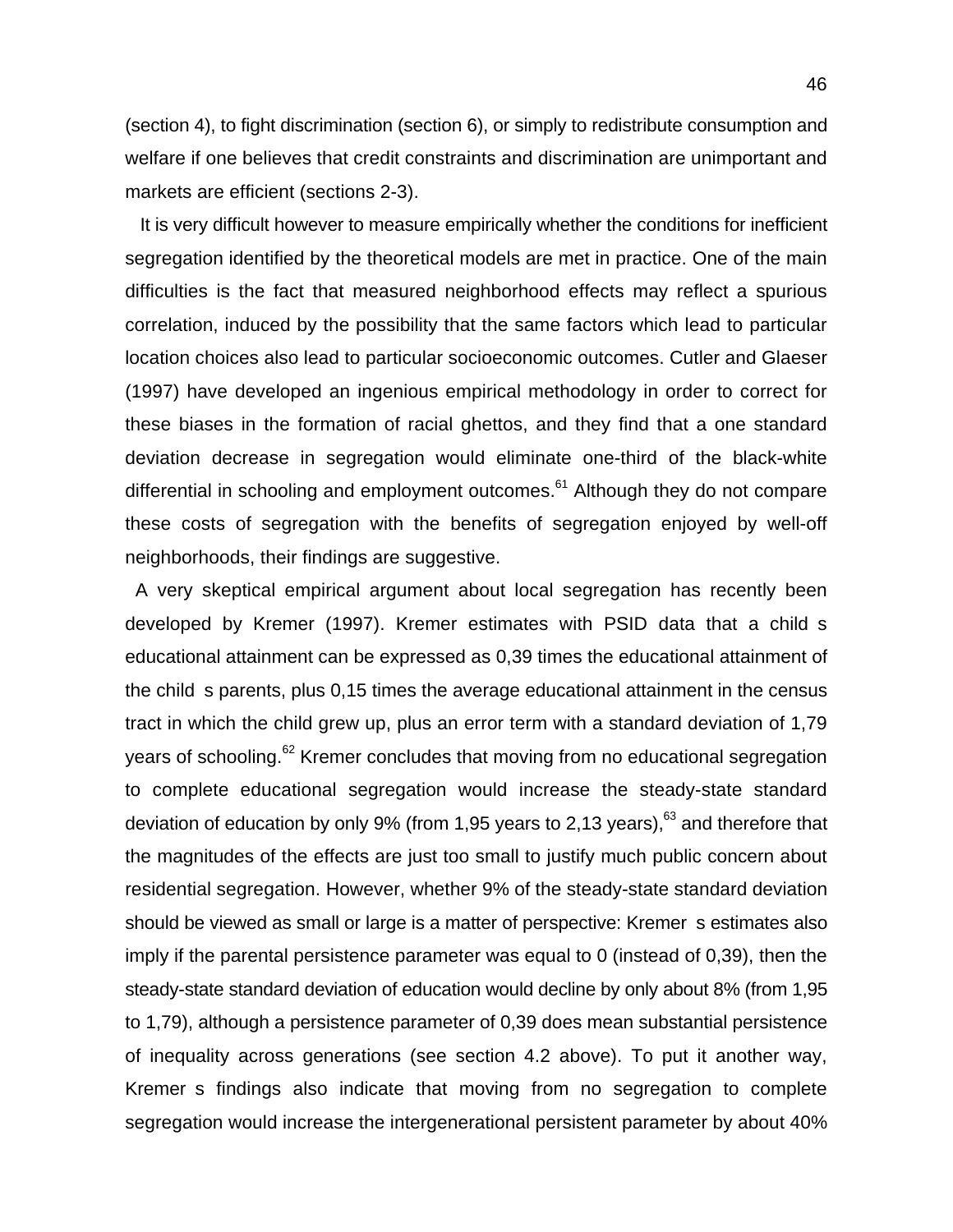(from 0,39 to 0,54), which most observers would view as a substantial effect. Moreover, linear estimates tend to underestimate the effects on mobility at the bottom and at the top of the distribution. Cooper et al. (1994) also use PSID data, but their methodology allows them to find that neighborhoods effects on mobility are highly non-linear, and that for a given parental income group, intergenerational income correlations can vary by a factor of two depending on the average income of the parents neighborhood. Finally, note that the key question raised by the theoretical models is not whether neighborhood effects on mobility are small or large, but whether they are larger for more disadvantaged children than for less disadvantaged children, i.e. whether C(x) is convex or concave. The point is that if the conditions for inefficient segregation apply, then it is possible to raise output and intergenerational mobility at the same time, which would look like an interesting thing to do, even if the orders of magnitude were not enormous. From that viewpoint, the Cooper et al. (1994) findings about the strong nonlinearity of neighborhood effects would seem to indicate that Benabou s conditions for inefficient segregation are likely to be satisfied. If marginal changes in neighborhood composition produce large effects on the mobility prospects of kids at the very bottom of the distribution and moderate effects on the mobility prospects of middle-class kids, then integrated neighborhoods might well be socially efficient.

 The theoretical models also raise the question of whether the peer effect channel or the fiscal channel of local interaction is most important. If residential segregation matters mostly because of its effect on local funding for education, then one does not need to force neighborhoods to be socially integrated in order to correct the negative effects of segregation: it is sufficient to redistribute educational ressources across neighborhoods, for instance through a uniform national system of educational finance. However if local externalities operate mostly through the peer effect channel, i.e. via direct interaction between children who are in the same school, role models, etc.., <sup>64</sup> rather than educational finance per se, then more radical policies are necessary: one needs to intervene directly on the housing market, e.g. by subsidizing low-rent housing in wealthy neighborhood, and/or to force children coming from unequal neighborhoods to go to the same school, e.g. via busing policies. $65$  Such radical policies are very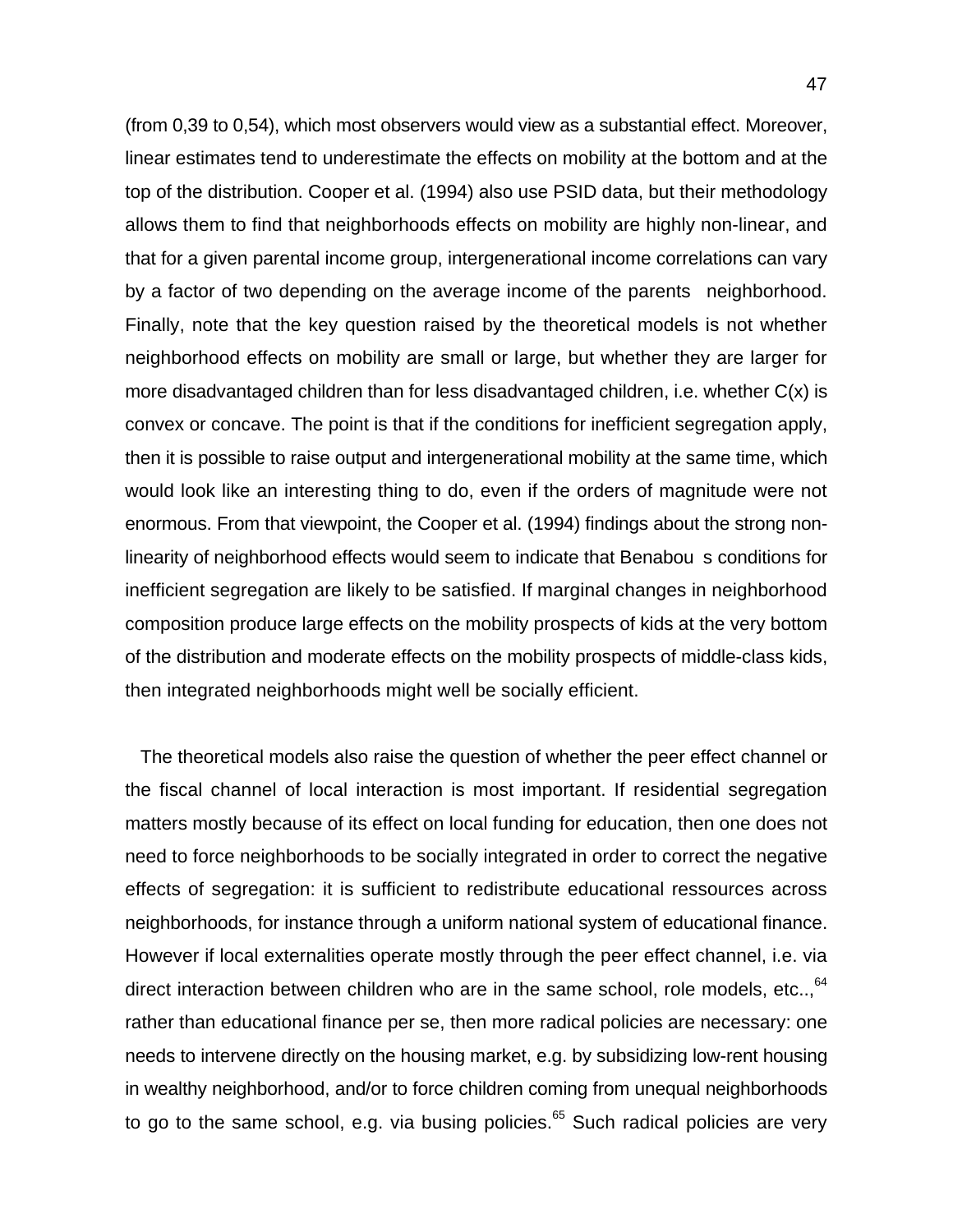difficult to implement, because of their strong interference with what most parents consider as their purely private choices. This explains why low estimates of the effects of redistributing educational finance across neighborhoods have usually been interpreted as negative results from a policy perspective.<sup>66</sup> For instance, the conclusion of the Coleman (1966) report, who argued that financial transfers to the schools of disadvantaged neighborhoods had little effects on educational performance, was that there is not much to do about local segregation and persistent inequality.<sup>67</sup> However such results could also be interpreted as the proof that more radical housing and busing policies are necessary.

#### 5.3. Other levels of segregation

 Residential segregation is not the only level of segregation that can have tremendous consequences for intergenerational mobility. Other potentially important levels of local interaction include the family and the firm.

 At the level of the family, it is obvious why positive assortative mating can contribute to make inequality more persistent across generations: if children s abilities depend on the characteristics of both parents, then the fact that men and women with similar characteristics tend to mate together makes intergenerational mobility lower than it would be under random matching. Kremer (1995) argues that a cumulative mechanism might exist along similar lines: if higher human capital inequality increases the incentives to marry with someone of similar human capital level, then higher human capital inequality between parents leads to higher human capital inequality between children, and so on. Kremer illustrates the relevance of these cumulative dynamics by contrasting the US case with that of Brazil.<sup>68</sup> However the key difference between residential segregation and assortative mating is that the housing price system is unable to internalize all relevant external effects (see the Benabou model in section 5.1 above), whereas potential partners should in principle be able to internalize the effects of assortative mating on their children. Gary Becker has repeatedly argued that positive assortative mating is likely to be an efficient market outcome (see especially Becker (1991, chapter 4)). Things can be different in models where marriage patterns result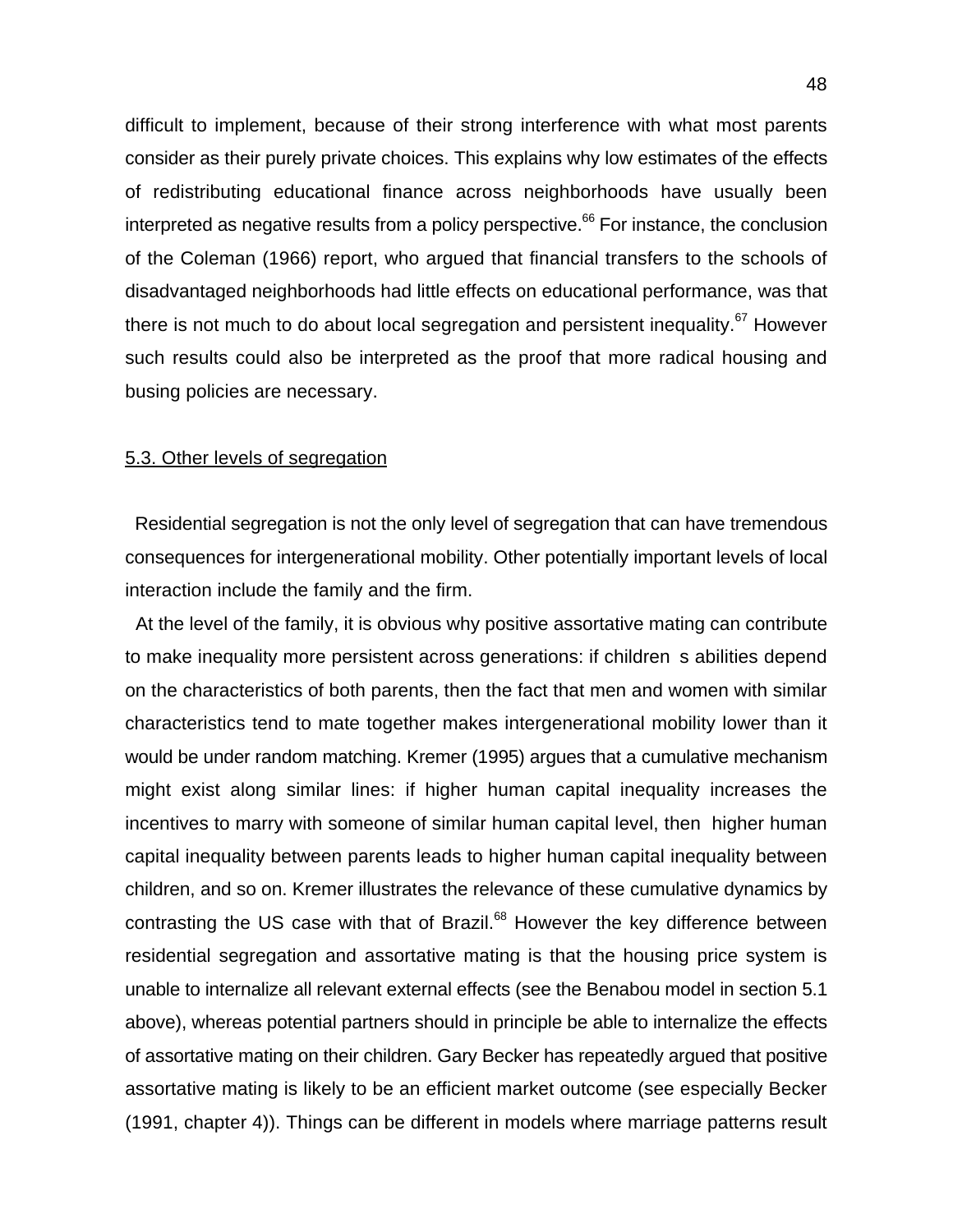from private concern about relative status and some self-enforced social norm.<sup>69</sup>

 If human capital acquisition is influenced by one's coworkers (just as by one's neighbors and one's parents), then skill segregation at the firm level can also contribute to make inequality more persistent. Kremer and Maskin (1995) have argued that higher human capital inequality can increase the incentives of high-skill workers to break away from low-skill workers and to work together. For instance, assume that there two possible human capital levels in the population,  $h_1$  and  $h_2$ , with  $h_1>h_2$ . If production requires two workers (one manager and one assistant ) and output is given by Y=h<sub>A</sub>h<sub>M</sub><sup>2</sup> (where h<sub>A</sub> is the assistant s human capital and h<sub>M</sub> is the manager s human capital), then one can show that it will be efficient for high-human-capital agents to work together if and only if the human capital ratio  $h_1/h_2$  is larger than some threshold  $\lambda > 1$ . Similar intuitions can be obtained with more general production functions (see Kremer and Maskin (1995)). Kremer and Maskin show that this process might be relevant to account for the recent evolution of wage inequality in western countries: they find that in almost every production sector the variance of the distribution of firm-level mean wages has increased much more rapidly than the mean variance of the firm-level distribution of wages. In the Kremer-Maskin model, equilibrium skill segregation between firms is efficient: forcing firms to be more integrated would diminish total output, and it would again be more efficient to have a purely redistributive tax on earnings and to let the market do its job. However, this needs not be the case in general. In case the initial productivity of lower-skill workers in high-skill firms is very low, then wealth constraints might prevent lower-skill workers from joining such firms, even if the long-run productivity effects of interacting with high-skill workers were higher for them than for higher-skill workers. This illustrates once again the importance of distinguishing between local segregation as a general channel of inequality transmission and local segregation as a source of inefficient persistent inequality.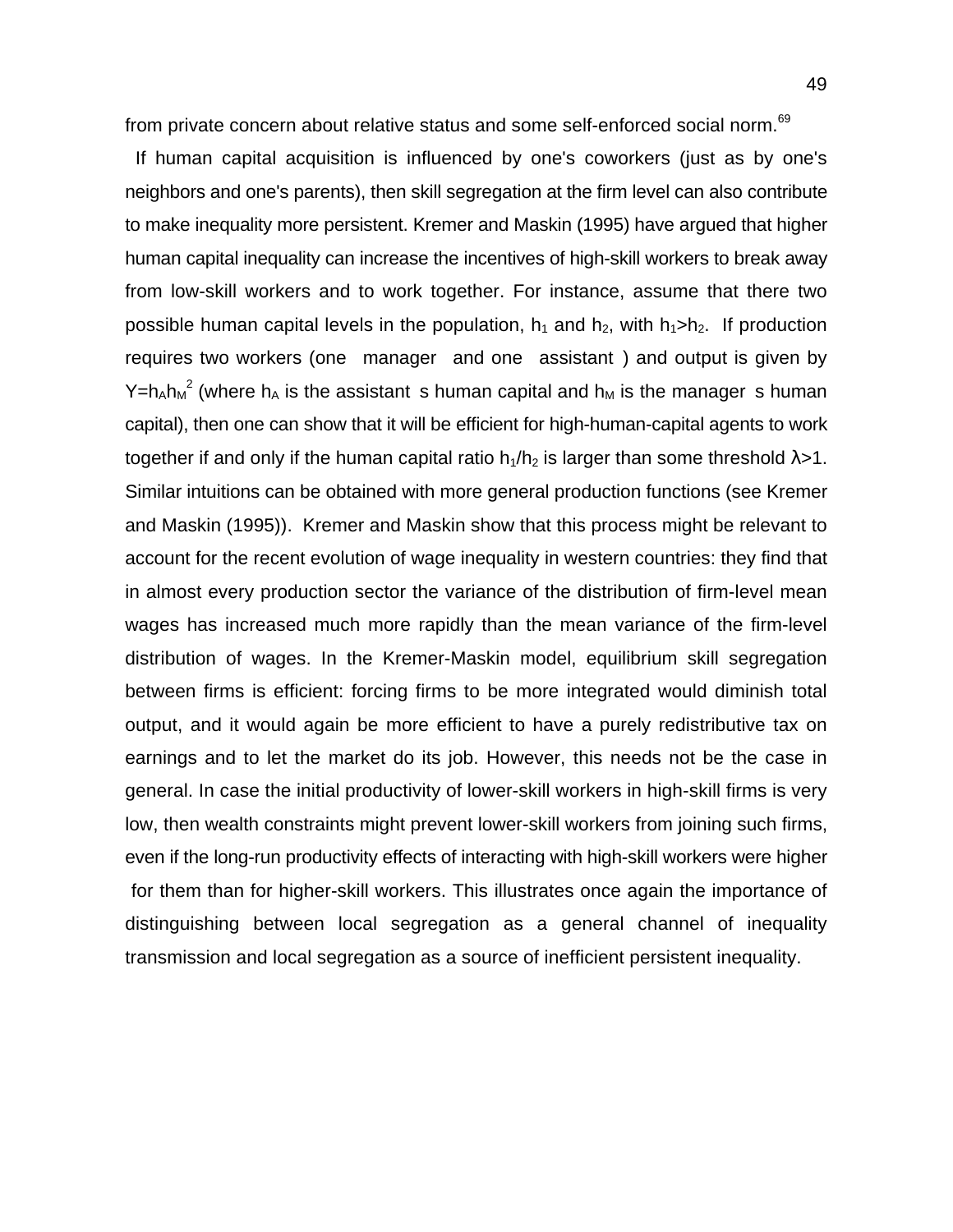# 6. Persistent inequality and self-fulfilling beliefs

 Can self-fulfilling beliefs alone generate persistent inequality across generations? One answer is given by the well-known model of statistical discrimination (Phelps (1968); Arrow (1973)). We first review the basic mechanism and policy implications of the theory of discrimination (section 6.1). A number of sociologists have also been interested in phenomena of self-fulfilling inequality, and we will briefly review these theories in section 6.2.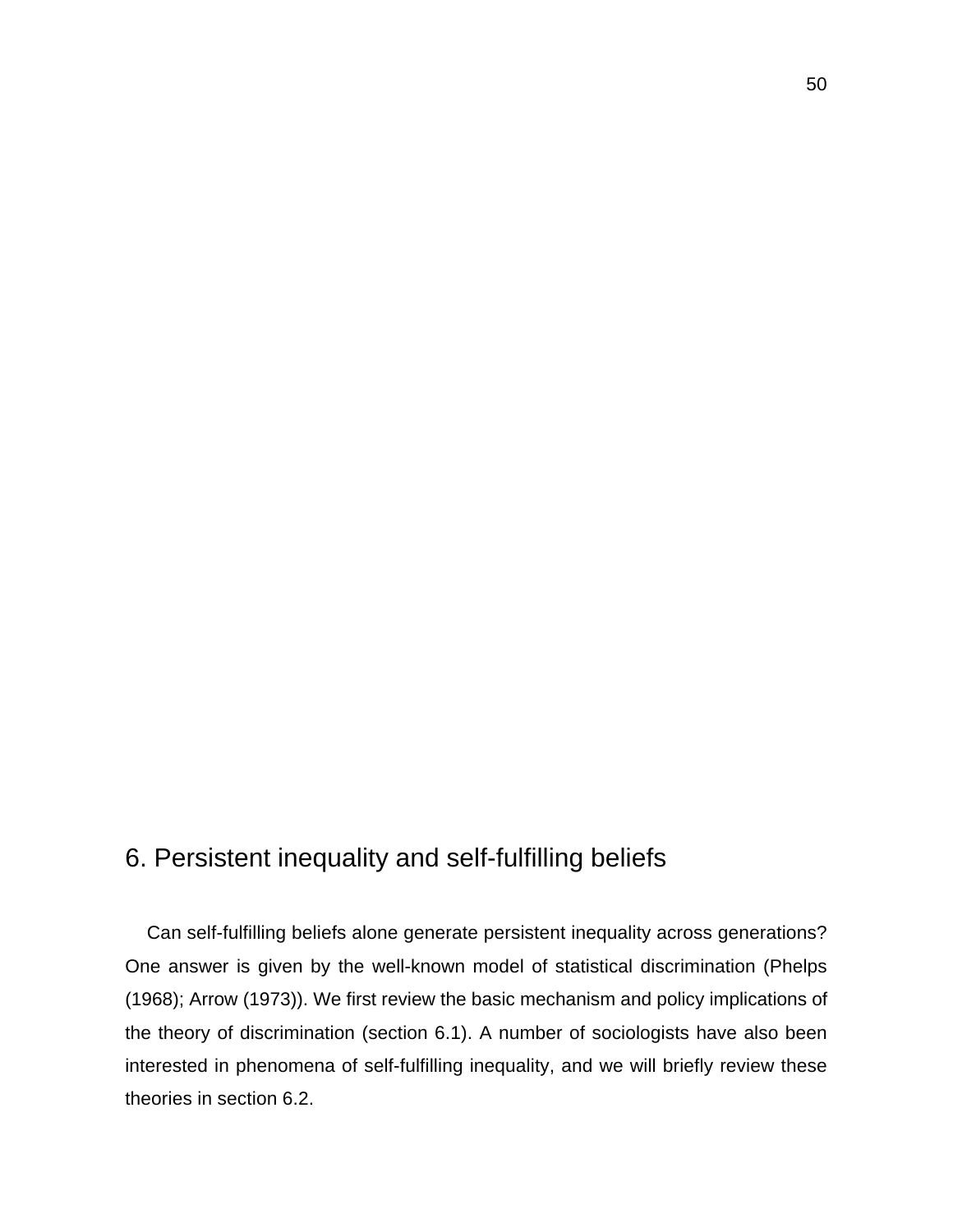Assume that two social groups (say, the blacks and the whites) have the same distribution G(c) of private costs c to become a qualified worker. These costs can measure the heterogeneity of tastes with respect to human capital investment, as well as the heterogeneity of investment potentials and abilities. If employers could perfectly observe whether a given would-be employee has made the investment or not, then there would exist a unique threshold c\* below which individuals would choose to invest. There would be no systematic inequality between the two social groups. Assume however that employers only observe a noisy signal  $\theta$  of workers' qualification. Then under appropriate assumptions there exists a discriminatory hiring policy ( $\theta_B,\theta_W$ ) which is self-fulfilling. This can be an equilibrium because if employers are expected to promote to qualified tasks black workers with a  $\theta \geq \theta_B$  and white workers with a  $\theta \geq \theta_W < \theta_B$ , then this discourages black workers and induces them to become qualified less often than the whites (the threshold cost  $c_B$  is lower than  $c_W$ ). This in turn validates employers' discriminatory priors. That is, persistent intergenerational inequality between two social groups with homogenous characteristics has been generated solely out of self-fulfilling beliefs. More generally, self-fulfilling discriminatory beliefs can make the inequality between social groups with initially unequal characteristics more persistent than it would otherwise be.

 Although the development of this theory of statistical discrimination was primarily inspired by racial discrimination in the US, one can apply this same logic to other observationally distinguishable groups than blacks and whites. For instance, Acemoglu (1995) shows in a model where employers imperfectly observe whether unemployed have paid the cost to recover their skills that an equilibrium where unemployed do not incur this cost and are discriminated by employers can be supported by self-fulfilling beliefs. He then shows how this can justify policies of positive discrimination towards long-term unemployed, although such policies would seem inefficient in a model where the latter are simply less productive. More generally, persistent inequality through selffulfilling beliefs can be generated between men and women, upper-caste and lowercaste dynasties, high-wealth and low-wealth dynasties, etc.. Wilson (1987) has argued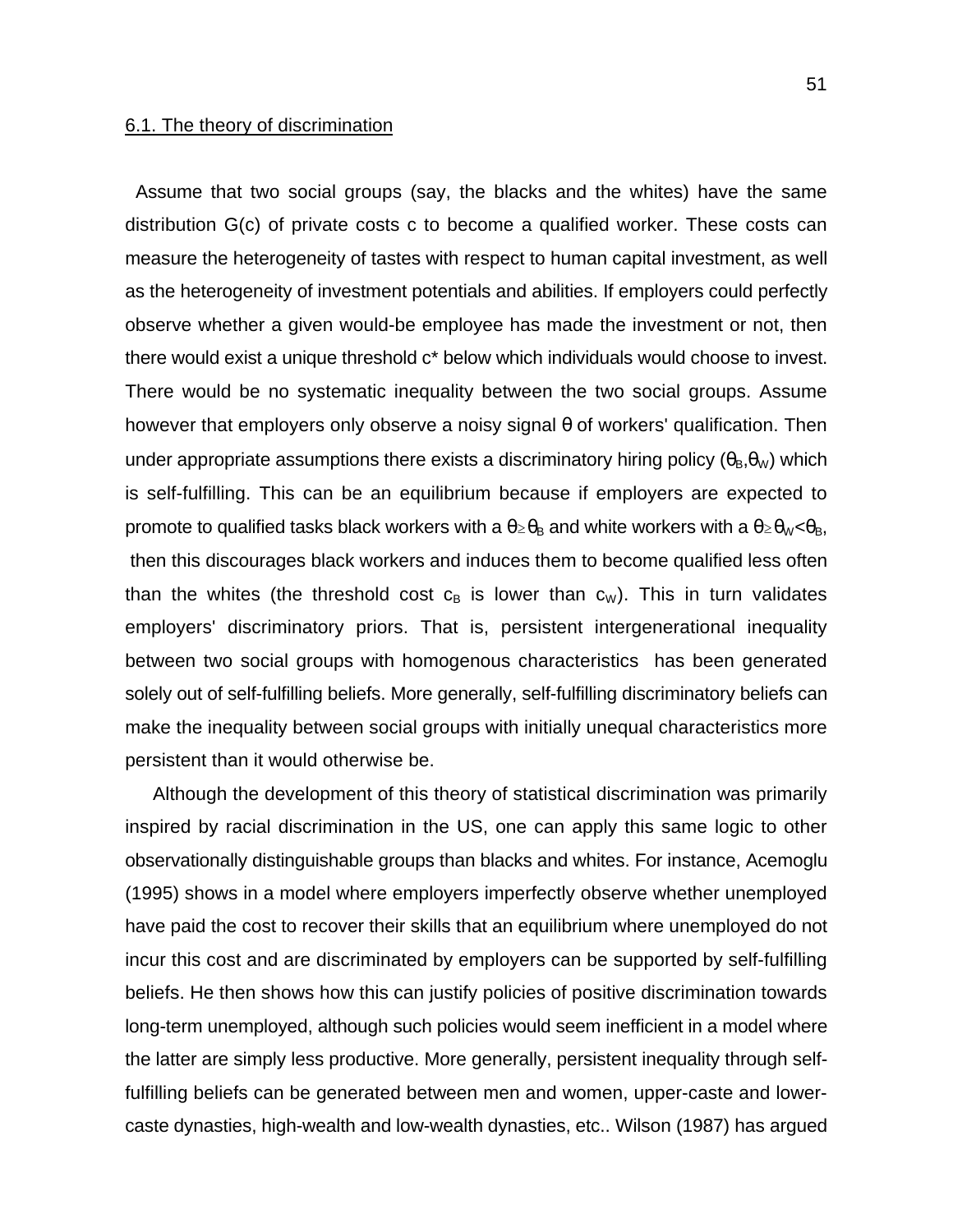that residential segregation tends to increase labor market discrimination. The idea is that if employers can more easily associate a particular set of would-be employees to a specific, disadvantaged neighborhood, then self-fulfilling discriminatory beliefs can more easily develop. Since credit constraints also tend to make residential segregation more likely (see section 5.1), this means that credit imperfections, local segregation and discrimination can operate together and lead to a cumulative process of sociallyinefficient persistent inequality.

 Assume that persistent intergenerational inequality is due to discrimination, at least in part. How would socially-efficient redistribution look like? First, note that statistical discrimination is grossly inefficient: fist-best efficiency would require all individuals with similar characteristics to make the same investments. That is, corrective policies could simultaneously raise output and make inequality less persistent, just as in the case of credit constraints and residential segregation (see sections 4 and 5). The ideal corrective policy would be to force employers to use the same testing requirements  $\theta_B=\theta_W$  for every social group. This would immediately put an end to self-fulfilling discriminatory beliefs. The problem is that is that it might be difficult to observe the threshold  $\theta$  which is applied by employers. This issue of optimal second-best antidiscrimination policies has recently been addressed by Coate and Loury (1993). Coate and Loury argue that direct anti-discrimination policies are in general not enforceable, and that in practice affirmative action policies look much more like quotas: employers must end up with the same distribution of black and white workers in their qualified and unqualified tasks. Coate and Loury then distinguish between two cases. First, they show that if initial discrimination is not complete, in the sense that a positive fraction of black workers ends up in qualified tasks, then quota-type policies are generally dominated by a policy of state-financed income subsidy to black workers promoted to qualified tasks, which would gradually eliminate discrimination. The intuition is that quotas can lead to "patronizing" hiring policies whereby employers reduce their standards  $\theta_B$  so much in order to meet the quota that black workers have even less incentives to become qualified than in the previous situation. However, if we start from a situation where  $\theta_B$  is so high that no black worker is allocated to qualified tasks (complete discrimination), then quota-type affirmative action is the only way to make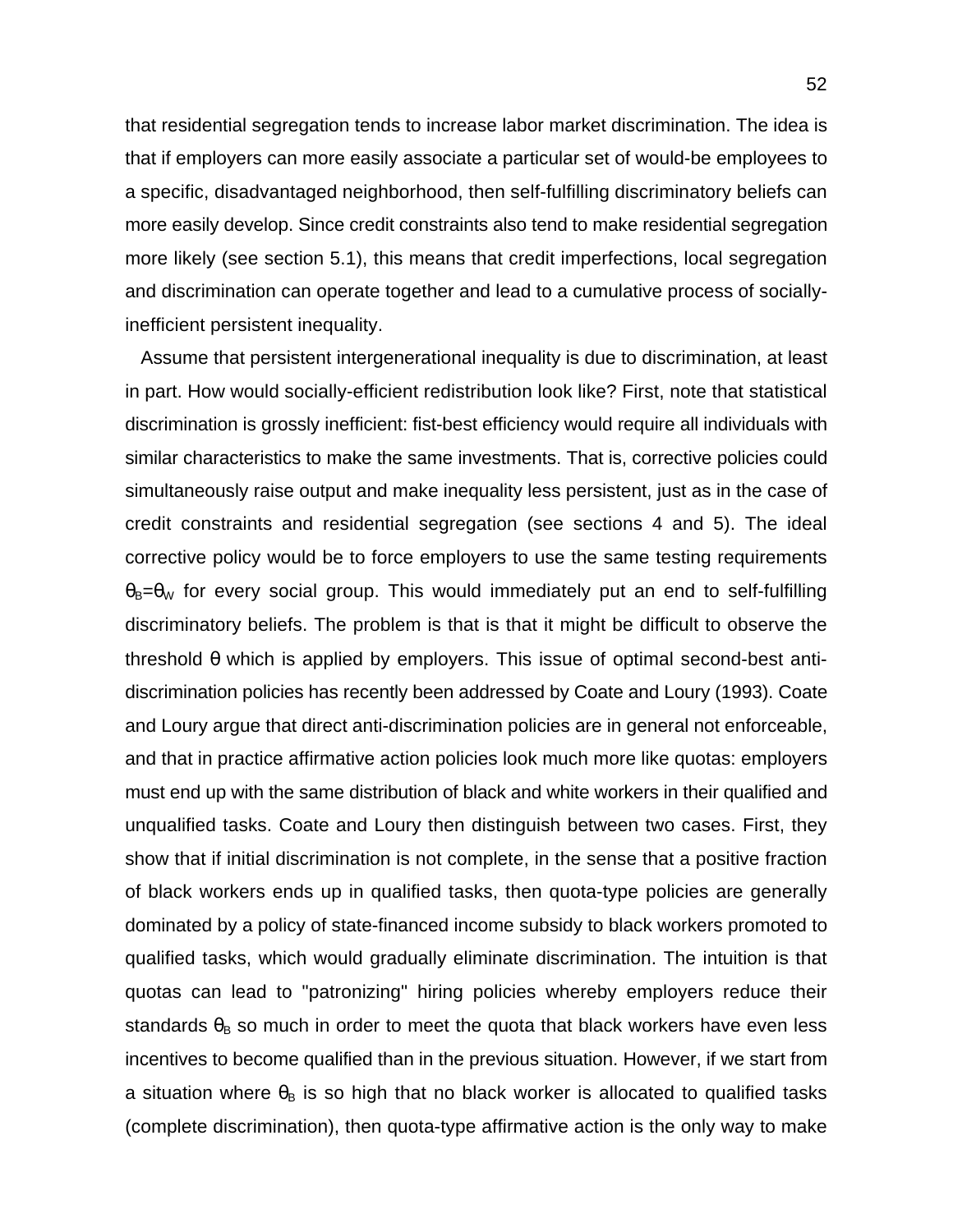progress. In any case, note that the optimal policy tool (race-specific income subsidies to promotion, or quotas) would be difficult to justify without a model of persistent inequality based upon self-fulfilling beliefs. Coate and Loury s analysis of corrective policies in the discrimination model also illustrates what may be the most important contribution of formal economic modeling to our understanding of inequality and redistribution. In the same way as in the case of credit constraints (see section 4.1), formal economic modeling of discrimination makes transparent the fact that the informational imperfections that generate market failures and inefficient inequalities also apply to government and public policies, thereby making government intervention more difficult than it would otherwise be.

 Whether unconventional policy tools such as quotas and other affirmative-action policies are appropriate depends however on whether one believes that statistical discrimination is an important source of inequality. For instance, Friedman (1962) argues that to the extent that discrimination does exist, i.e. to the extent that persistent earnings inequality does not simply derive from the normal family transmission of unequal abilities, discrimination is due primarily to consumers tastes rather than to employers discriminatory behavior. Friedman concludes that there is not much to do about discrimination per se: redistribution should rather take the form of a transparent redistributive tax on labor earnings, and the rates of such a negative income tax should be relatively low, so as to minimize the incentive costs of redistribution. Herrnstein and Murray (1994, chapters 19-20) argue that persistent racial inequality can easily be accounted for by the transmission of unequal cognitive abilities across generations, with no need for a theory of discrimination. They also argue that the average cognitive ability of blacks in top universities and top occupations is now lower than that of their white counterparts, which shows how inefficient affirmative action policies in higher education and on the workplace have been. Most labor economists seem to have a more balanced view of the empirical relevance of employers discrimination. According to Freeman (1973,1981), a large part of the narrowing of the black/white earnings gap since 1964 can be attributed to the Civil Rights movement and the development of affirmative action policies. Neal and Johnson (1996) also find evidence of current labor market discrimination, although they argue that the most important part of racial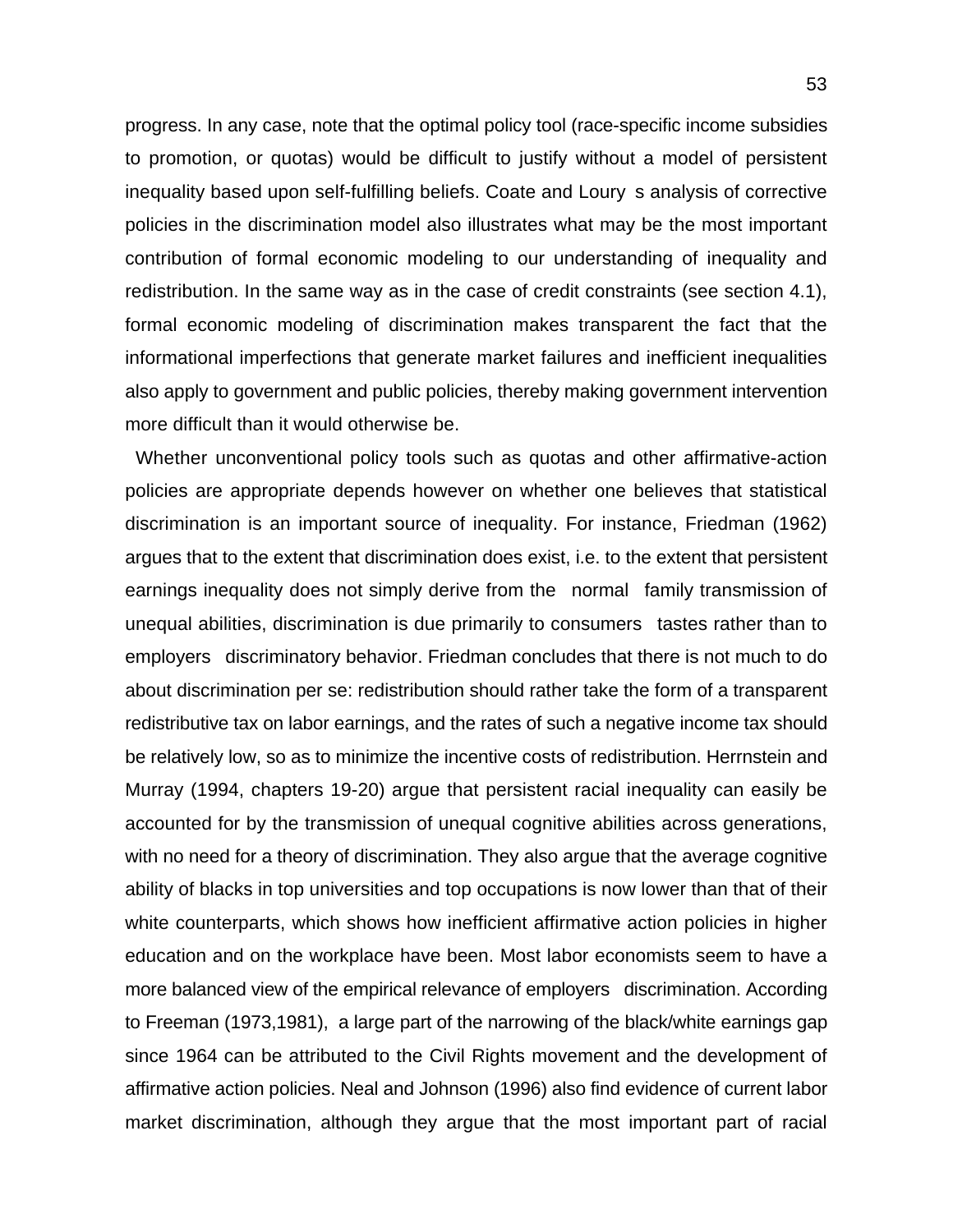inequality in the United States can be explained by a skill gap that can be measured by test scores at age 16, i.e. before labor market discrimination. It is true however that it extremely difficult to distinguish empirically the effects of discriminatory beliefs from the many other channels through which unequal social and cultural attitudes can be transmitted across generations.<sup>70</sup>

#### 6.2. Sociologists theories of self-fulfilling inequality.

 Unlike economists, whose formal models of self-fulfilling inequality are to a large extent unconventional and do not reflect the way mainstream economists usually think about labor markets and earnings inequality, mainstream sociologists theories have always emphasized the role of beliefs and related cultural attitudes in the generation of persistent inequality between dynasties. In particular, the very influential works of French sociologist Pierre Bourdieu all describe the various social processes through which individuals from lower-class backgrounds are being discouraged by the dominant discourse from making adequate mobility-enhancing investments, especially within the schooling system (see, e.g., Bourdieu and Passeron (1964, 1970)). $^{71}$  For instance, lower-class children can be discouraged by school teachers who tell them they have no chance of going to a good college and they should opt for a more reasonable school orientation. Lower class individuals can also be discouraged by bosses who tell them that they will never be sufficiently able to be a manager and that should better accept their life as a factory worker. More generally, lower class individuals can be discouraged by the general dominant discourse produced by politicians, opinion leaders and the capitalist system as a whole, according to which persistent inequality is basically efficient and lower-class dynasties should better accept their inferior role. According to Bourdieu, they can be discouraged to such an extent that they internalize entirely the low probabilities of social ascent enjoyed by their peers within the current structure of social inequality and adopt behaviors that validate the dominant discourse .

 There exists an obvious similarity between Bourdieu s theory and the theory of selffulfilling discriminatory beliefs described above. In both cases, inequality is persistent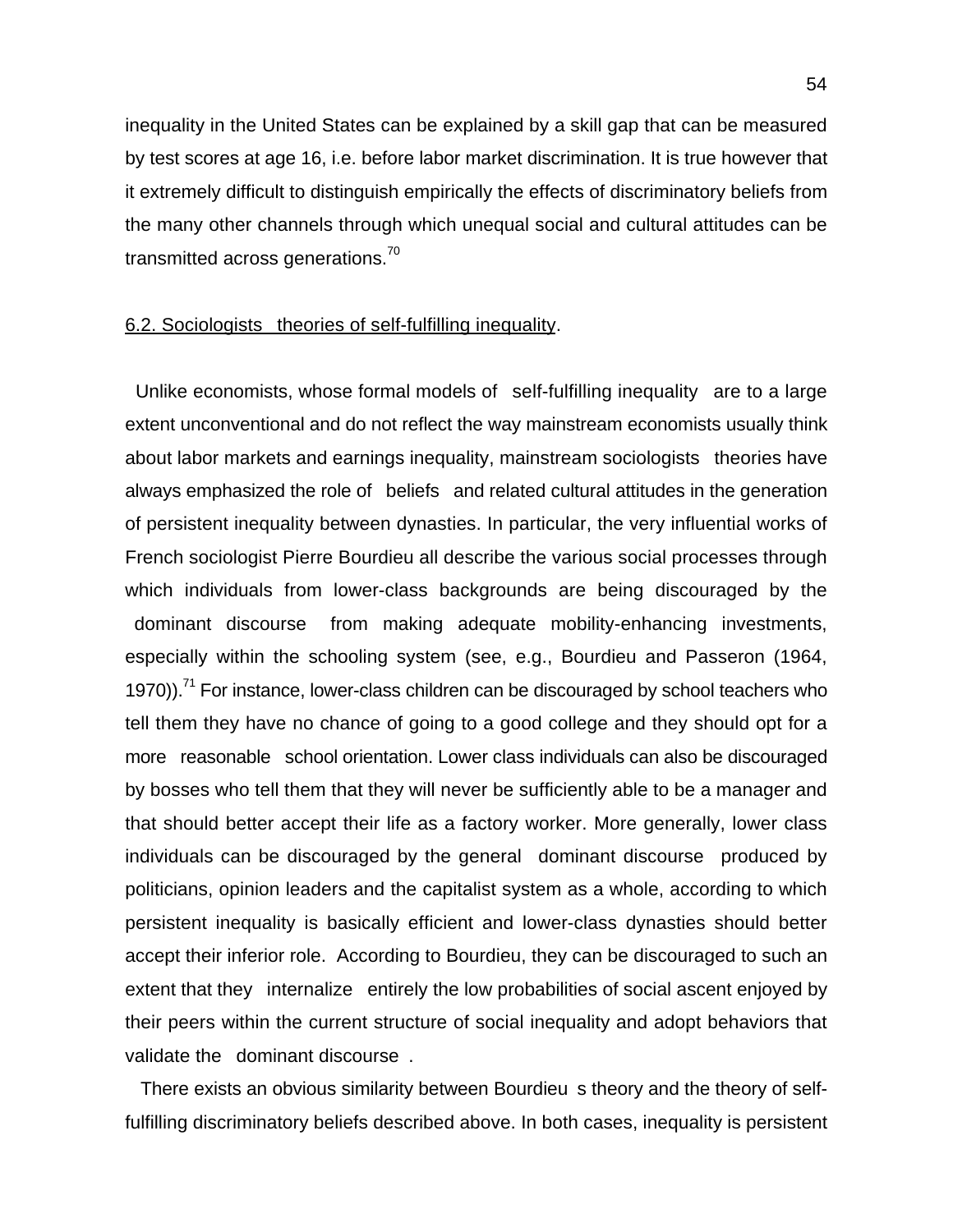simply because the elite expects inequality to be persistent, so that the poor are discouraged and validate the elite s expectation. One important difference is that the theory of statistical discrimination puts the blame exclusively on employers, which leads to a number of specific policy recommendations (see section 6.1 above). In contrast, Bourdieu s theory tends to put the blame on the society as a whole, so that the set of appropriate policy tools is potentially enormous. For instance, Bourdieu implicitly suggests that one just needs to change the dominant discourse , e.g. by writing books.

 Note that the emphasis by sociologists on beliefs and non-economic sources of persistent inequality is not confined to left-wing theories. Indeed, most sociologists agree that intergenerational inequality persists above and beyond the pure transmission of ability differentials, but they disagree about the extent to which this economically useless inequality can be altered by policy. For instance, one the main counter-arguments to Bourdieu s theories is based upon the reference group theory, according to which inequality is persistent simply because lower-class families transmit less ambition and taste for economic success than upper-class families (see section 3.3 above). It is interesting to note that the conflict between Bourdieu s theory and the reference group theory is at the origin of the major, long-standing controversy within French sociology, after the reference group theory had been advocated by Boudon (1973, 1974). To a large extent, this conflict is still the major dividing line in the French community of academic sociologists, where scholars need to affiliate themselves either as pro-Bourdieu or pro-Boudon. The conflict about the existence of efficient corrective policies is obvious: both theories describe persistent inequality as a self-fulfilling phenomena, whereby poor dynasties remain poor because of their lack of ambition, but Bourdieu puts the blame on society and suggests that radical activism can easily raise social mobility, whereas Boudon insists that there is nobody to blame for, unless one is ready to destroy the family institution.<sup>72</sup> As we have seen in the case of statistical discrimination, the parameters involved in these conflicting theories are extremely difficult (if not impossible) to measure empirically, which may explain these political conflicts are so persistent.

The claims made by radical sociologists should however not be dismissed on purely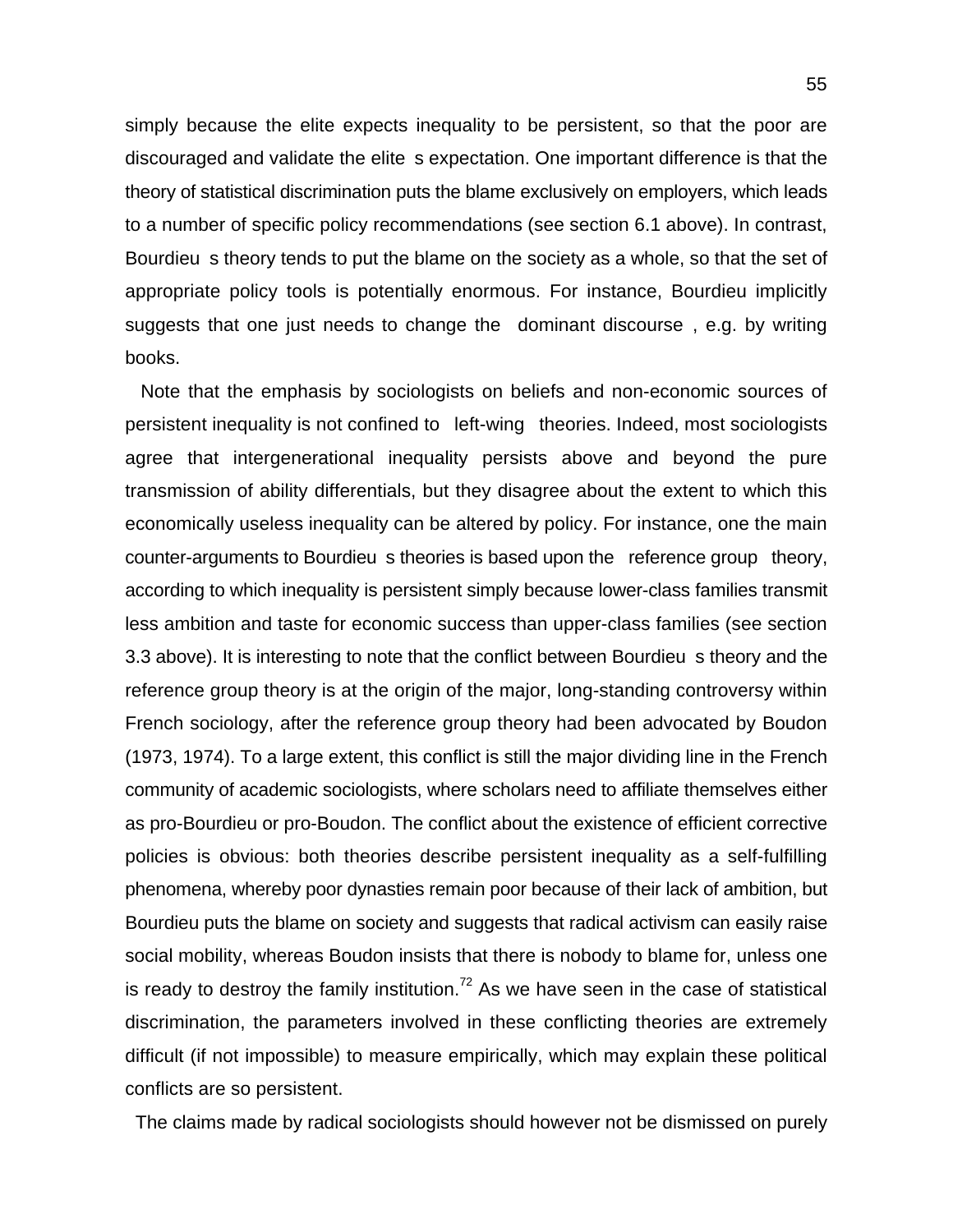a priori grounds. Needless to say, the idea that discourse and beliefs alone can have a significant impact on real economic inequality sounds inherently suspicious to most economists. Economists legitimately consider that redistributive taxation can at least alleviate with certainty the real inequality of living standards, as compared to the uncertain outcomes of beliefs politics . On the other hand, it is probably true for instance that the dramatic improvement of the relative economic position of women during the 20th century, which probably constitutes the most spectacular redistribution that has ever happened, has not happened through fiscal redistribution and economic policies but rather through the evolution of beliefs and mental attitudes towards women. In the same way, it is not impossible that the discourses of Gandhi have done more to modify social attitudes toward lower-caste Indians and to improve their economic prospects than any straight economic redistribution would ever had. It is also possible that all those phenomena that non-economists attribute to discourse or changing mental attitudes towards others can actually be explained by some underlying technological evolution of demand and supply, so that discourse is just a veil, but this needs to be proven rather than assumed. The challenge for economists is to be able to recognize and measure the relative importance of such channels of inequality transmission and at the same time maintain the rigor and the intellectual standards of the discipline.

# 7. References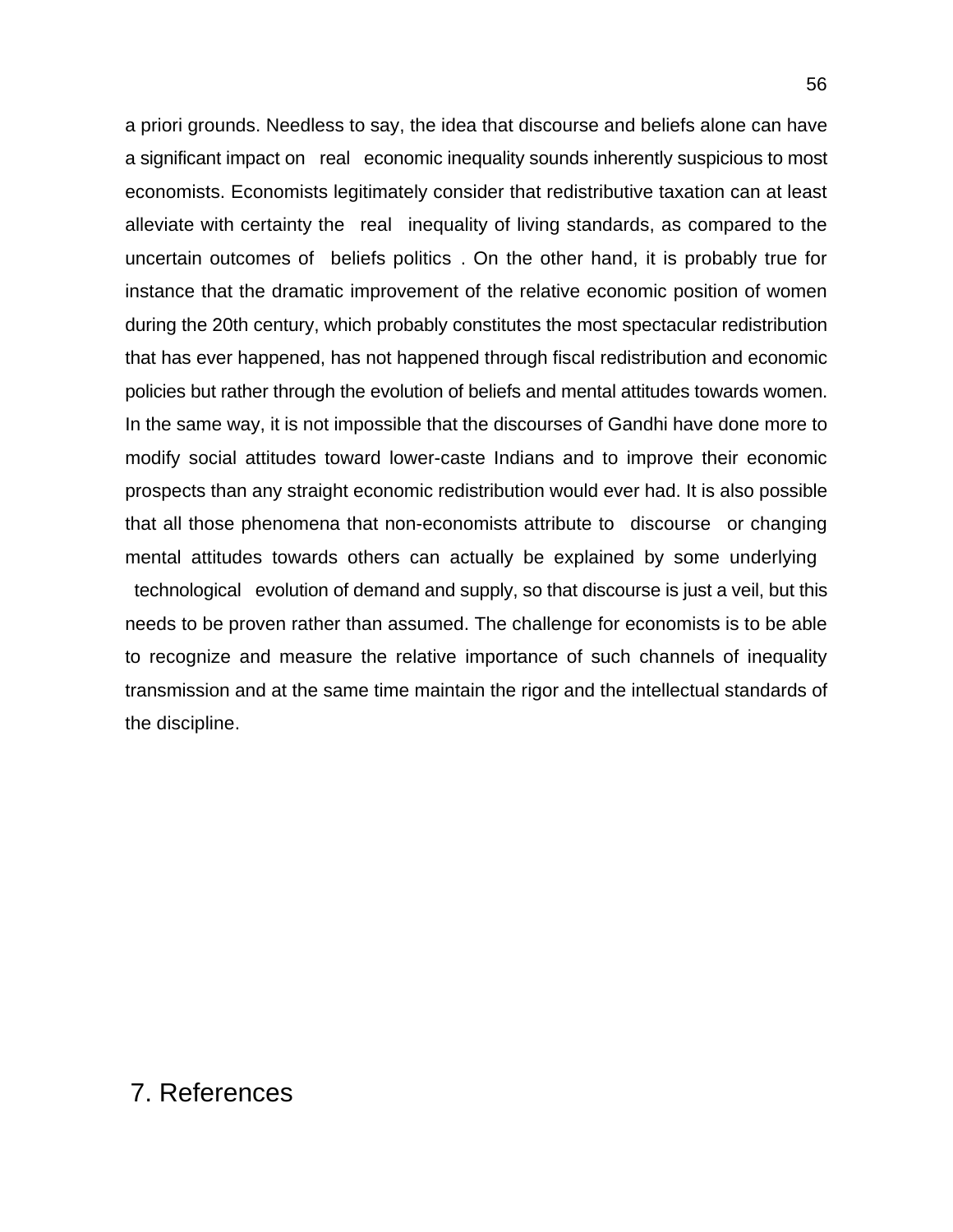Abel, A.B. and D.B. Bernheim (1991), Fiscal Policy with Impure Intergenerational Altruism , Journal of Political Economy 59, 1687-1711.

Acemoglu, D. (1995), Public Policy in a Model of Long-Term Unemployment , Economica 62, 161-178.

Aghion, P. and P. Bolton (1997), "A Trickle-Down Theory of Growth and Development with Debt-Overhang", Review of Economic Studies 64, 151-172.

Aiyageri, S. (1994), Optimal Capital Income Taxation with Incomplete Markets, Borrowing Constraints and Constant Discounting , mimeo, Minneapolis.

Arrow, K. (1972), "The Theory of Discrimination", in Discrimination on Labor Markets, edited by O. Ashenfelter et A. Rees, Princeton U. Press.

Atkinson, A.B. [1980], Inheritance and the Redistribution of Wealth , in G.A. Hughes and G.M. Heal (eds.), Public Policy and the Tax System: Essays in Honour of James Meade, London: Allen and Unwin.

Atkinson, A.B. (1981), On Intergenerational Income Mobility in Britain , Journal of Post-Keynesian Economics 3, 194-218.

Atkinson, A.B., A.K. Maynard and C.G. Trinder (1983), Parents and Children: Incomes in Two Generations, London: Heinemann.

Banerjee, A. and M. Ghatak (1996), Empowerment and Efficiency: the Economics of Tenancy Reform , mimeo, MIT.

Banerjee, A. and A. Newman (1993), "Occupational Choice and the Process of Development", Journal of Political Economy 101, 274-299.

Banerjee, A. and A. Newman (1994), "Poverty, Incentives and Development", American Economic Review 84-2, 211-216.

Becker, G. (1988), Family Economics and Macro Behavior , American Economic Review 78(1), 1-13.

Becker, G. (1989), On the Economics of the Family: Reply to a Skeptic , American Economic Review 79, 514-518.

Becker, G. (1991), A Treatise on the Family, Harvard University Press.

Becker, G. and N. Tomes (1979), An Equilibrium Theory of the Distribution of Income and Intergenerational Mobility , Journal of Political Economy 87, 1153-1189. (reprinted as chapter 7 of Becker (1991)).

Becker, G. and N. Tomes (1986), Human Capital and the Rise and Fall of Families , Journal of Labor Economics 4, S1-S39. (reprinted as supplement to chapter 7 of Becker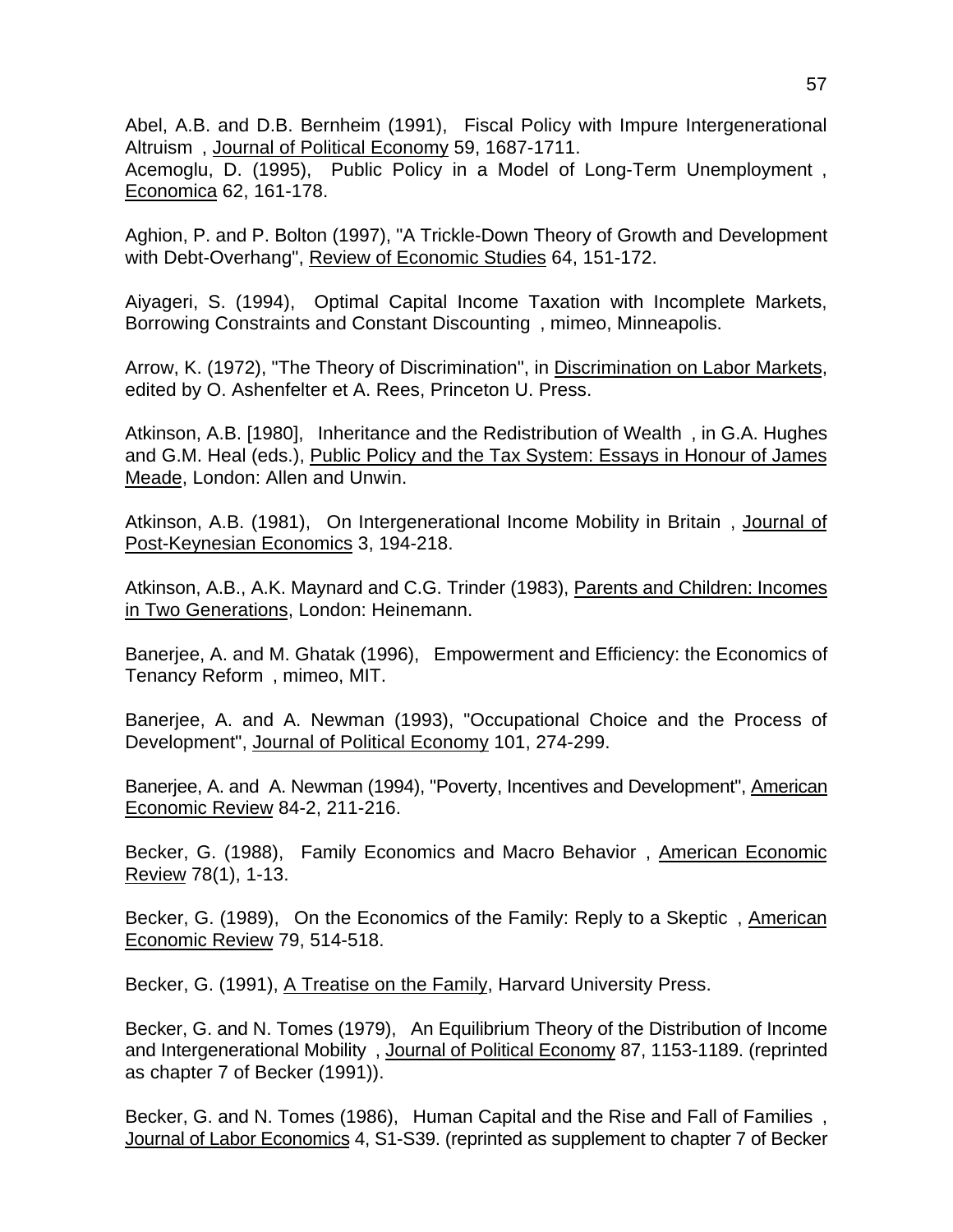(1991)).

Becker, G. and R. Barro (1988), A Reformulation of the Economic Theory of Fertility , Quarterly Journal of Economics 103, 1-25. (reprinted as supplement to chapter 5 of Becker (1991)).

Behrman, J.R. and P. Taubman (1985), Intergenerational Earnings Mobility in the United States: Some Estimates and a Test of Becker s Intergenerational Endowments Model , Review of Economics and Statistics 67, 144-151.

Benabou, R. (1993), "Workings of a City: Location, Education, Production", Quarterly Journal of Economics 108, 619-653.

Benabou, R. (1996a), "Heterogeneity, Stratification and Growth: Macroeconomic Implications of Community Structure and School Finance", American Economic Review 86, 584-609.

Benabou, R. (1996b), "Equity and Efficiency in Human Capital Investment: the Local Connection", Review of Economic Studies 63, 237-264.

Benabou, R. (1997), What Level of Redistribution Maximizes Long-Run Output? , mimeo, New York University.

Bernheim, D.B. (1991), How Strong Are Bequest Motives? Evidence Based on Estimates of the Demand for Life Insurance and Annuities , Journal of Political Economy 99, 899-927.

Bernheim, D.B. and K. Bagwell (1988), Is Everything Neutral? , Journal of Political Economy 96, 308-338.

Bjorklund, A. and M. Jantti (1998), Intergenerational Mobility of Economic Status: is the United States different? , Working Paper, Swedish Institute for Social Research, **Stockholm** 

Borjas, G.J. (1992), Ethnic Capital and Intergenerational Mobility , Quarterly Journal of Economics 107, 123-150.

Borjas, G.J. (1995), Ethnicity, Neighborhoods and Human Capital Externalities , American Economic Review 85, 365-390.

Bourdieu, P. and J.C. Passeron (1964), Les héritiers, Paris: Les éditions de Minuit.

Bourdieu, P. and J.C. Passeron (1970), La reproduction, Paris: Les éditions de Minuit.

Boudon, R. (1973), L'inégalité des chances, Paris: Armand Colin.

Boudon, R. (1974), Education, Opportunity and Social Inequality, New York: Wiley.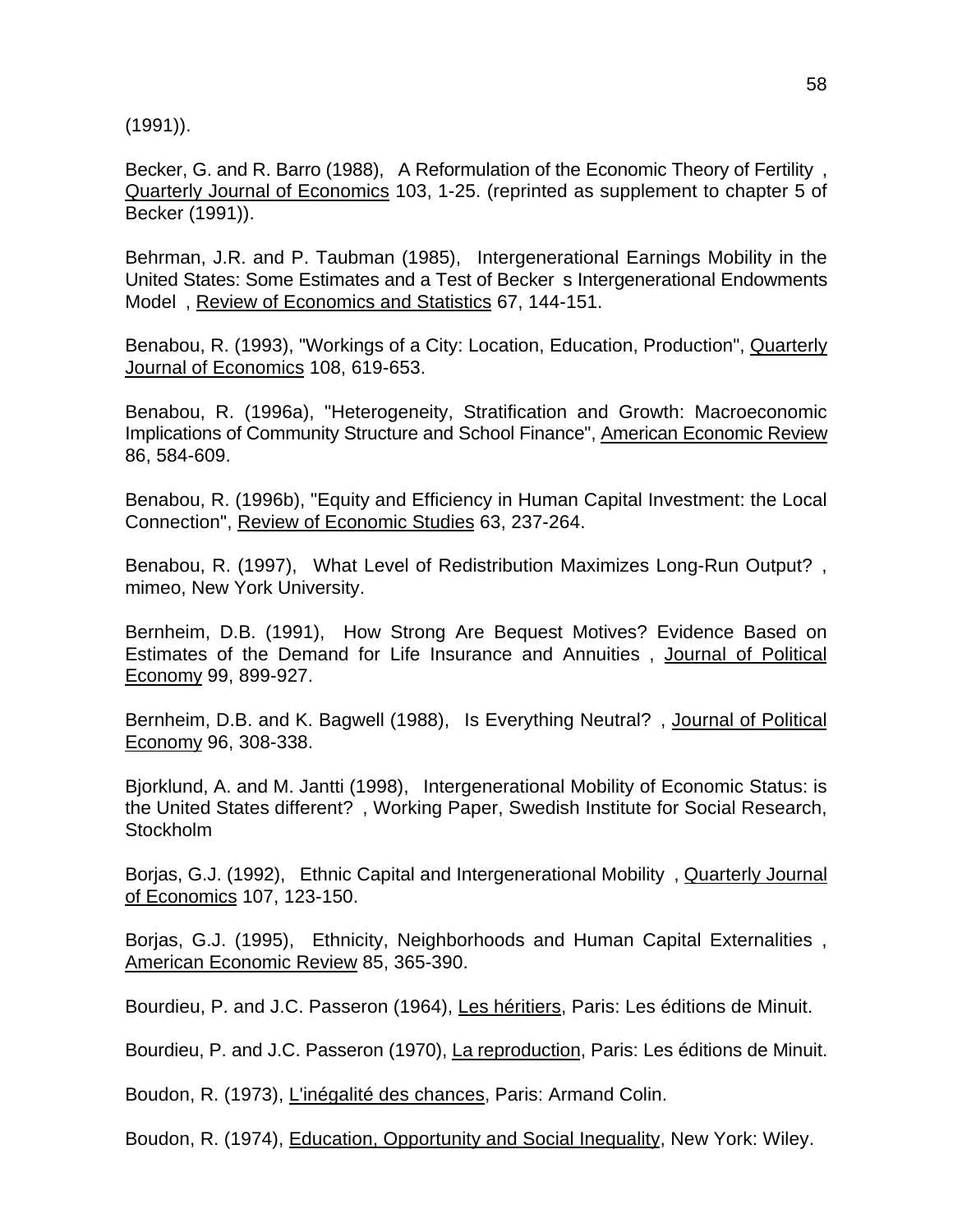Bourguignon, F.(1981), "Pareto-Superiority of Unegalitarian Equilibria in Stiglitz' Model of Wealth Distribution with Convex Savings Function", Econometrica 49, 1469-1475.

Bowles, S. (1972), Schooling and Inequality from Generation to Generation , Journal of Political Economy 80, S219-S251.

Bowles, S. and H. Gintis (1976), Schooling in Capitalist America, New York: Basic Books.

Card, D. and A. Krueger (1992), Does School Quality Matter? , Journal of Political Economy 100, 1-40.

Card, D. and A. Krueger (1995), Myth and Measurement: the New Economics of the Minimum Wage, Princeton University Press.

Chamley, C. (1996), Capital Income Taxation, Income Distribution and Borrowing Constraints , mimeo, DELTA, Paris.

Chu, C.Y. (1991), Primogeniture , Journal of Political Economy 99, 78-99.

Coate, S. and G. Loury(1993), "Will Affirmative-Action Policies Eliminate Negative Stereotypes?", American Economic Review 83, 1220-1240.

Cole, H., G. Mailath and A. Postlewaite (1992), "Social Norms, Savings Behavior and Growth", Journal of Political Economy 100, 1092-1125.

Coleman, J. (1966), Equality of Educational Opportunity , Report to the US Department of Health, Education and Welfare.

Conlisk, J. (1974), Can Equalization of Opportunity Reduce Social Mobility? , American Economic Review 64, 80-90.

Cooper, S., S. Durlauf and P. Johnson (1994), "On the Evolution of Economic Status Across Generations", American Statistical Association, Business and Economics Section, Papers and Proceedings 50-58.

Cutler, D.M. and E.L. Glaeser (1997), Are Ghettos Good or Bad?, Quarterly Journal of Economics 112, 827-872.

Dearden, L., S. Machin and H. Reed (1997), Intergenerational Mobility in Britain , Economic Journal 107 (440), 47-66.

Durlauf, S. (1996), "A Theory of Persistent Income Inequality", Journal of Economic Growth 1, 75-93.

Erikson, R. and J.H. Goldthorpe (1985), Are American Rates of Social Mobility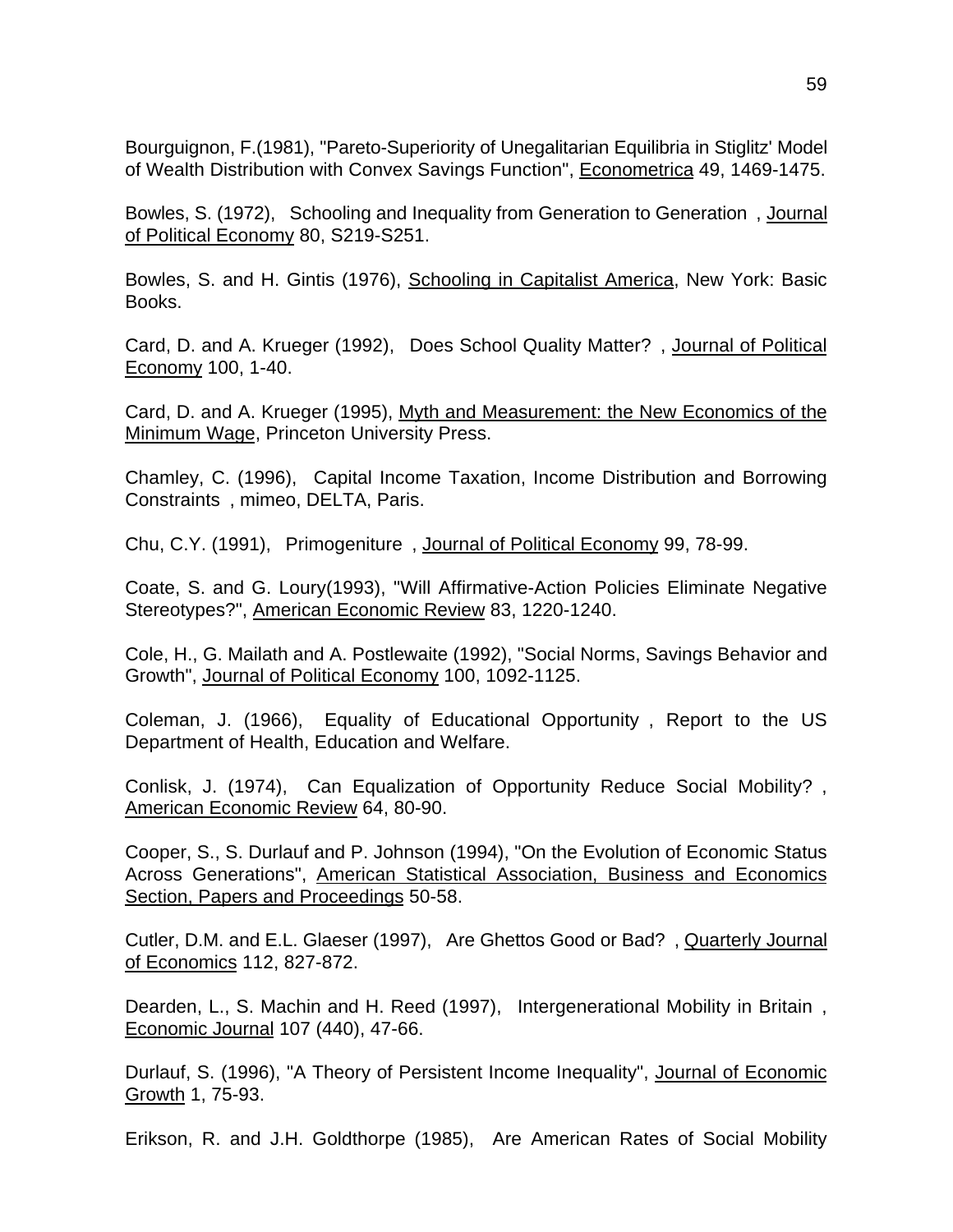Exceptionally High? ; European Sociological Review 1, 1-22.

Erikson, R. and J.H. Goldthorpe (1992), The Constant Flux: A Study of Class Mobility in Industrial Societies, Oxford: Clarendon Press.

Feldstein, M. (1995), The Effects of Marginal Tax Rates on Taxable Income: A Panel Study of the 1986 Tax Reform Act , Journal of Political Economy 103, 551-572.

Fernandez, R. and R. Rogerson (1994), Public Education and Income Distribution: a Quantitative Evaluation of School Finance Reform , NBER Working Paper 4883.

Fernandez, R. and R. Rogerson (1996), "Income Distribution, Communities and the Quality of Public Education", Quarterly Journal of Economics 111, 135-164.

Freeman, R. (1973), Changes in the Labor Market Status of Black Americans, 1948- 1972", Brookings Papers on Economic Activity (1), 67-120.

Freeman, R. (1981), Black Economic Progress after 1964: Who Has Gained and Why? , in Studies in Labor Markets, edited by S. Rosen, Chicago University Press.

Freeman, S. (1996), Equilibrium Income Inequality Among Identical Agents , Journal of Political Economy 104, 1047-1064.

Friedman, M. (1962), Capitalism and Freedom, The University of Chicago Press.

Galor, O. and J. Zeira (1993), "Income Distribution and Macroeconomics", Review of Economic Studies 60, 35-52.

Gilchrist, S. and C.P. Himmelberg (1995), Evidence on the Role of Cash Flow for Investment , Journal of Monetary Economics 36, 541-572.

Goldberger, A. (1989), Economic and Mechanical Models of Intergenerational Transmission , American Economic Review 79, 504-513.

Goux, D. and E. Maurin (1996), Meritocracy and Social Heredity in France: Some Aspects and Trends , European Sociological Review.

Green, L., J. Myerson, D. Lichtman, S. Rosen and A. Fry (1996), Temporal Discounting in Choices Between Delayed Rewards: the Role of Age and Income , Psychology and Aging 11(1), 79-84.

Herrnstein, R. and C. Murray (1994), The Bell Curve: Intelligence and Class Structure in American Life, The Free Press.

Ichino, A., D. Checchi and A. Rustichini (1997), More Equal but Less Mobile? Education Financing and Intergenerational Mobility in Italy and the U.S. , mimeo, Universita Bocconi and IGIER.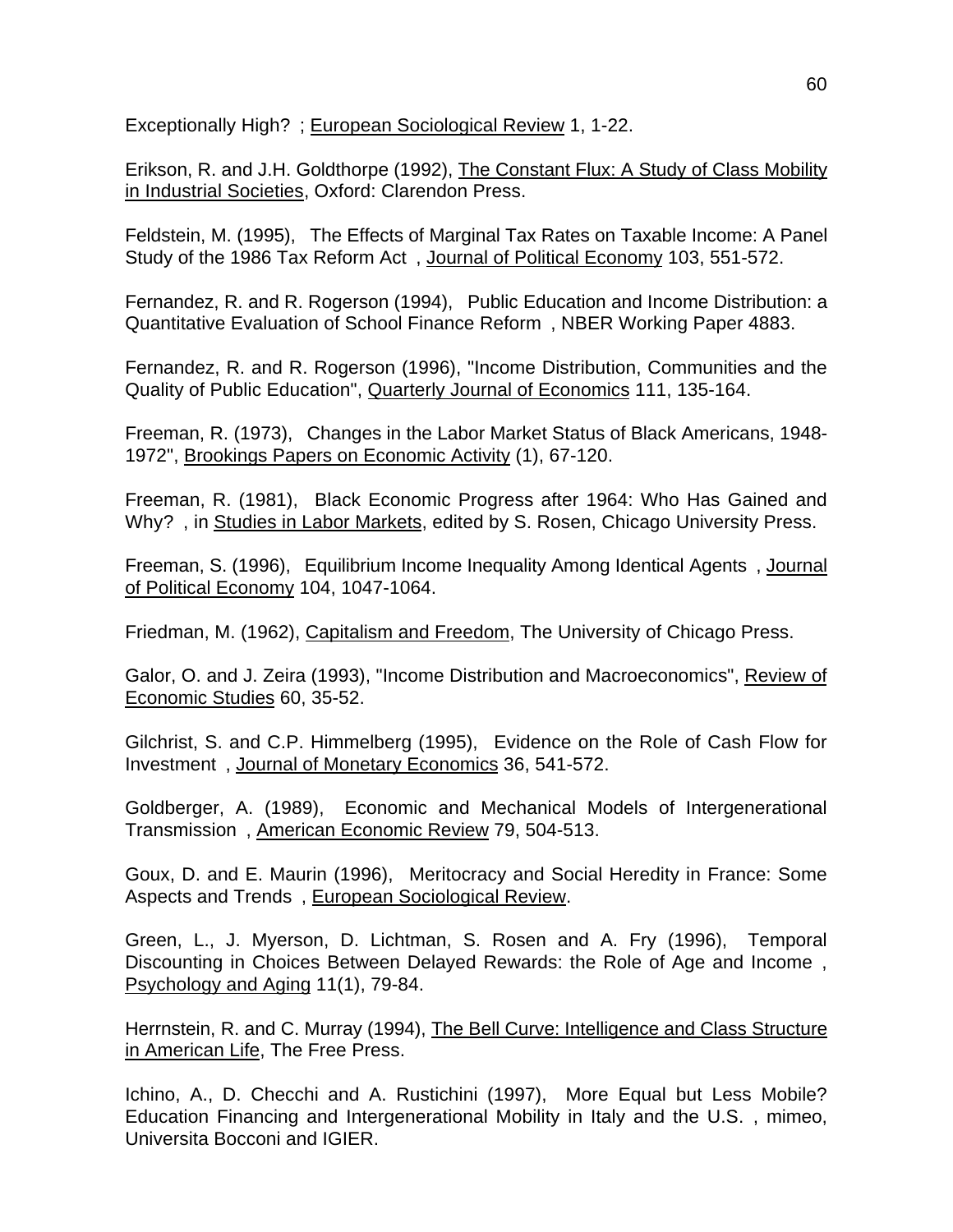Ichino, A. and P. Ichino (1997), Culture, Discrimination and Individual Productivity: Regional Evidence from Personnel Data in a Large Italian Firm , CEPR Discussion Paper n°1709.

Jaffee, D. and J. Stiglitz (1990), Credit Rationing , in Handbook of Monetary Economics, volume 2, edited by B. Friedman and F. Hahn, Elsevier Science Publishers.

Judd, K. (1985), Redistributive Taxation in a Simple Perfect Foresight Model , Journal of Public Economics 28, 59-83.

Kaelble, H. (1986), Social Mobility in the 19th and 20th Centuries: Europe and America in Comparative Perspective, New York:St.Martin s Press.

Kessler, D. and A. Masson (1989), Bequests and Wealth Accumulation: Are Some Pieces of the Puzzle Missing? , Journal of Economic Perspectives 3(3), 141-152.

Kotlikoff, L.J. (1988), Intergenerational Transfers and Savings , Journal of Economic Perspectives 2(2), 41-58.

Kremer, M. (1994), "The Dynamics of Inequality: US vs Brazil", mimeo, MIT.

Kremer, M. (1997), How Much Does Sorting Increase Inequality? , Quarterly Journal of Economics 112, 115-140.

Kremer, M. and E. Maskin (1995), "Segregation by Skill and the Rise in Inequality", NBER Working Paper 5718.

Lamont, O. (1997), Cash Flow and Investment: Evidence From Internal Capital Markets , Journal of Finance 52, 83-109.

Lawrence, E.C. (1991), Poverty and the Rate of Time-Preference: Evidence from Panel Data, Journal of Political Economy 99, 54-77.

Legros, P. and A. Newman (1996), "Wealth Effects and the Theory of Organisation", Journal of Economic Theory 70, 312-341.

Lipset, S.M. and R. Bendix (1959), Social Mobility in Industrial Society, Berkeley: University of California Press.

Lipset, S.M. and R. Bendix (1966), Class, Status, and Power: Social Stratification in Comparative Perspective, New York: The Free Press (2nd edition).

Loury, G. (1981), Intergenerational Transfers and the Distribution of Earnings , Econometrica 49, 843-867.

Lucas, R. (1990), Supply-Side Economics: An Analytical Review , Oxford Economic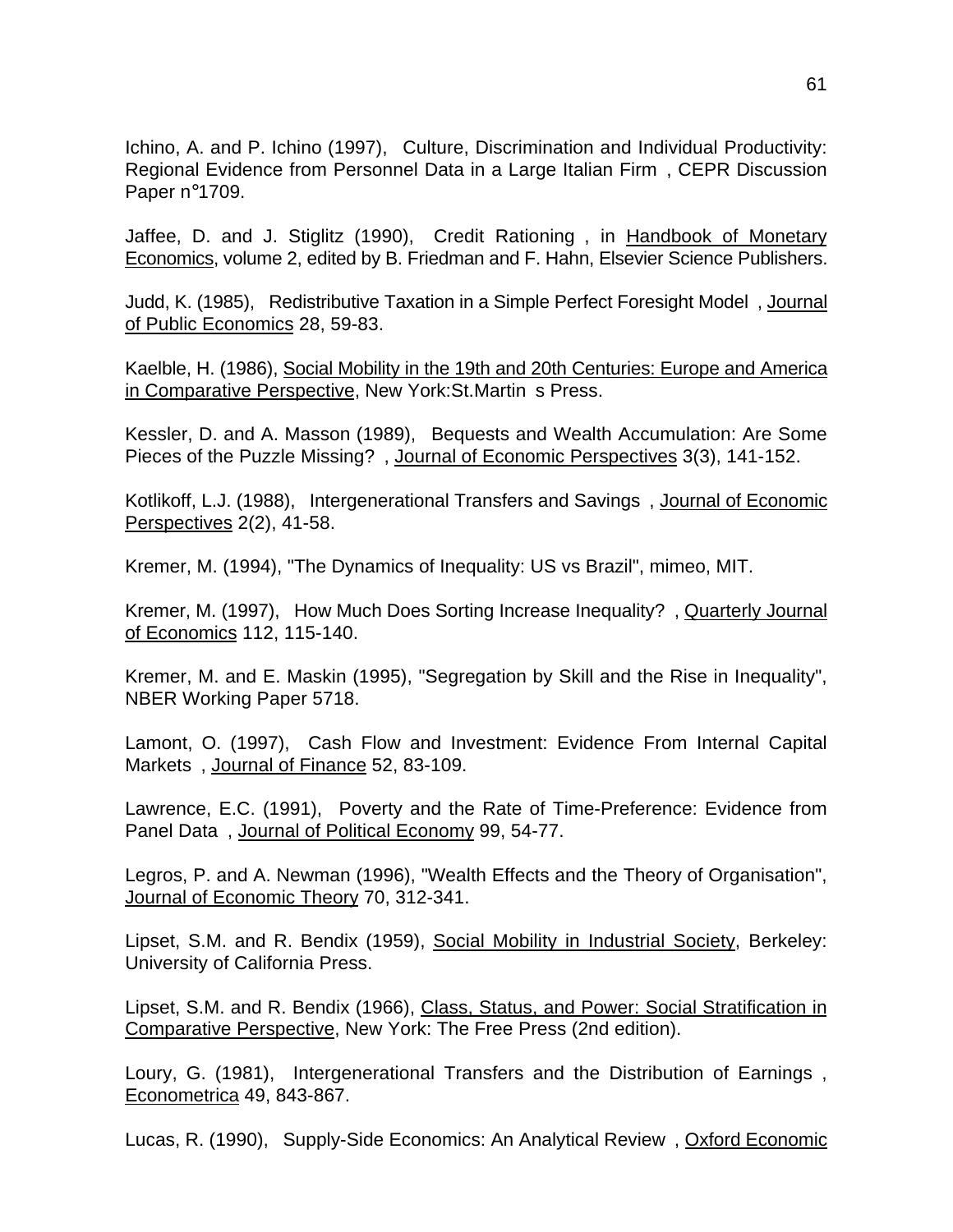Papers 42, 34-45.

Mayshar, J. and S. Benninga (1996), Heterogeneity of Intertemporal Tastes and Efficient Capital Markets as Sources for Inequality: Extending a Theme by Rae and Ramsey with some Policy Implications , mimeo, Hebrew University.

Merllié, D. and J. Prévot (1991), La mobilité sociale, Paris: La Découverte.

Merton, R. (1953), "Reference Group Theory and Social Mobility", in Class, Status and Power, edited by R. Bendix and S.M. Lipset, NY:The Free Press.

Meyer, C.(1995), "Income Distribution and Family Structure", PhD Dissertation, Department of Economics, MIT.

Modigliani, F. (1988), The Role of Intergenerational Transfers and Life Cycle Saving in the Accumulation of Wealth , Journal of Economic Perspectives 2(2), 15-40.

Mulligan, C. (1993), On Intergenerational Altruism, Fertility and the Persistence of Economic Status , PhD Dissertation, Department of Economics, University of Chicago.

Mulligan, C. (1997), Parental Priorities and Economic Inequality, The University of Chicago Press.

Murphy, K.M., A. Shleifer and R.W. Vishny (1989), Income Distribution, Market Size and Industrialization , Quarterly Journal of Economics 104, 537-564.

Neal, D.A. and W.R. Johnson (1996), The Role of Pre-Market Factors in Black-White Wage Differences , Journal of Political Economy (104), 869-895.

Newman, A. (1991), The Capital Market, Inequality and the Employment Relation , mimeo, Columbia University.

Phelps, E. (1968), "The Statistical Theory of Racism and Sexism", American Economic Review 62, 659-661.

Piketty, T.(1995), "Social Mobility and Redistributive Politics", Quarterly Journal of Economics 110, 551-584.

Piketty, T.(1997), "The Dynamics of the Wealth Distribution and the Interest Rate with Credit-Rationing", Review of Economic Studies 64, 173-189.

Piketty, T.(1998), Self-Fulfilling Beliefs About Social Status , Journal of Public Economics, forthcoming.

Roemer, J. and R. Wets (1994), "Neighborhood Effects on Belief Formation and the Distribution of Education and Income", mimeo, UC Davis.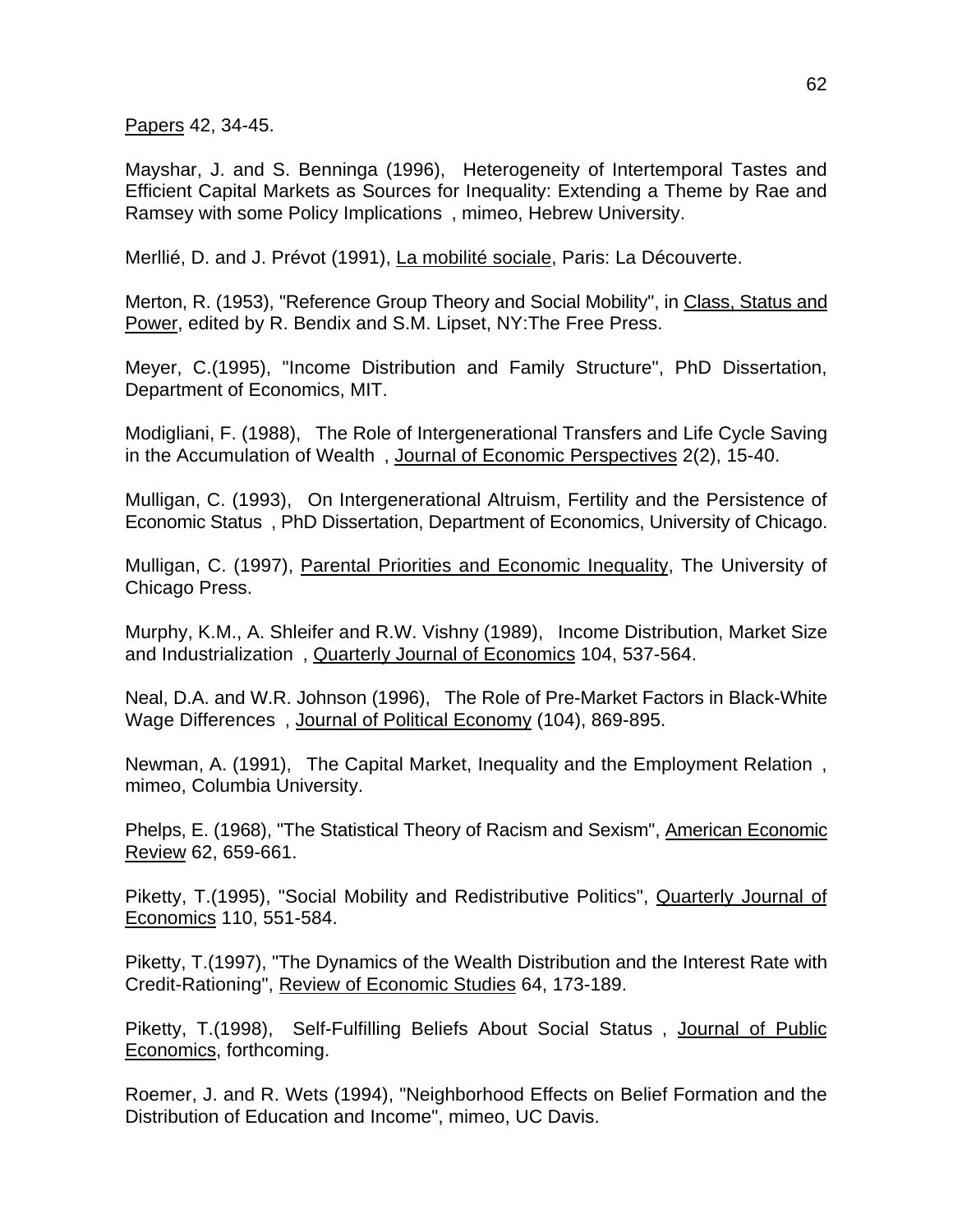Schiff, M., M. Duyme, A. Dumaret and S. Tomkiewicz (1982), How much could we boost scholastic achievement and IQ scores? A direct answer from a French adoption study , Cognition 12, 165-196.

Schiff, M. and R. Lewontin (1986), Education and Class: the Irrelevance of IQ Genetic Studies, Oxford: Clarendon Press.

Shavit, Y. And H.P. Blossfeld (1993), Persistent Inequality: Changing Educational Attainment in Thirteen Countries, Westview Press.

Slemrod, J. (1995), Income Creation or Income Shifting? Behavioral Responses to the Tax Reform Act of 1986", American Economic Review 85(2), 175-180.

Solon, G. (1992), Intergenerational Income Mobility in the United States , American Economic Review 82(3), 393-408.

Stiglitz, J. (1969), Distribution of Income and Wealth Among Individuals , Econometrica 37, 382-397.

Stiglitz, J. (1978), Equality, Taxation and Inheritance , in W. Krell and A.F. Shorrocks (eds), Personal Income Distribution, Amsterdam: North-Holland.

Thurow, L. (1975), Generating Inequality: Mechanisms of Distribution in the US Economy, New York: Basic Books.

Wilson, W.J. (1987), The Truly Disadvantaged: the Inner City, the Underclass, and Public Policy, University of Chicago Press.

Zimmerman, D.J. (1992), Regression Toward Mediocrity in Economic Stature , American Economic Review 82(3), 409-429.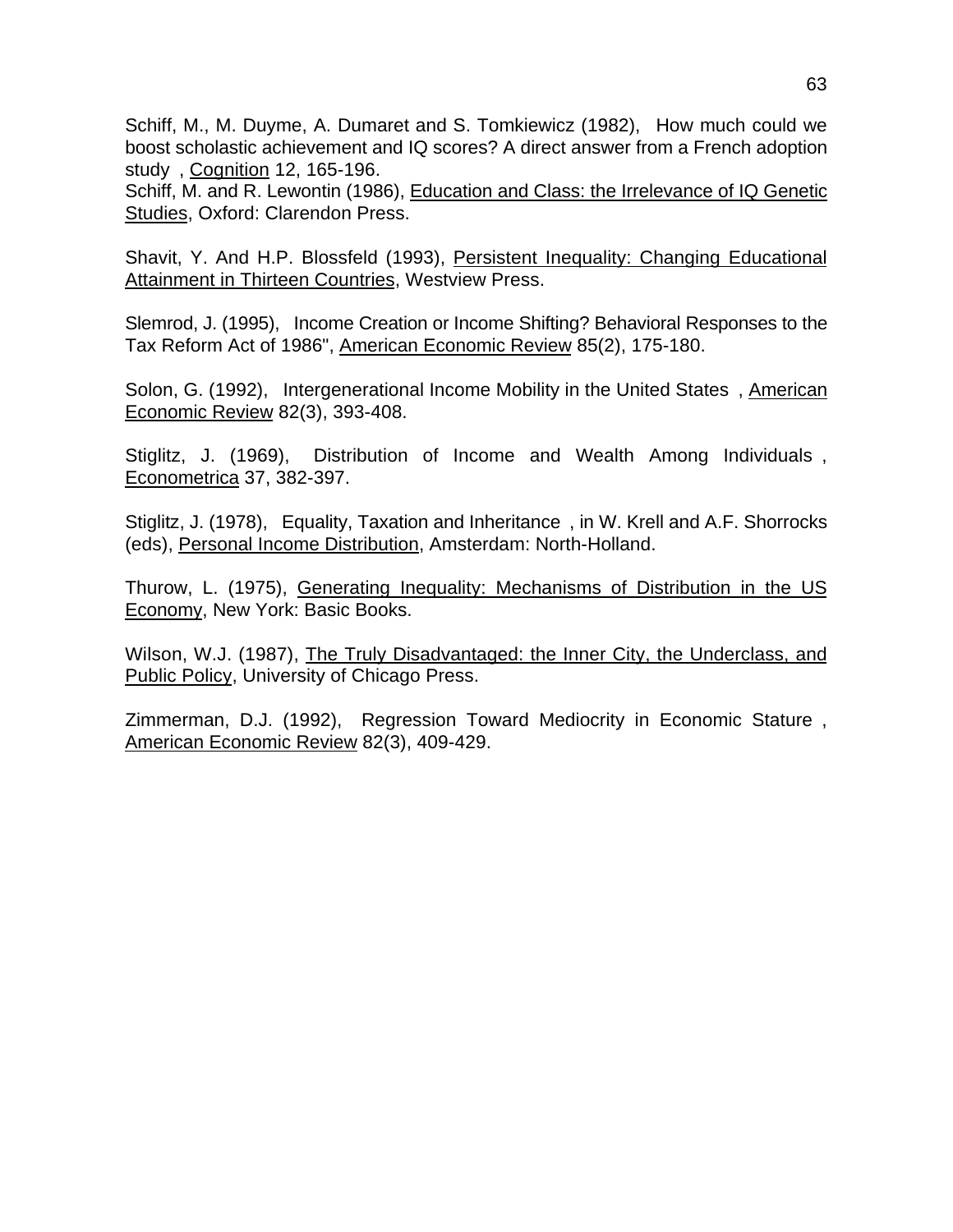$2$ In its most extreme dogmatic form, another version of the Marxist response is to dismiss the bourgeois question of mobility altogether (see Erikson and Goldthorpe (1992, pp.9-10)).

 $3$ See, e.g., Lipset and Bendix (1959, 1966), Erikson and Goldthorpe (1985, 1992) and the references therein. See also the historical study by Kaelble (1985), who compares social mobility rates in various western cities over the 1840-1920 period, and finds no significant difference across western countries.

<sup>4</sup>See Erikson and Goldthorpe (1992), who offer the most complete comparative study of occupational mobility rates to date. Whether there was a significant increase in mobility rates before World War II is unclear: Lipset and Bendix (1959) conjectured that all countries reach a high mobility threshold as they industrialize; the historical study by Kaelble (1985) suggest that mobility rates did increase during the shift from family firms to large corporations, due to the emergence of a large class of non-owner business executives and associated upwardly-mobile careers (see section 4.2 below).

<sup>5</sup>See Shavit and Blossfeld (1993).

 $6$ See Ichino, Checchi and Rustichini (1997). The authors conclude that higher mobility rates in the US could result from the higher mobility incentives implied by higher earnings inequality in the US, and that in any case that the Italian public school system seems to fail to deliver higher mobility.

 $7$ See sections 2-4 below, and especially section 4.2.

<sup>8</sup>See sections 4-6 below.

 $\overline{a}$ 

<sup>9</sup>See sections 2-3 below, and especially sections 2.4 and 3.2.

 $10$  See, e.g., Merllie and Prevot (1991, p.15) for an introduction to Plato s theory.

<sup>11</sup>See especially section 3.2 below.

 $12$ See, e.g., Card and Krueger (1995) for recent empirical research on local monopsony and the efficiency effects of minimum wages.

 $13$ Thurow (1975) s theory of income distribution is largely based on the idea that there exist direct policy interventions on the labor market that would be both

 $1$ See Erikson and Goldthorpe (1992, chapter 1) and subsequent references. Erikson and Goldthorpe concentrate on the post-World War II, academic section of this intellectual and political conflict, but similar controversies did already exist long before (at least since the industrial revolution).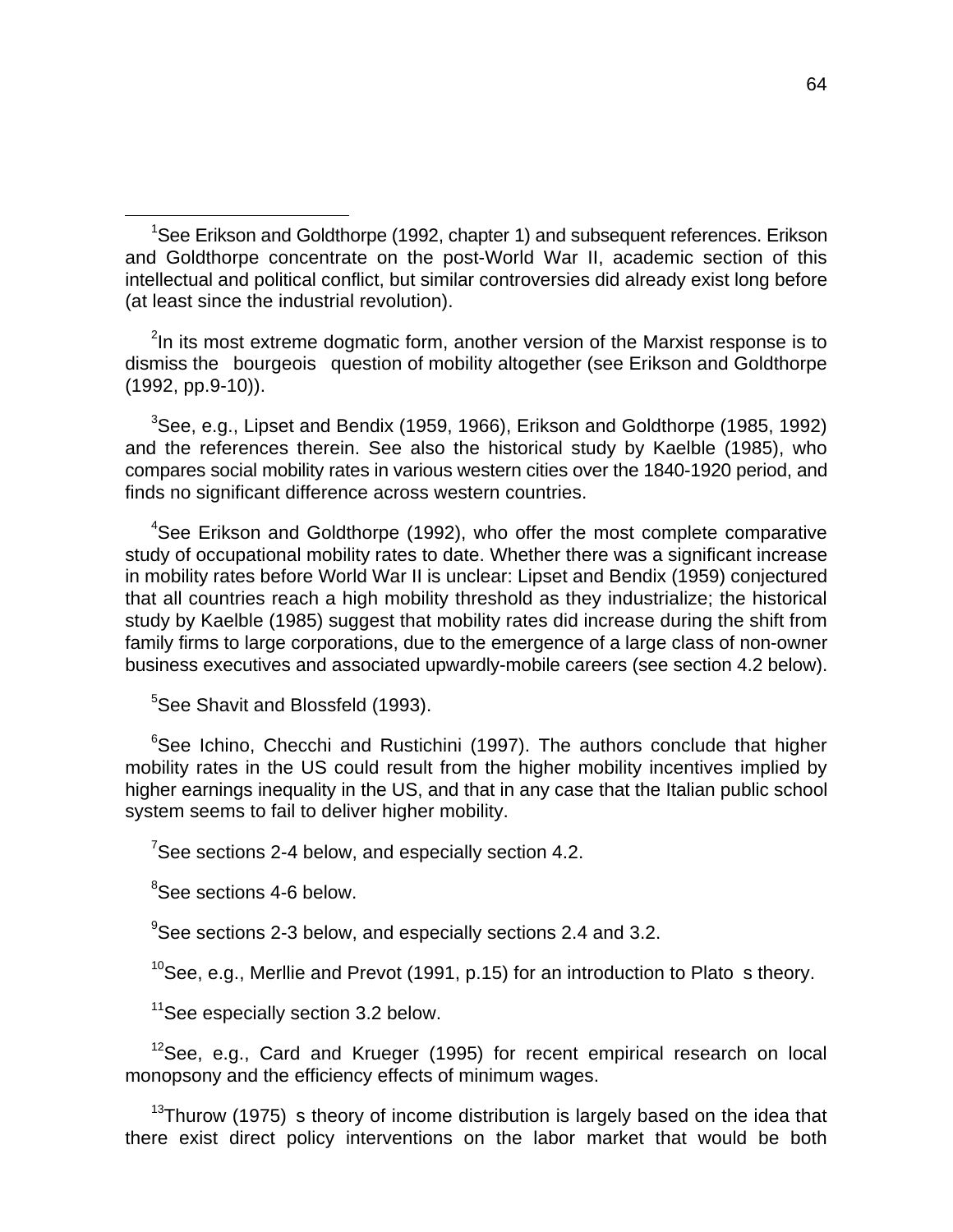redistributive and efficiency-improving.

 $\overline{a}$ 

<sup>14</sup>See Murphy, Shleifer and Vishny (1989) for a modern modeling of how income distribution can affect demand composition and the level of economic activity.

<sup>15</sup>For a discussion of differential fertility behavior, see section 2.2 below. For a discussion of marriage, assortative mating and their effects on the persistence of inequality, see section 5.3 below.

 $16$ Throughout this chapter, we will mostly refer to rudimentary measures of inequality and mobility such as standard deviations, coefficients of variation and intergenerational correlations, simply because they are very convenient in log-linear models. See, e.g., Cowell s chapter 2 in this Handbook for a survey of existing inequality measures.

 $17$ See, e.g., Davies and Shorrocks chapter 11 in this Handbook. This simple fact shows that the main purpose of wealth accumulation is not to smooth life-time or intergenerational earnings shocks (in which case income inequality should be lower than earnings inequality).

<sup>18</sup>That is,  $5^{0.7}$ =3,1, while  $5^{0.5}$ =2,2. All the intergenerational correlation estimates referred to in this chapter are obtained by regressing the log of children s income (or consumption, or earnings) on the log of parental income (see Mulligan (1997, chapters 6 and 7)).

 $19$ The concern about how the poor s high fertility might lead to persistent poverty dates back at least to Malthus and Ricardo. James Meade has also written extensively about the interplay between savings behavior, family patterns and inequality dynamics (see Atkinson (1980) and subsequent references). See Chu (1991) for a recent analysis of the effect of primogeniture on long-run inequality and mobility.

 $20$ Simple computations give the following formula for the long-run covariance between wealth and ability: cov (w<sub>i</sub>,a<sub>i</sub>)=sv<sub>∞</sub>o<sub>a</sub><sup>2</sup>/(1-δ+sr<sub>∞</sub>), with o<sub>a</sub><sup>2</sup>=o<sub>ε</sub><sup>2</sup>/(1-ρ)<sup>2</sup>.

 $21$ Note that in general the resulting S(.) function might depend on wealth w and not only on income y. See Davies and Shorrocks chapter 11 in this Handbook for more on savings and inheritance behavior.

 $22$ l.e., risks about the future ability parameters of its future generations.

 $23$ These stead-state results can be generalized to models with balanced growth, such as those surveyed by Bertola s chapter 9 in this Handbook.

 $24$ If wealthy dynasties were more altruistic, then we would observe no regression to the mean and the wealth distribution would diverge (just as in the case where some dynasties have a rate of time preference that is permanently higher than that of other dynasties).

 $25$ See, e.g., Sen s chapter in this handbook for a survey of distributive justice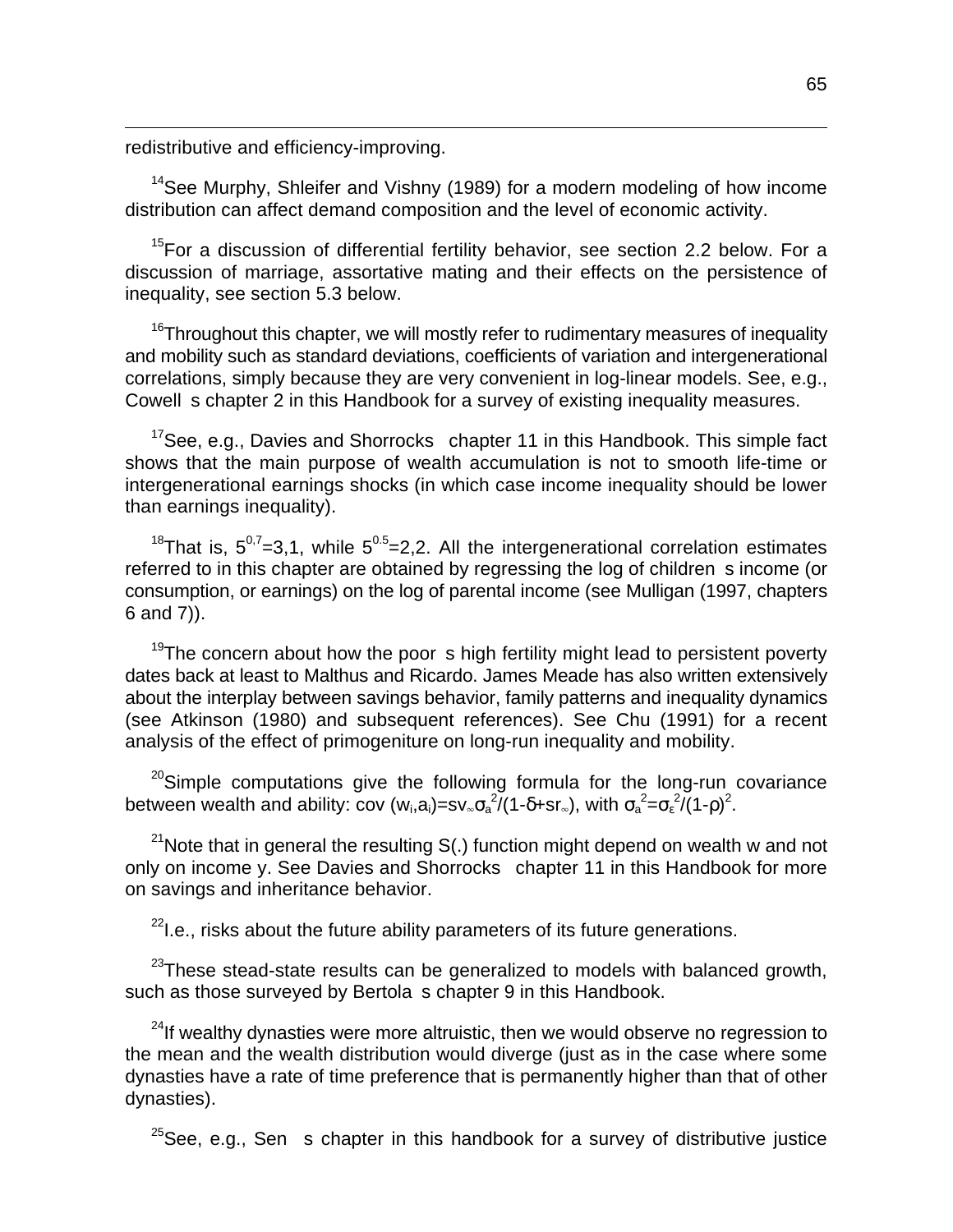theories.

 $\overline{a}$ 

 $26$ See, e.g., Bernheim (1991).

 $27$ See, e.g., Kessler and Masson (1989), Kotlikoff (1988) and Modigliani (1988) for conflicting empirical viewpoints.

<sup>28</sup>Note that we have little direct empirical evidence as to whether intergenerational altruism is better described by utility for bequests, by dynastic utility functions, or by other mathematical representations. From a theoretical perspective, Bernheim and Bagwell (1988) and Abel and Bernheim (1991) have argued that if the dynastic model leads to a number of unplausible implications if we take it too seriously, and therefore that we should be extremely cautious when we use it for policy purposes.

 $29$ If bequests are taxed at rate t and the tax revenues are used to finance a lumpsum transfer, then the long-run net income of a proleterian dynasty with zero wealth is equal to  $v_*+T_*$ , i.e. the sum of the wage rate  $v_*=f(k_*)-r_*k_*$  and the lump-sum transfer  $T_{\infty}$ =tr<sub> $\infty$ </sub>k<sub>α</sub>. That is, v<sub>α</sub>+T<sub>α</sub>=f(k<sub>α</sub>)-(1-t)r<sub>α</sub>k<sub>α</sub>=f(k<sub>α</sub>)-θk<sub>α</sub>. It follows that the long-run net income of zero-wealth dynasties is maximized if  $f(k) = \theta$ , i.e. if t=0. (see Judd (1985)).

<sup>30</sup>See also Stiglitz (1978).

<sup>31</sup>See Herrnstein and Murray (1994, pp.410-413) and subsequent references, and especially the well-known French adoptions studies of Schiff et al.(1982) and Schiff and Lewontin (1986).

 $32$ The point is obviously that culture might also include socially-inefficient processes of inequality transmission, such as local segregation (see sections 4-6 below).

 $33$ See also Conlisk (1974) for an early model showing under what conditions attempts to equalize educational opportunities can have negative effects, in the form of a decline of mobility rates. Conlisk s model is not based upon compensatory responses of parents, however: no choice process is formalized in the Conlisk model, which belongs to the class of what Goldberger (1989) refers to as the mechanical models of intergenerational mobility. Conlisk s result is based on the interpretation of equal opportunity policies as a reduction of the variance of random ability shocks (so that equalizing opportunities can reduce the probability of social ascent of bright poor kids).

<sup>34</sup>See, e.g., Feldstein (1995) and Slemrod (1995) for some of the latest developments of this long-standing controversy.

 $35$ Piketty (1995) assumes a Rawlsian social welfare function (maximization of the expected utility of lower-class children), but the same qualitative property would hold with any utilitarian welfare function.

<sup>36</sup>All left-wing dynasties also belong to the liberal left-wing type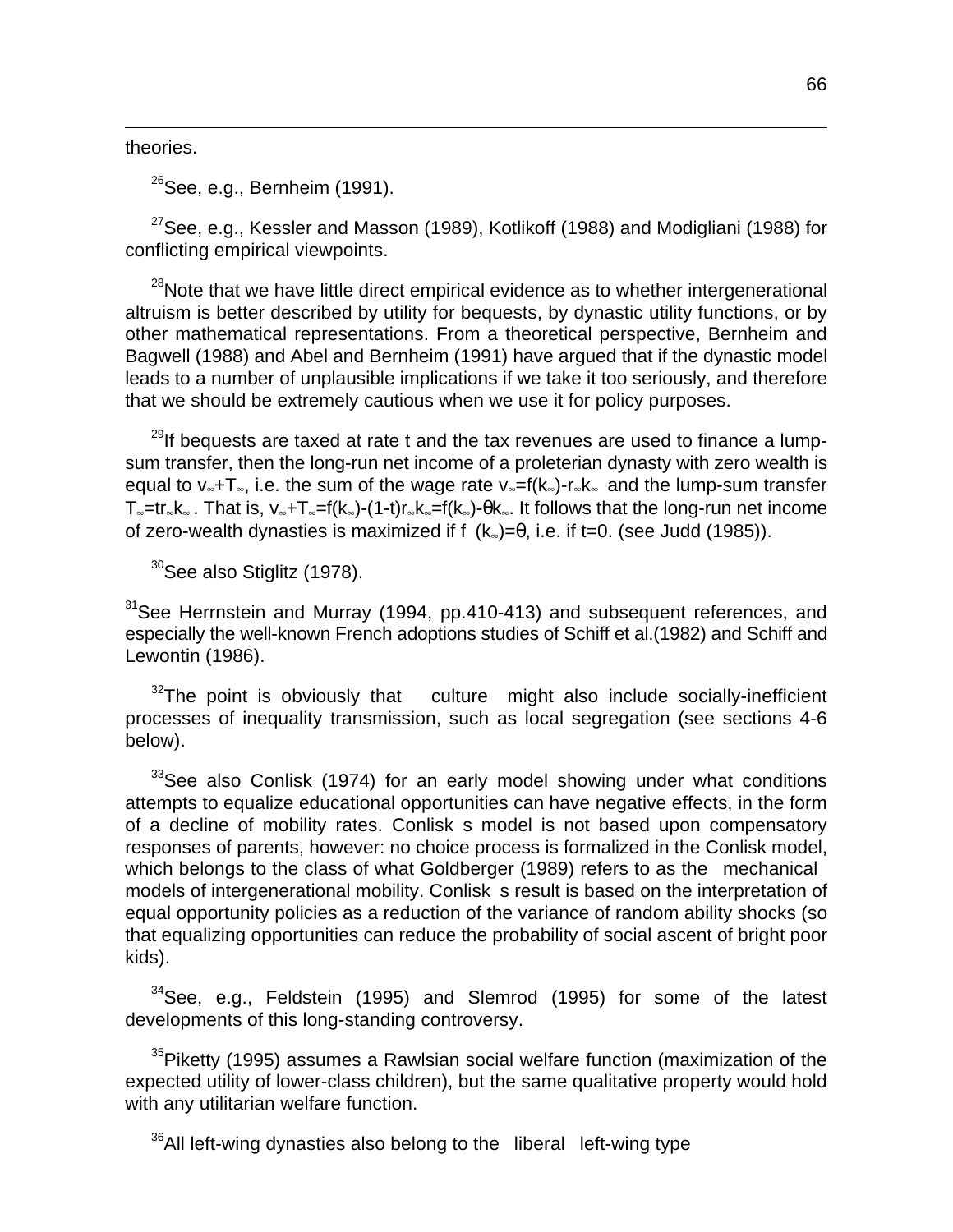$37$ That is, Mulligan estimates (with PSID data) that the intergenerational earnings correlation would be about 20% lower if richer parents did not choose to have fewer kids of higher average quality (this is keeping everything else constant: as we already explained in section 2.3, richer parents always tend to spend less time with their children than poorer parents in Mulligan s model; but the point is that if they did not choose to have fewer kids than poorer parents, they would spend even less time per children than they actually do, and inequality would be less persistent).

 $38$  The old bargain from the man s viewpoint - get married, because that s the only way you re going to be able to sleep with the lady - was the kind of incentive that did not require a lot of intellect to process and had an all-powerful effect on behavior (Herrnstein and Murray (1994, p.544)).

<sup>39</sup>See section 1.1.

 $\overline{a}$ 

<sup>40</sup>It is interesting to note that economists who emphasize the role of private concern for relative status usually stress the rationale for government intervention arising from the status externality, whereas sociologists are mostly interested in the consequence for the intergenerational persistence of inequality (see Piketty (1998)). This probably reflects the fact that most economists are mainly concerned with the optimal size of monetary transfers and redistributive taxation, whereas sociologists are more interested in persistent occupational inequality per se.

 $41$ See Piketty (1998). More specifically, if agents with upper-class origins are expected to maintain their initial position with a very high probability, then the status motive will tend to magnify the inequality of ambition and effort levels and to make inequality more persistent.

<sup>42</sup>See Mayshar and Benninga (1996) and subsequent references.

 $43$ See, e.g., Green et al. (1996) and Lawrence (1991) for recent evidence.

 $44$ See Piketty (1995, p.563, footnote 31).

 $45$ See, e.g., Jaffee and Stiglitz (1990) and Bardhan and Bowles chapter 10 in this Handbook for a survey.

<sup>46</sup>Public intervention on educational markets can obviously be justified by simpler considerations, such as the idea that young children and their ill-informed parents are unable to choose the education they need (for instance, illiterate parents may not be able to fully appreciate what literacy would bring to their children). Although modern economists usually dislike such paternalistic concerns and favor market-friendly policy interventions (see below), such concerns do play an important role in the way many people think about intergenerational mobility (see section 1.1).

 $47$ Chamley (1996) shows that the efficient, long-run capital income tax rate can be positive in a model with imperfect capital markets. Note that this general result can be the consequence not only of credit market imperfections but also of insurance markets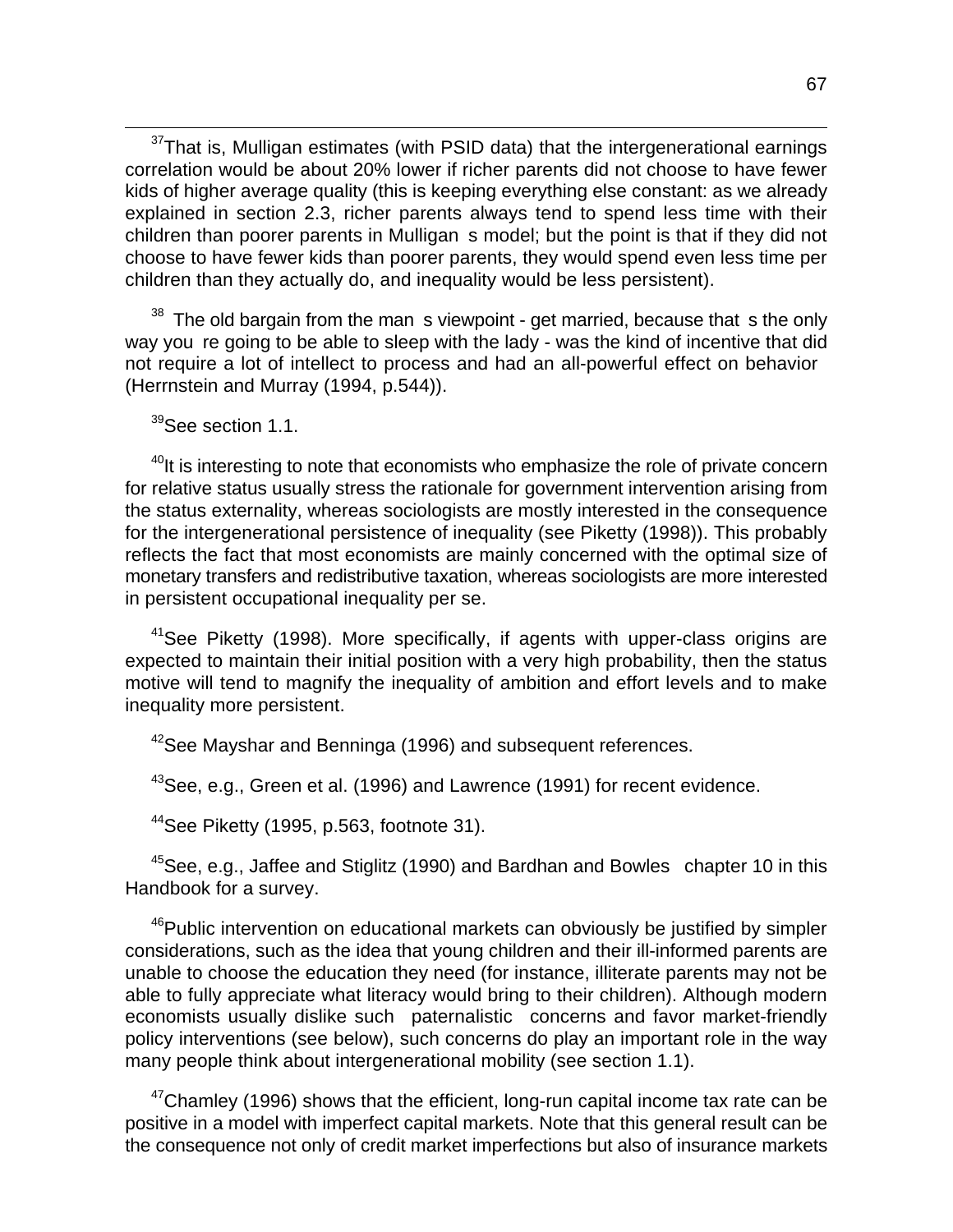imperfections: Aiyageri (1994) shows that imperfect insurance markets imply excessive precautionary savings, in the sense that a lump-sum transfer financed by capital income taxation can be welfare-improving. See Benabou (1997) for a recent attempt to quantify the efficiency gains of redistribution resulting from previously unfinanced profitable educational investments (he concludes that they are roughly comparable to the distortionary costs, and therefore the socially-optimal trade-off leads to reasonable , interior solutions).

 $\overline{a}$ 

<sup>48</sup>For instance, Legros and Newman (1995) consider a model where production can be organized either in partnerships, whereby agents with moderate wealth share the investment costs, or in hierarchical firms where one rich agent makes the investment and monitors low-wealth wage-earners. They show that hierarchical firms will tend to dominate in equilibrium even though partnerships lead to higher output (since there is no labor wasted in monitoring), simply because wealthy agents use hierarchical firms to extract a larger share of a smaller pie.

<sup>49</sup>See, e.g., Banerjee and Gathak (1996) for a recent empirical analysis of the productivity effects of land reform in West Bengal.

 $50$ See, e.g., Gilchrist and Himmelberg (1995) and Lamont (1997).

<sup>51</sup>See Goux and Maurin (1996) for recent evidence. In particular, Goux and Maurin show that, for given educational achievements, the effect of parental status on children is very strong all along one s occupational career (even more so than at the entry level).

 $52$ The page number refers to the Becker (1991) reprint version of the Becker and Tomes (1986) article.

 $^{53}5^{0,2}$ =1,38 and 1,38 $^{0.2}$ =1,066, while  $5^{0,5}$ =2,23 and 2,23 $^{0,5}$ =1,495 (see section 2.1).

<sup>54</sup>See Solon (1992, p.404). Note that this is assuming bivariate normality, which may overestimate the mobility chances of dynasties at the bottom and at the top of the distribution.

<sup>55</sup>Mulligan also uses information about the expectation of receiving such transfers.

<sup>56</sup>Freeman (1996) also offers a model of persistent inequality based upon borrowing constraints and a poverty trap.

 $57$ For an endogenous derivation of such a curve, see Piketty (1997), whose moralhazard credit model is an extension of that of Aghion and Bolton (1997).

<sup>58</sup>See Banerjee and Newman (1993, p.292) and subsequent preferences. Note that in the context of the Banerjee-Newman model, the UK trajectory would appear as a low wage, low output, industrial trap . This controversial welfare interpretation can easily be modified by introducing learning-by-doing-type externalities in the large-scale, industrial sector, so that productivity and wages are eventually higher in the industrial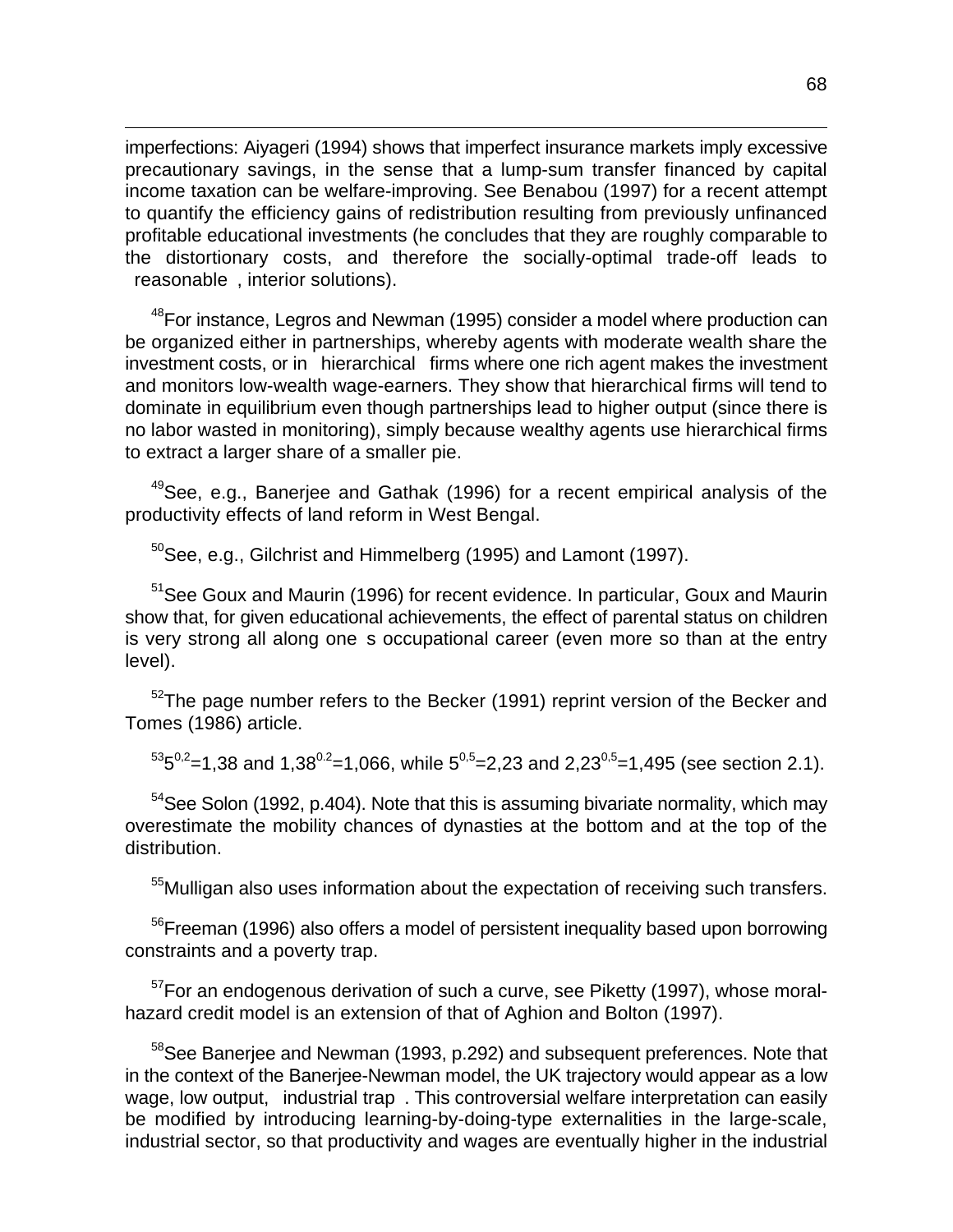development path.

 $\overline{a}$ 

<sup>59</sup>The scientific study of ghettos and residential segregation in the US sociological tradition dates back to the Chicago school of sociology in the interwar, up to the more recent works of William Julius Wilson (see, e.g., Wilson (1987)).

<sup>60</sup>Assume for instance that  $C_L(x)=(1-a)C_H(x)-c$ , with a sufficiently close to 0. Then  $C''(x)=C_H''(x)$ -ad<sup>2</sup>((1-x) $C_H(x)/dx^2$ , which is arbitrarily close to  $C_H''(x)$ .

 $61$ Cutler and Glaeser exploit variations across U.S. cities in a number of exogenous factors that are likely to have an impact on the probability of having ghettos, such as the number of rivers and naturally divided neighborhoods.

 $62$ Mulligan (1993) estimates (also with PSID data) that about 10% of the observed intergenerational correlation of earnings can be attributed to residential segregation. Note however that he uses county-level averages to identify neighborhood effects, which may severely underestimate the true effects of finer local neighborhoods.

 $^{63}$ 1,95=1,79/(1-0,39 $^{2})^{1/2}$ , and 2,13=1,79/(1-0,54 $^{2})^{1/2}$ . See Kremer (1997, p.116).

 $64}$ Roemer and Wets (1994) have recently proposed to endogeneize peer effects in informational terms. They assume that agents are uncertain about the shape of the convex relationship between the level of human capital investment and the resulting market income, and that they learn about this relationship through linear extrapolation of the (human capital investment,market income) vector that they observe in their social neighborhood. They show that this can generate persistent inequality in human capital investment and market income between otherwise identical neighborhoods, which provides yet another example of a self-fulfilling theory of inequality (see section 6).

 $65$  This opposition between educational finance and housing/busing policies should not be overestimated, however. In practice, some degree of local responsibility over educational finance can be beneficial for other reasons, so that even if local interaction operates only through the fiscal channel, it might be socially efficient to force neighborhoods to be somewhat integrated.

 $66$ This is again another example of the do nothing or hit the family dilemma (see section 3.2).

 $67$ Coleman s empirical results have however been challenged by more recent estimates using post-school wages rather than standardized tests (see, e.g., Card and Krueger (1992)).

<sup>68</sup>Whether marital sorting has recently increased in the U.S. is controversial. Kremer (1997) finds the correlation between spouses education has declined somewhat. However Meyer (1995) estimates that almost half of the total increase of U.S. household income inequality during the past 20 years can be accounted for by the rise in the correlation between spouses earnings (she also finds that almost 40% of the rise of this correlation can be attributed to the rise of divorce: marital sorting is on